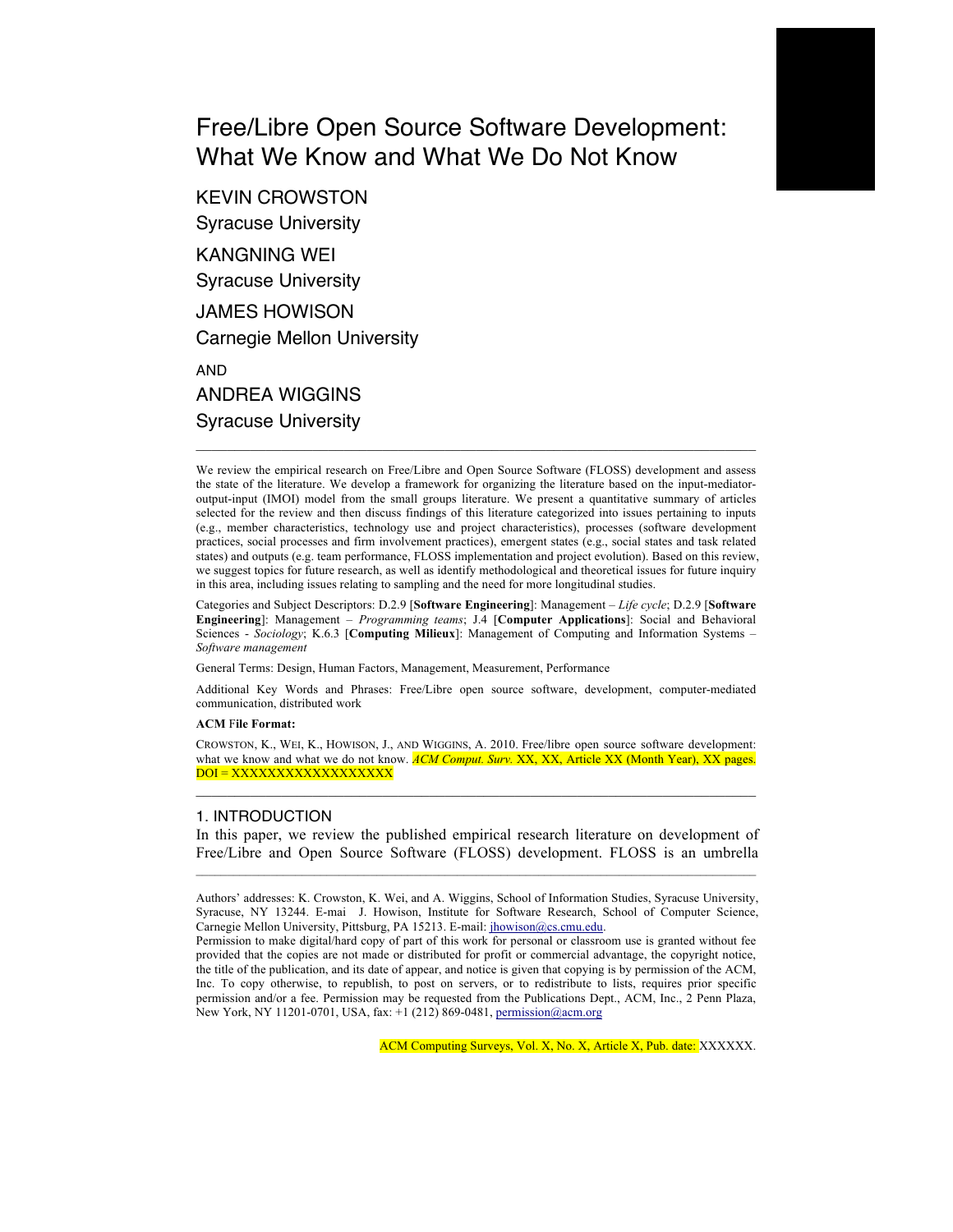term that covers a diversity of kinds of software and approaches to development, so we start this review by clarifying our focus. In general, the term free software or open source software refers to software released under a license that permits the inspection, use, modification and redistribution of the software's source code<sup>2</sup>. The distinction between free software and open source software is sometimes controversial and there are important differences between these two development communities [Kelty 2008]. However, our focus in this paper is on research on their development processes, which are acknowledged by participants to be largely similar (Free Software Foundation, http://www.fsf.org), hence our use of this umbrella term.

While FLOSS-licensed software may be developed in the same way as proprietary software (e.g., as in the case of MySQL), much of it is developed by teams of organizationally- and geographically-distributed developers, in what has been described as community-based development [Lee and Cole 2003], which is the focus of the research examined in this review. In some projects, a focal organization may take the lead in coordinating the efforts of a broader community of developers [Fitzgerald 2006], but many projects exist outside of any formal organizational structure. Forges such as SourceForge and GForge are often used to organize FLOSS development efforts. Though recent years have seen an increase in the participation of firms in FLOSS and so in contribution from employees paid to work on FLOSS projects [Lakhani and Wolf 2005], even these contributions are often made available to the wider community [Henkel 2006]. As a result, FLOSS can be characterized as a privately-produced public good [O'Mahony 2003]. These private/public development practices are the focus of this review.

Over the past ten years, FLOSS has moved from an academic curiosity to a mainstream focus for research. There are now thousands of active FLOSS projects, spanning a wide range of applications. Due to their sizes, success and influence, the Linux operating system and the Apache Web Server and related projects are the most well known, but hundreds of others are in widespread use, including projects on Internet infrastructure (e.g., sendmail, bind), user applications (e.g., Mozilla Firefox, OpenOffice), programming language interpreters and compilers (e.g., Perl, Python, gcc), programming environments (e.g., Eclipse) and even enterprise systems (e.g., eGroupware, openCRX).

With this growth has come a concurrent increase in the volume of research examining the phenomenon. A review of this literature is important and timely for several reasons. First and foremost, FLOSS has become an important phenomenon to understand for its own sake. FLOSS is now a major social movement involving an estimated 800,000 programmers around the world [Vass 2007] as well as a commercial phenomenon involving a myriad of software development firms, large and small, long-established and startup. On the user side, millions have grown to depend on FLOSS systems such as Linux, not to mention the Internet, itself heavily dependent on FLOSS tools. A recent report estimates that 87% of US businesses use FLOSS [Walli*, et al.* 2005]. Ghosh [2006] estimated the cost of recreating available FLOSS code at  $E12B$ , and noted "This code base has been doubling every 18-24 months over the past eight years, and this growth is projected to continue for several more years". As a result, FLOSS has become an integral part of the infrastructure of modern society, making it critical to understand more fully how it is developed.

 $\mathcal{D}$ 

 <sup>1</sup> Sometimes referred to as "libre software" to avoid the potential confusion between the intended meaning of free meaning freedom and free meaning at no cost. 2

See http://www.gnu.org/philosophy/free-sw.html for a definition and discussion of free software and http://www.opensource.org/docs/osd for a definition and discussion of open source software.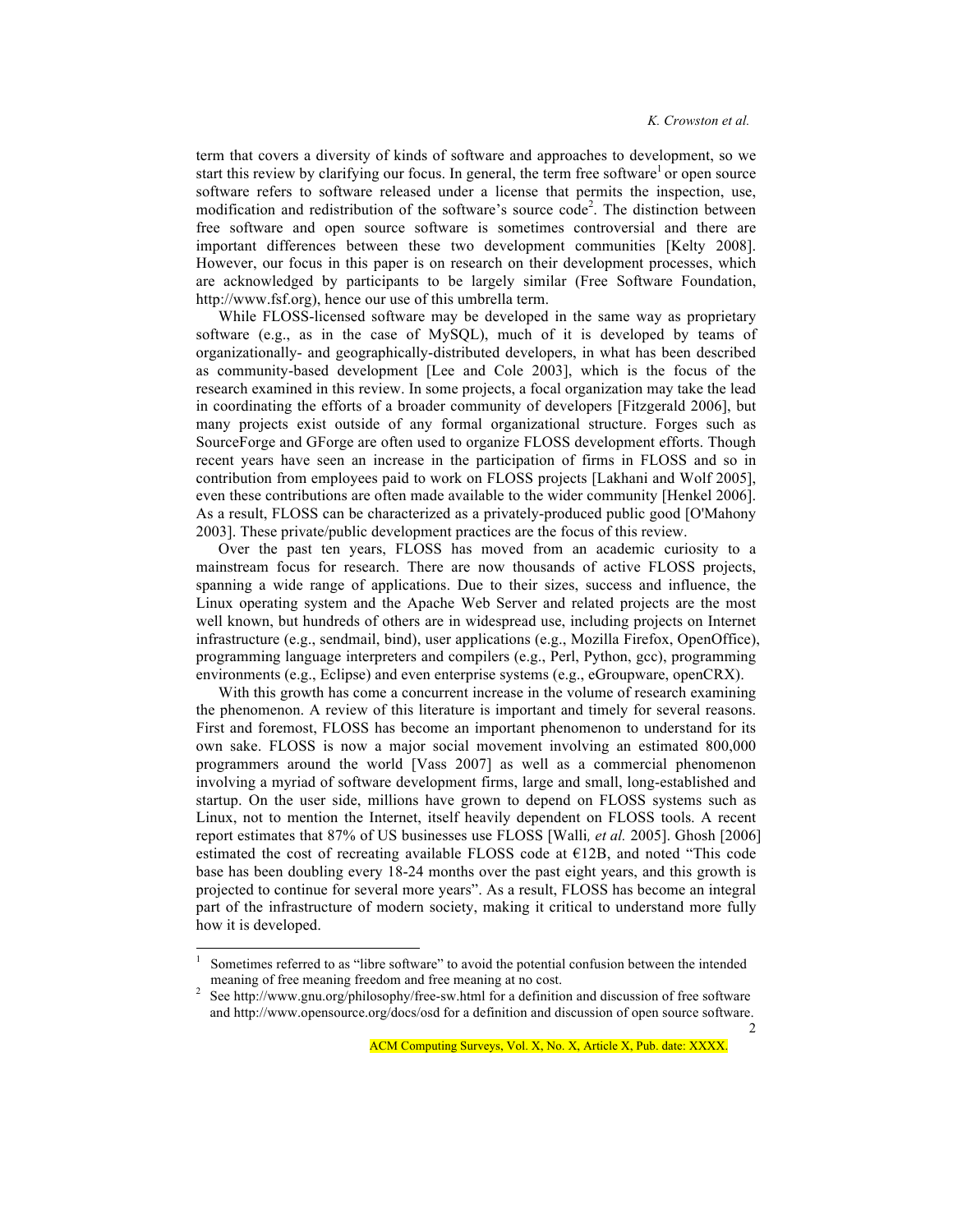As well, FLOSS represents a different approach to innovation in the software industry. The research literature on software development and on distributed work emphasizes the difficulties of distributed software development, but successful community-based FLOSS development presents an intriguing counter-example. Characterized by a globally distributed developer force, a rapid, reliable software development process and a diversity of tools to support distributed collaborative development, effective FLOSS development teams somehow profit from the advantages and overcome the challenges of distributed work [Alho and Sulonen 1998]. FLOSS is also an increasingly important venue for students learning about software development, as it provides a unique environment in which learners can be quickly exposed to real-world innovation, while being empowered and encouraged to participate. For example, Google Summer of Code program offers student developers stipends to write code for FLOSS projects (http://code.google.com/soc/).

In addition to its intrinsic merits, FLOSS development has attracted great interest because it provides an accessible example of other phenomena of growing interest. For example, many researchers have turned to community-based FLOSS projects as examples of virtual work, as they are dynamic, self-organizing distributed teams comprising professionals, users and others working together in a loosely-coupled fashion [von Hippel 2001, von Hippel and von Krogh 2003]. Teams are almost purely virtual in that community-based developers contribute from around the world, meet face-to-face infrequently if at all and coordinate their activities primarily by means of computermediated communications (CMC) [Raymond 1998, Wayner 2000]. The teams have a high isolation index [O'Leary and Cummings 2007] in that many team members work on their own and in most cases for different organizations (or no organization at all). For most community-based FLOSS teams, distributed work is not an alternative to face-toface: it is the only feasible mode of interaction. As a result, these teams depend on processes that span traditional boundaries of place and ownership. While these features place FLOSS teams toward the end of the continuum of virtual work arrangements [Watson-Manheim*, et al.* 2002], the emphasis on distributed work makes them useful as a research setting for isolating the implications of this organizational innovation. Traditional organizations have taken note of these successes and have sought ways of leveraging FLOSS methods for their own distributed teams, difficult without first understanding what these methods are.

Another important feature of the community-based FLOSS development process is that many developers contribute to projects as volunteers, without remuneration; others are paid by their employers, but still not directly by the project. As a result, recruiting and retaining new contributors is a critical success factor for a FLOSS project. Furthermore, the threat of "forking" (starting a parallel project from the same code base), while uncommon and discouraged, limits the ability of project leaders to discipline members. These features make FLOSS teams extreme examples of self-organizing distributed teams, but they are not inconsistent with the conditions faced by many organizations when recruiting and motivating professionals or developing distributed teams. As Peter Drucker put it, "increasingly employees are going to be volunteers, because a knowledge worker has mobility and can go pretty much every place, and knows it… Businesses will have to learn to treat knowledge workers as volunteers" [Collins and Drucker 1999]. As a result, research on FLOSS development offers lessons for many organizations.

However, as Scacchi [2002] noted, "little is known about how people in these communities coordinate software development across different settings, or about what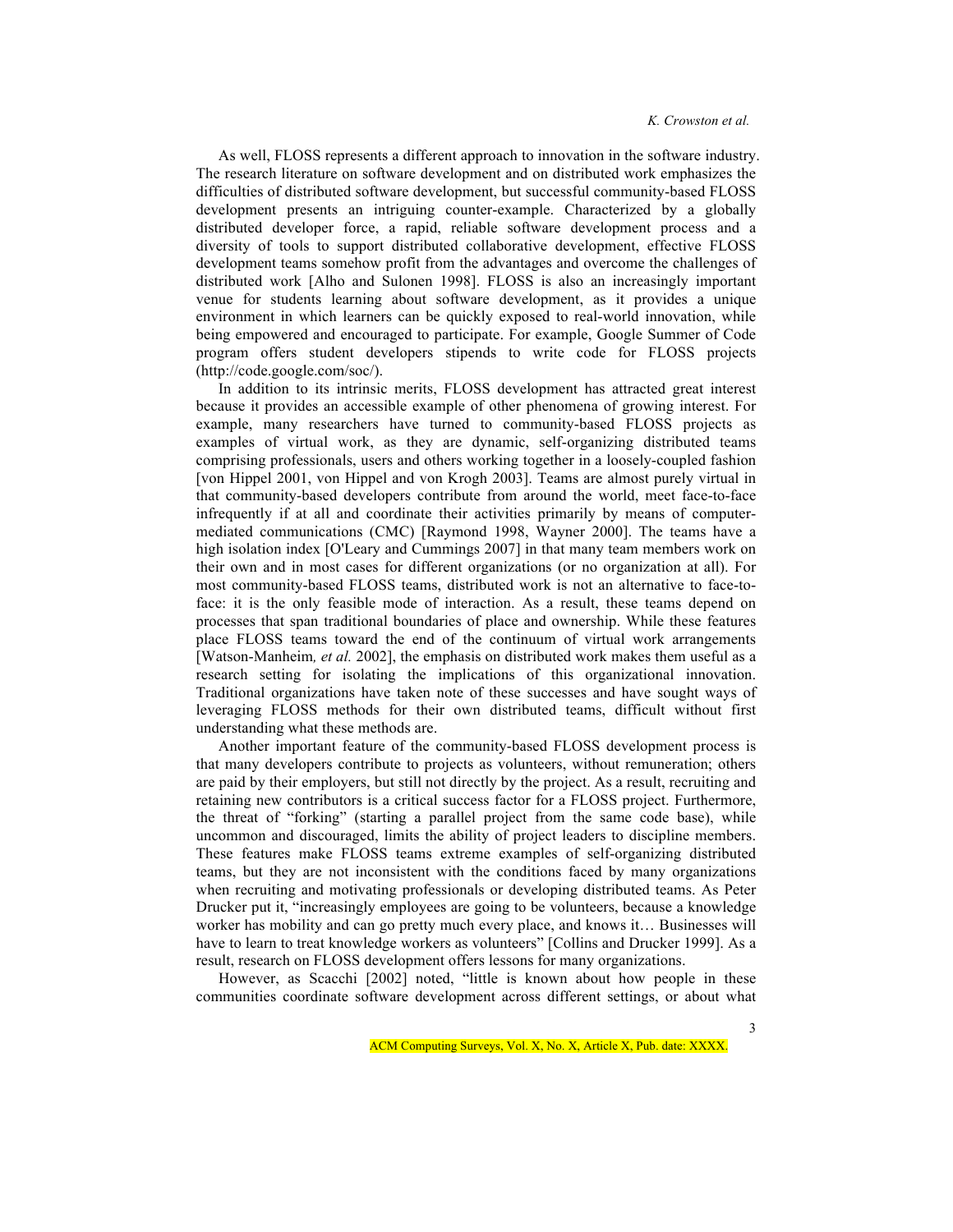software processes, work practices, and organizational contexts are necessary to their success". While a great number of studies have been conducted on FLOSS, our review shows there have been few efforts made to integrate these findings into a coherent body of knowledge based on a systematic review of the literature. The few surveys that have been done [e.g. Rossi 2006, Scacchi 2007, von Krogh and von Hippel 2006] synthesize various major issues investigated in FLOSS research, based on a small set of studies, but without explaining how their review processes informed these issues or their sample strategies. Indeed, it is clear that the term FLOSS includes groups with a wide diversity of practices and varying degrees of effectiveness, but the dimensions of this space are still unclear. A key goal of our review is to synthesize the empirical literature to date in order to clarify what we know and do not know about community-based FLOSS development and to suggest promising directions for further work.

This paper is organized as follows. The next section provides a brief overview of the research methodology applied in conducting this review. It is followed by two reviews of empirical studies that examine FLOSS development. Building on this review, we then identify trends as well as gaps in current research and provide suggestions for future research. The paper concludes with a summary of key points drawn from our review.

## 2. METHODOLOGY

This section describes the methodology we followed to identify and classify relevant work as a basis for a systematic review. Our goal in this paper is to summarize the findings of the published research on FLOSS, rather than presenting our own perspectives on the subject. Our literature review therefore required: 1) a literature search strategy; 2) the development of criteria for the types of studies to be included in our analysis; and 3) a coding scheme to analyze the selected studies. We performed two types of analysis, requiring two approaches to coding. The methods adopted for these tasks are described below.

## 2.1 Literature search strategy and criteria for inclusion

A challenge we faced in preparing this review is that the literature on FLOSS is expanding all the time, requiring a strategy for dealing with this growth while still producing a useful review article. To address this challenge we collected and analyzed papers for the review in two waves, the first in early 2006 and the second in early 2009.

At the time we began this review, FLOSS research was relatively new and often not published in journals, so we initially attempted to collect as many articles on FLOSS as possible before refining the collection. The first wave of papers was collected using three methods to search for appropriate literature, with a goal of identifying essentially all available papers on FLOSS to that point. First, we collected all papers from the opensource mit.edu working paper repository<sup>3</sup> (commonly used by researchers in the field to distribute papers), from journal special issues on FLOSS, and from FLOSS tracks in conferences such as the *International Conference on Open Source Software (OSS)* (organized by International Federation for Information Processing (IFIP) Working Group 2.13) and *International Conference on Software Engineering (ICSE)* workshops, as well as conferences in related fields such as the *Academy of Management* and *Association of Information Systems*. Second, we conducted a search in document databases such as ABI/Inform and Web of Science using "open source software" as the keyword (we had

<sup>&</sup>lt;sup>3</sup> Papers at opensource.mit.edu repository have been migrated to FLOSShub (http://flosshub.org), which is a one-stop source for free/libre and open source software research resources.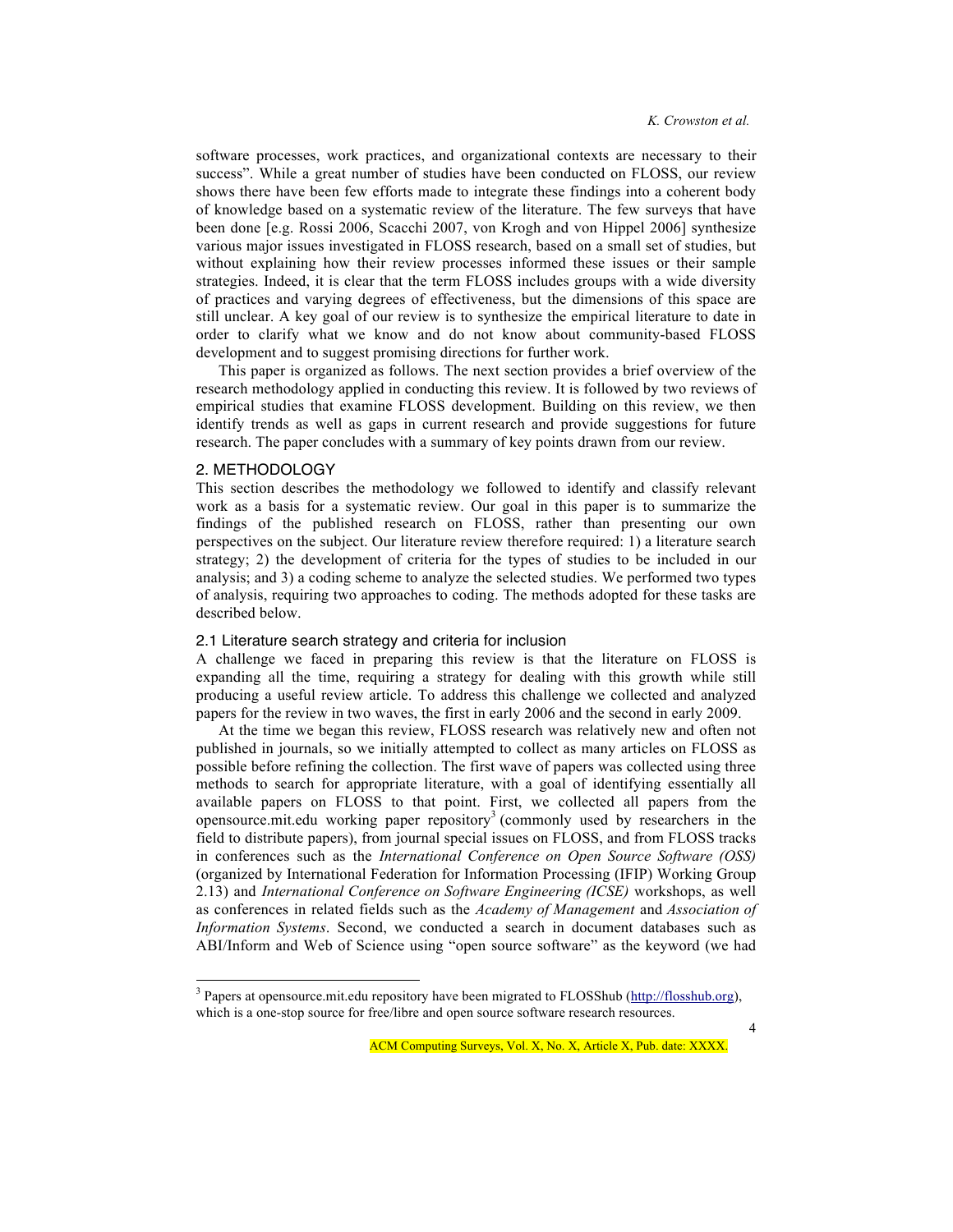noted that most papers on FLOSS development used that term, and at the time even papers addressing free software specifically included the term as a point of comparison). Finally, we looked through the reference lists of key articles to ensure that we had not overlooked other articles. The search process resulted in 586 papers in total. To ensure the quality of the review results, we retained only papers published in refereed journals and conference proceedings. Thus, working papers, unpublished dissertations, magazine articles and opinion articles were excluded. Given our goal of reviewing FLOSS research to clarify what we know and what we do not know about FLOSS development, we limited our review to 135 published empirical studies where FLOSS development was the main theme.

The dramatic increase in research after 2006 and increased acceptance of FLOSS as a research topic made it possible to focus our search the later stage of collection and analysis. The quantitative analysis of the first wave of papers indicates that there were no significant differences in the constructs studied between articles published in journals and conferences. Thus, the second wave of papers was collected only from journal articles published between 2006 and early 2009, yielding a further 49 empirical papers. The resulting 184 papers are from 52 different journals and 40 different conferences (Appendix 1 lists the journals and conferences<sup>4</sup>). The diversity of audiences for research on FLOSS development highlights the need for a systematic survey that pulls together work from these diverse sources, which might otherwise go unnoticed by researchers working in a single discipline.

One concern about this sampling approach is that in some research areas, particularly in computer science, research is presented primarily at conferences. Therefore, our coverage of the recent research (2006-9) may include the kinds of work done in disciplines where the major focus is on journal publication but overlook the kinds of work done in disciplines where only conference proceedings are more typical. However, we do note that we have a representation of computer science research in both phases of the study, including a number of computer science journal papers. On the other hand, including both conference and journal papers poses a possible threat of double counting papers, as in some disciplines (e.g., management), it is common for researchers to publish findings first in a conference paper, then as a revised version in a journal. Identifying when a paper should be counted as a revision of another paper can be difficult. Such duplication could again result in overrepresentation of certain kinds of research in the sample. We considered these possible sampling biases in designing the analysis approach, as we will describe.

We carried out two types of analysis that are presented in this paper: a quantitative review and a qualitative review. The qualitative review, which is the main contribution of this paper, includes articles from both waves of collection, while the quantitative review includes only articles from the first wave for which the sample is complete. Papers from the second wave were not included in the quantitative analysis because of concerns that the selective collection of these papers had resulted in a biased sample as noted above, making quantitative summaries of this sample suspect. The approach taken for these analyses is described in the following subsections.

 $\frac{1}{4}$ <sup>4</sup> Appendix 1 is available at

http://floss.syr.edu/system/files/Appendix%201%20Journal%20and%20Conference%20Names.pdf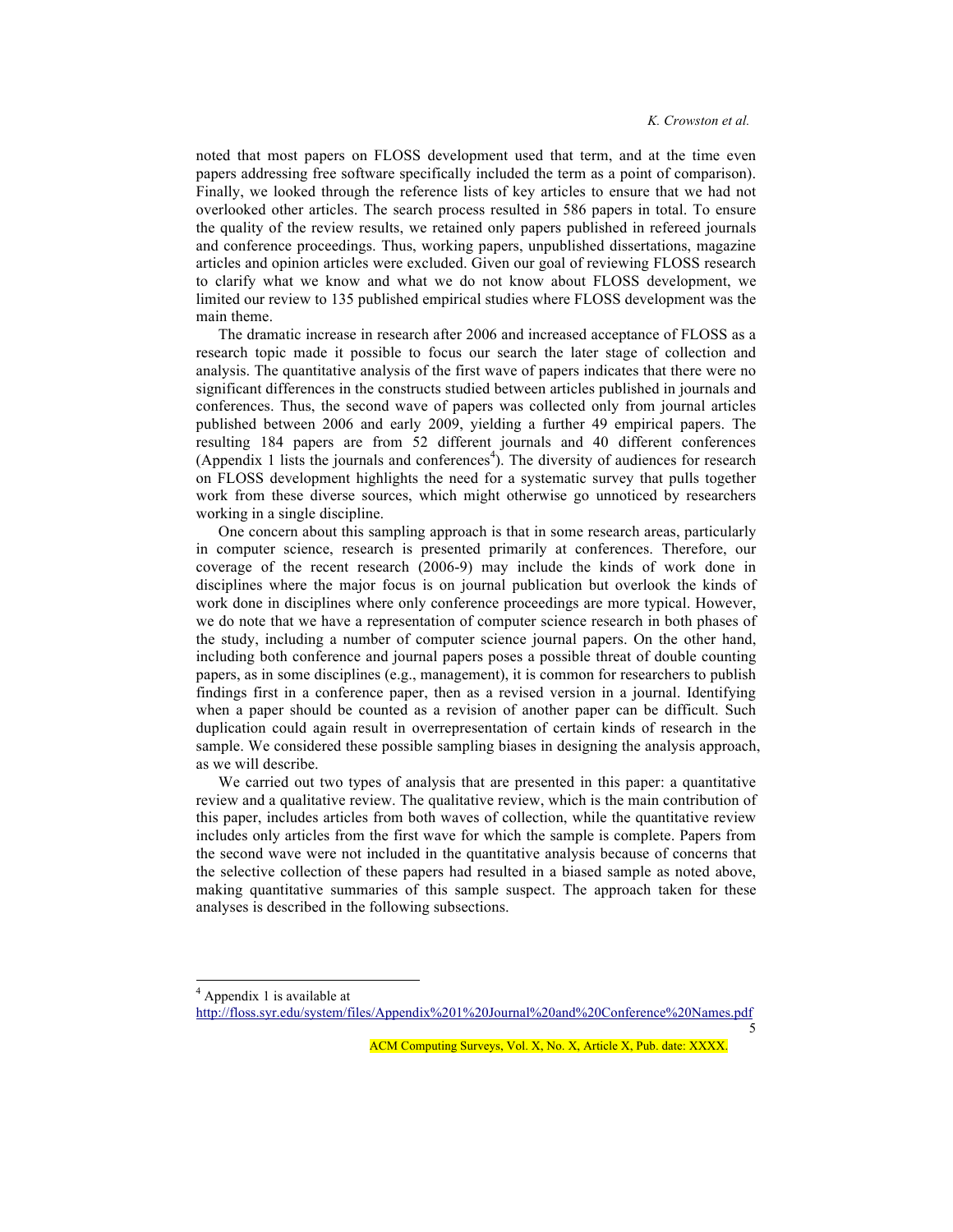#### 2.2 Quantitative review methodology

The goal of the quantitative review was to provide an overview of the nature of research being published on FLOSS development. For this review, each article from the first wave was coded on several dimensions: publication year, publication venue type (conference or journal), level of analysis (e.g., group or individual), research methods (e.g., survey, case study), data collection methods, number and names of projects studied, reference disciplines that support the research, theories applied (if any) and the main constructs it examined (please refer to Appendix 2 for a presentation of the coding scheme<sup>5</sup>). Specific categories for each dimension were developed by a group of coders until basic agreement was achieved on a sample group of papers. The full collection was then split between two coders working through an online system that showed their coding work, enabling coders to use codes created by other coders. The two coders met from time to time to review their use of codes. This information provides a quantitative assessment of the state of FLOSS research as of early 2006 and suggests gaps that future research might address.

#### 2.3 Qualitative review methodology

The goal of the qualitative review was to identify constructs studied in the literature and to summarize research findings. A crucial task for a review paper is to provide a framework capable of organizing the existing literature and assisting future researchers in positioning their work in reference to that existing literature. We began our search for such a framework with an inductive card sorting exercise. Four coders examined a sample of the literature from the first wave and inductively recorded codes for the concepts studied in the paper. These codes were used as the starting point for the systematic coding of constructs noted above. To develop the overall model, we transferred the codes onto sticky notes and sorted them as a group on a white-board. We then used the results of this sorting process to guide a search for relevant frameworks in the literature, leading to the selection of the model described below, which in turn was used to structure the review of the papers from both waves of paper collection. Having identified the constructs studied in the literature and organized them in a framework, we then returned to the papers to identify the findings of each study, collecting together those that addressed similar constructs. These findings are presented below.

## 3. AN OVERVIEW OF THE FLOSS RESEARCH LITERATURE

In this subsection, we present the quantitative analysis of the research publications on FLOSS development. This analysis is based on the exhaustive survey of papers collected in the first wave, that is those published up through early 2006. A little more than half of the sample (55%) were papers from conferences, with journal papers make up the remaining 45%. A sharp increase in the number of annual publication from 1999 through 2005 (Figure 1) demonstrates the increasing interest in the topic. This increase is reflected in the selective review of more recent publications. In particular, the increased acceptance of FLOSS research in journals allowed us to consider only journal publications in the second wave of our study, as noted above.

 <sup>5</sup>  $<sup>5</sup>$  Appendix 2 is available at</sup> http://floss.syr.edu/system/files/Appendix%202%20Coding%20Scheme.pdf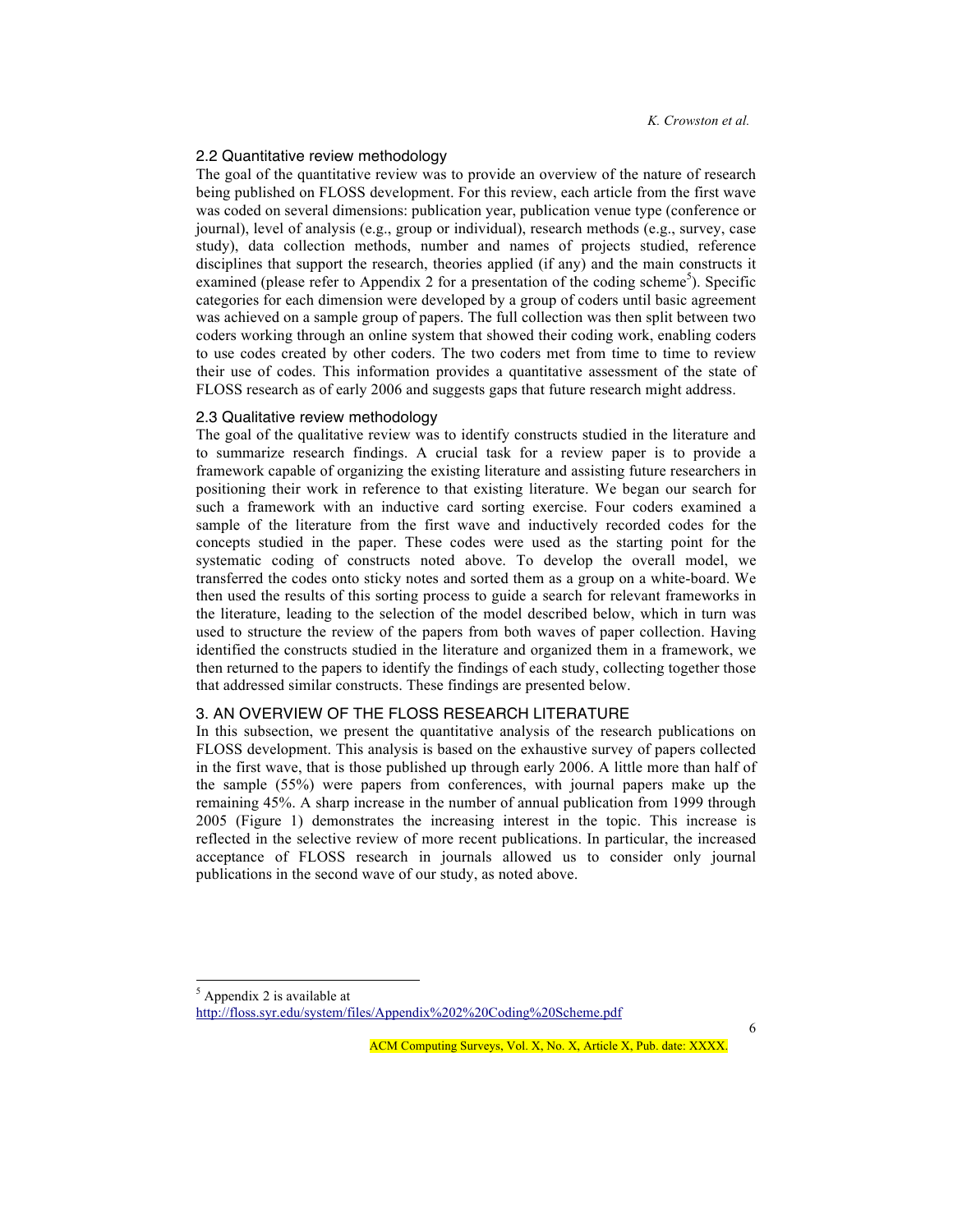

Fig. 1: Annual counts of empirical research publications

### 3.1 Level of analysis

FLOSS can be studied at different levels of analysis. We distinguished among studies at the artifact (which captures papers whose focus is on source code of FLOSS, technologies that support FLOSS development such as SourceForge and programming or algorithms), individual, group, organization and societal levels. Approximately 8% of papers included multiple levels of analysis, most often integrating the group and organization levels. The literature demonstrates a strong preference for research at the group or project level of analysis, which makes up 59% of the studies in the sample, with an additional 18% at the individual level, 19% at the organizational level, and just 4% at the level of society. About 7% of the studies focused on artifacts, with little discussion of behavioral aspects of FLOSS development.

#### 3.2 Research methods

Although a variety of research methods were observed, the case study was the most common, making up 43% of all papers in the sample  $(n=58)$ . Case studies were typically performed at the group level of analysis (n=32, 24% of total), and based on archival data in more than half of these instances (n=17, 12.5% of total). It is notable, however, that all of the papers in the sample for which the coders found the data collection methods unclear were case studies. In addition, some case studies did not specify the number of projects in their sample, which implies that the details of data collection may frequently go unstated in case study research, while all other research methods had clearly identifiable data collection methods.

Surveys were the next most common choice of research method, appearing in about 25% of our sample. For these papers, it may be surprising to note that studies conducted at the group level were also based on archival data in about two-thirds of the papers. This speaks to the overall trends for data types used in FLOSS studies; regardless of the data collection methods or source, 52% of studies in the sample were based on archival data retrieved from development repositories. Only about 10% of papers used interview data, and likewise, only about 10% used data collected through observation. Multi-method studies, while infrequent, were most likely to incorporate interviews with case studies, surveys and field studies.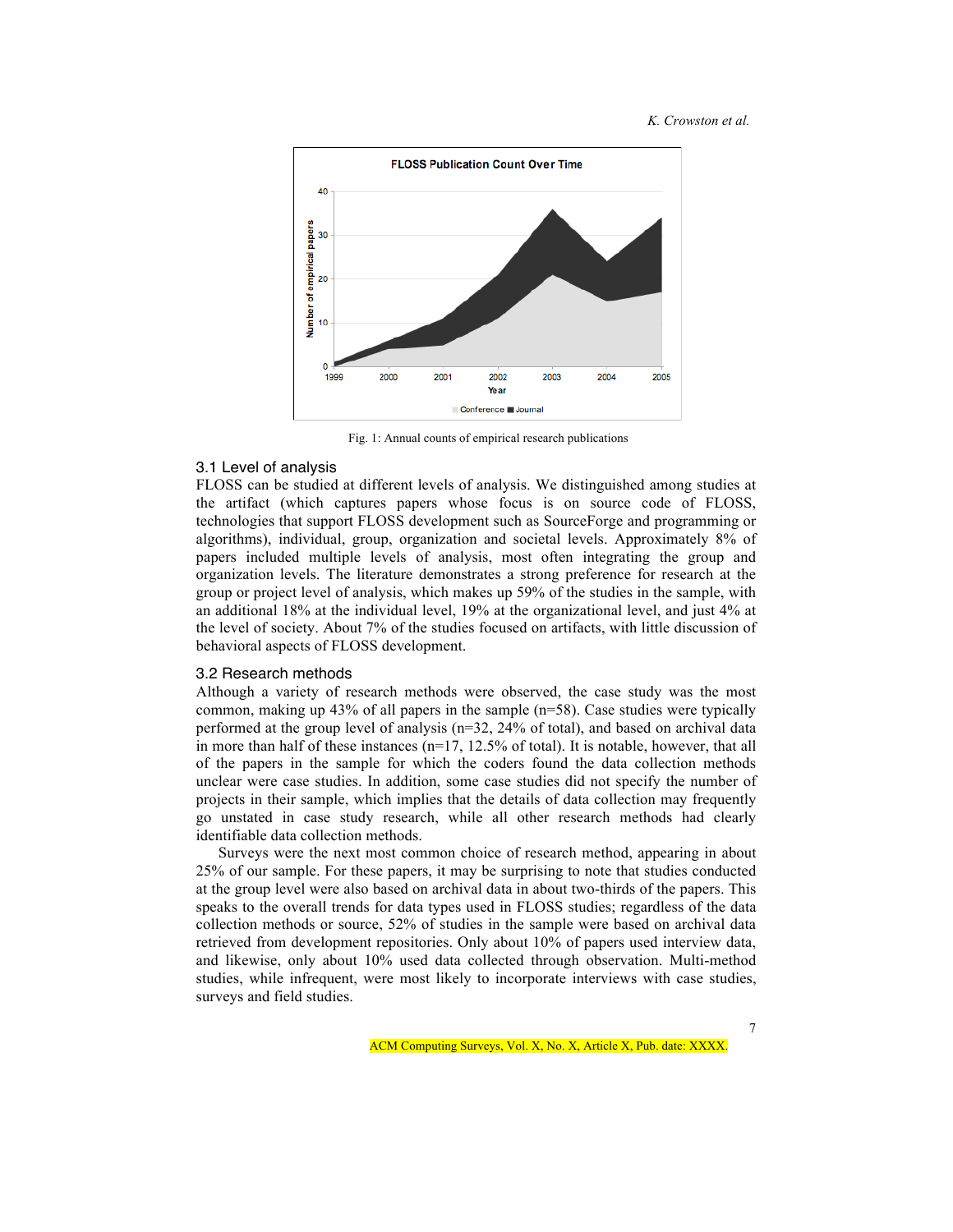## 3.3 Sample Size and Projects Studied

The distribution of sample sizes of projects studied in these papers was highly skewed toward single projects (42%), followed by studies of fewer than ten projects (18%), studies using repository data (16%) that may include anywhere from hundreds to thousands of projects, and studies of 10-100 projects (6%). Considering research methods and levels of analysis, the dominant form of FLOSS research overall was the study of a single project at the group level: 35 such papers comprised approximately 26% of our sample. This choice is closely related to the choices of research and data collection methods, as shown seen in Table I. To highlight the distribution of studies, the darkness of the cell and size of the font are proportional to the fraction of studies represented.

| Research                                      |                           |                |              |                   |            |          |                |
|-----------------------------------------------|---------------------------|----------------|--------------|-------------------|------------|----------|----------------|
| <b>Methods</b>                                | <b>Levels of Analysis</b> |                |              |                   |            |          |                |
|                                               | Total                     | <b>Society</b> | Organization | Group/<br>Project | Individual | Artifact | Multi<br>Level |
| <b>Total</b>                                  |                           | 4%             | 19%          | 59%               | 18%        | 7%       | 8%             |
| <b>Case Study</b>                             | 43%                       | $2\%$          | 8%           | $\sqrt{24\%}$     | 9%         | $4\%$    | 4%             |
| <b>Survey</b>                                 | 25%                       | $1\%$          | $4\%$        | 13%               | 7%         | $1\%$    | $1\%$          |
| O <sub>b</sub> jects <sup>1</sup>             | 10%                       | $1\%$          | $1\%$        | $7\%$             |            | $1\%$    |                |
| <b>Field Study</b>                            | 9%                        | $1\%$          | $1\%$        | 6%                | $1\%$      |          |                |
| Secondary data <sup>2</sup>                   | 4%                        |                | $1\%$        | $4\%$             |            |          | $1\%$          |
| <b>Instrument</b><br>Development <sup>3</sup> | $4\%$                     |                | $1\%$        | $2\%$             |            | $1\%$    | $1\%$          |
| <b>Multi Method</b>                           | $4\%$                     | $1\%$          | $1\%$        | $2\%$             |            |          | $1\%$          |
| Interview <sup>4</sup>                        | $4\%$                     | $1\%$          | $2\%$        | $2\%$             |            |          |                |
| <b>Simulation</b>                             | 2%                        |                |              | $1\%$             | $1\%$      |          |                |
| <b>Experiment</b>                             | $1\%$                     |                |              | $1\%$             |            |          |                |

Table I. Research methods and level of analysis

The following definitions were adapted from Alavi and Carlson [1992]

*1. As a research method, objects identify articles that describe a system, product or project.* 

*2. Data used in the articles are collected by sources other than the researchers.*

*3. Instrument development identifies papers that describe the development of instruments and/or measurements of FLOSS activities.*

*4. As a research method, interview means the research is conducted by interviewing on an individual basis, which is different from using interviews as a data collection technique.*

8 With respect to the projects studied in the FLOSS literature, 42% of the papers sampled did not name the projects they studied, or did not study a specific project, but rather some other aspects of FLOSS, such as implementation. None of the studies using repository data named the projects that were studied, presumably due to the scale of the research (these studies can include hundreds or thousands of projects). The remaining 58% of the sample provided some interesting insights into the types of open source projects covered in the literature. The distribution of projects named in different studies showed a classic long-tail distribution, seen in Figure 2. Linux was clearly the most commonly studied FLOSS project, appearing in 30 studies, followed by Apache (usually meaning the httpd server). Two-thirds of these papers studied only Linux and the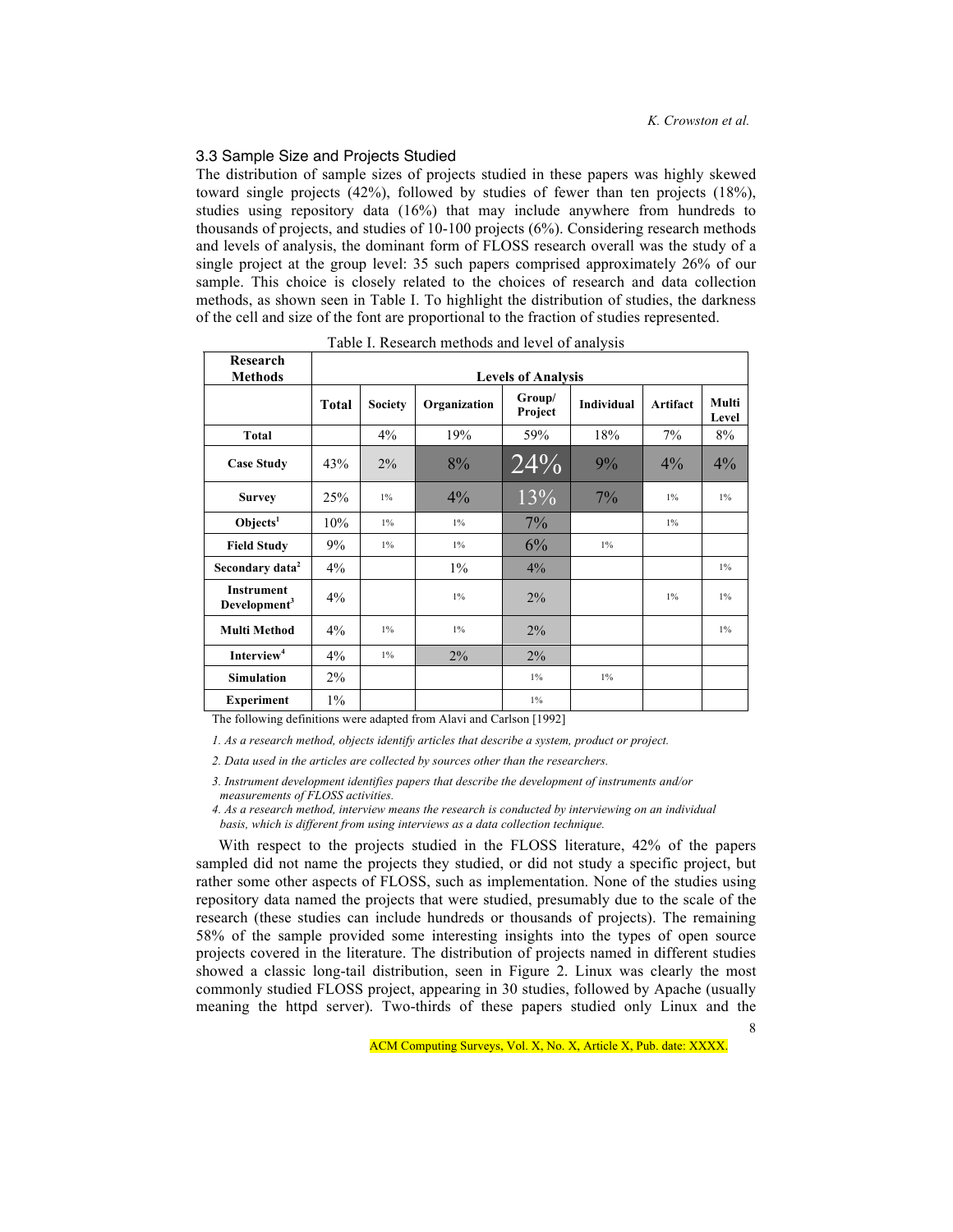remaining third of the papers included additional projects besides Linux. However, while Linux and Apache have been most studied overall, the frequency of papers including these two projects peaked in 2003 and dropped sharply thereafter. At the same time, the number of studies with no projects named, often those examining a large sample of projects or using repository data (these factors correlate at  $r=0.98$ ), have been increasing over time. This suggests that as data on a wider variety of projects became more easily available, the variety of projects studied also rose.

As indicated by the distribution of projects studied, shown in Figure 2, only 18 of the 51 projects (35%) named as subjects that appeared in our sample were included in more than one study. This trend brings into question how well the projects currently studied in FLOSS research represent the entire population; it is reasonable to expect that there are significant differences between Linux, for example, and such projects as VIM, GIMP, and XML included in other studies.





Figure 3 shows the tradeoff in FLOSS research between the sample sizes of projects studied and the intensity of the research approach. The size of the circle represents the relative number of the studies in that area. The figure shows the two types of studies that dominate current FLOSS research, as noted above: one or a small number of projects studied using the case study method or survey covering a few variables to investigate larger sample sizes. These two types of studies represent two extremes of the tradeoff between the depth and breadth of a research study, anchoring the ends of a frontier of feasible research designs indicated by the red arc in Figure 3.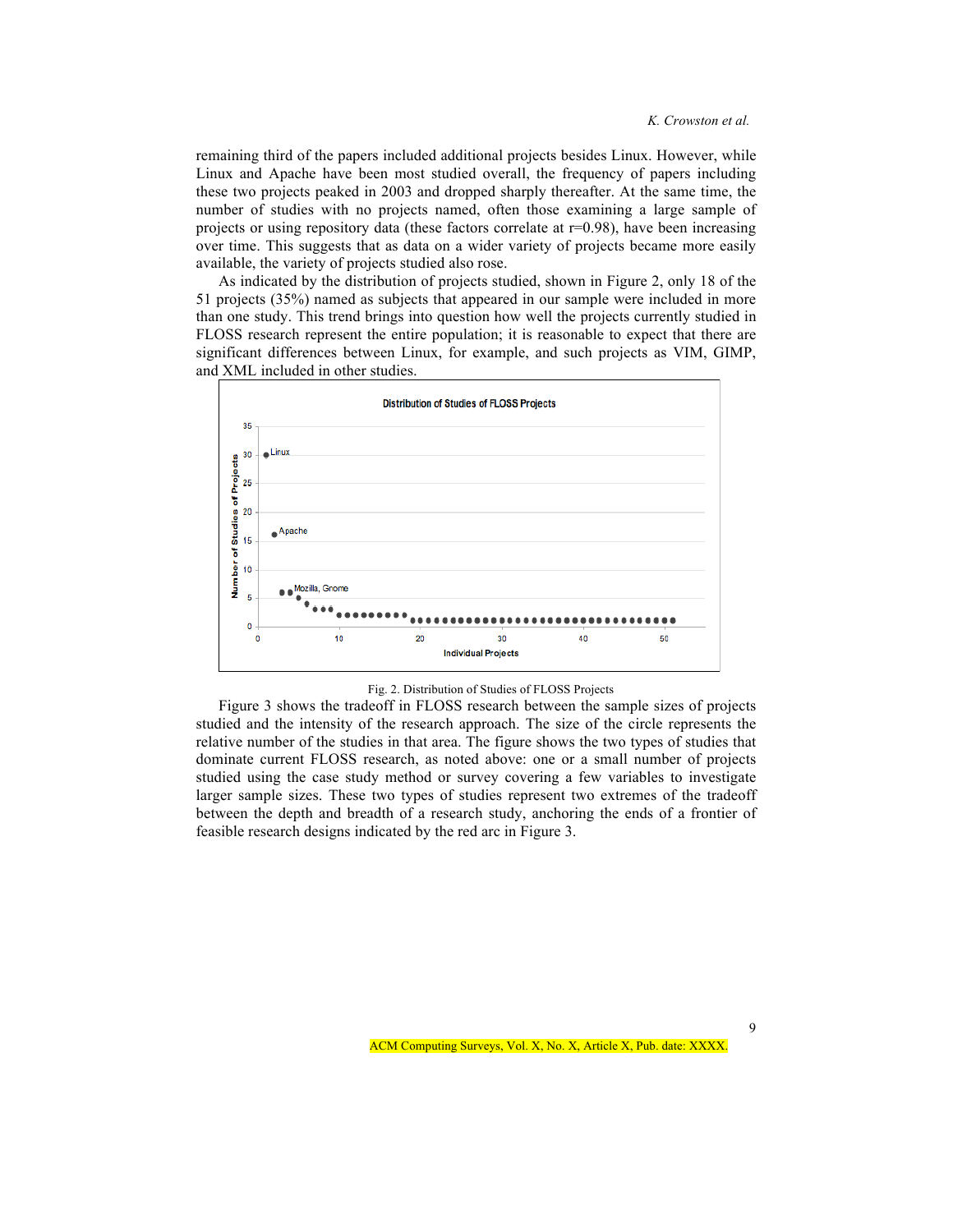#### *K. Crowston et al.*



Fig. 3. Distribution of Research by Research Methods and Number of Projects Studied

## 3.4 Reference Disciplines and Theories

We examined the reference disciplines and theories identified in the research papers to shed light on the intellectual underpinnings of these studies. We identified the reference disciplines on which an article was based by examining the theories or papers the authors used to formulate their models or hypotheses, and classified a paper as belonging to a particular reference discipline when it predominantly cited other papers from that discipline as the source [Vessey*, et al.* 2002]. Approximately 20% of the papers did not explicitly refer to any reference disciplines and about 64% referred to only a single reference discipline. The remaining 16% of the papers incorporated two to four reference disciplines, with business and management influences presented in 80% of these multidisciplinary papers. Business and management was also the most common reference discipline overall, with one-third of the total mentions. Computer science and computer engineering together comprised almost a third of the references as well, with information science and sociology being the next most common reference disciplines mentioned in the literature. While it may seem surprising that computer science and engineering are not a larger fraction of the studies found, the diversity of fields reflects our focus on empirical studies of development practices. In addition, 62% of papers that drew upon multiple reference disciplines employed theory in their studies, in contrast to only 27% of papers that referenced a single discipline, suggesting that the development and application of theory in this research area is often characterized by leveraging the intellectual resources of multiple disciplines.

We also examined how studies used existing theories. We classified a paper as "theory-included" when it explicitly cited existing theories/principles to support its models or hypotheses. Case studies and surveys made up the bulk of the papers in our sample, and were also the most likely to contain references to theory, as seen in Figure 4: 35% of case studies mentioned theoretical content, as did about 44% of surveys. While only about 32% of the overall sample contained references to theory, the more technical research approaches of instrument development and studies of objects or artifacts (usually code) had no instances of theory usage. This demonstrates one of the challenges in describing an interdisciplinary body of research literature, as not all studies' contributions can be adequately judged based on the traditional classifications that we have applied here.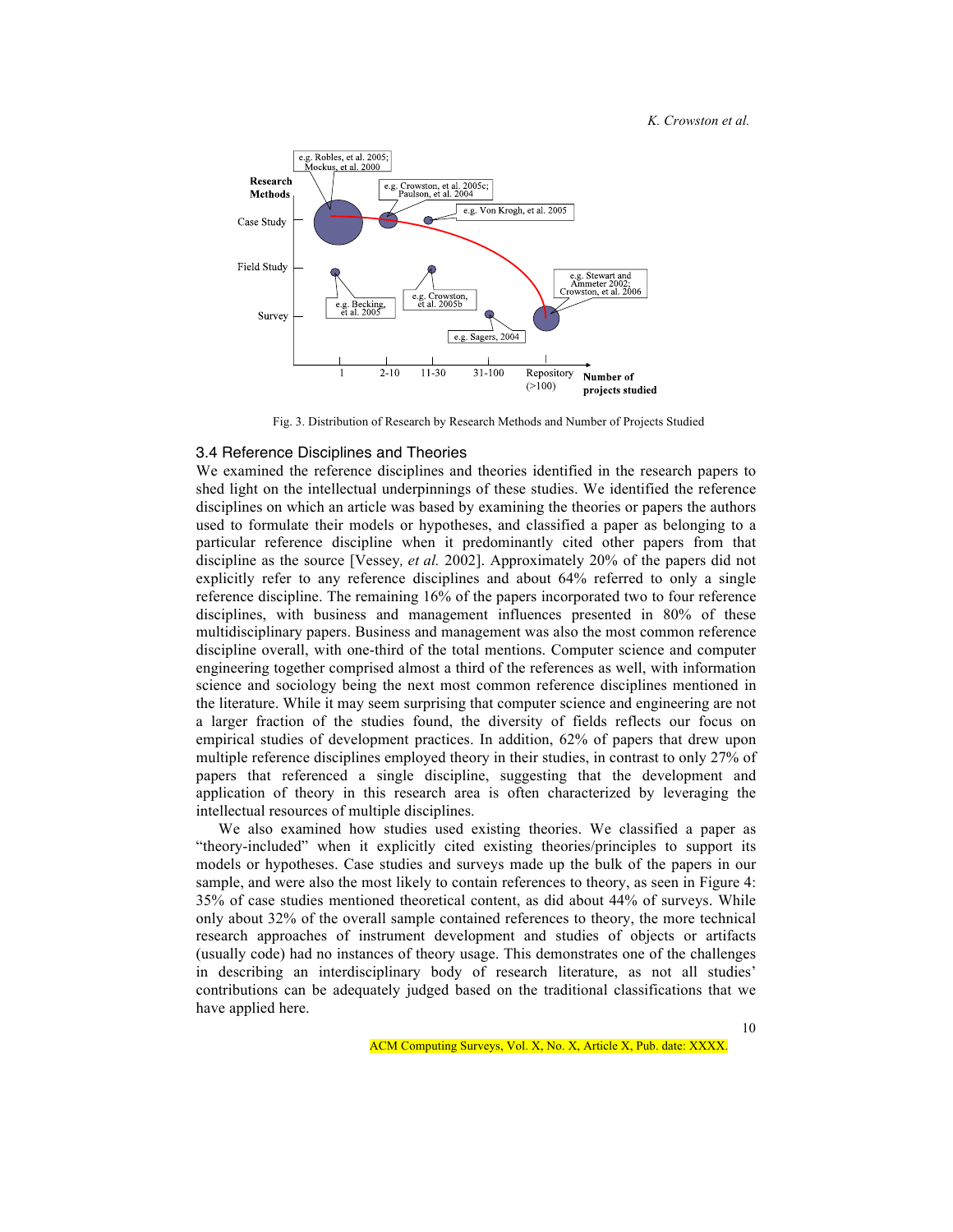

Fig. 4. Inclusion of References to Theory by Research Methods

## 4. FINDINGS OF THE FLOSS RESEARCH LITERATURE

In this section, we present the main contribution of our review, namely an overview of the findings of the research literature, drawn from the published papers. In the first subsection, we provide a description of our organizing framework, which draws on an Inputs-Mediators-Outputs-Inputs (IMOI) model. This model is used to organize the constructs studied in the literature. A detailed review of the findings of the literature organized by these constructs follows in subsections 4.2–4.5, which forms the bulk of this paper.

#### 4.1 An Organizing Framework for the Review

As noted above, we developed a framework for organizing the research papers on FLOSS development based on the constructs studied. We chose to organize these constructs according to the inputs-mediators-outputs-inputs (IMOI) model (Figure 5) [Ilgen*, et al.* 2005], which draws together decades of work in the 'small group' literature [Hackman and Morris 1978, Marks*, et al.* 2001, McGrath 1984, McGrath 1991, McGrath 1997]. This model most closely matched the inductive model and provided additional structure for the framework presented in this paper. We chose the IMOI model over earlier Input-Process-Output models [e.g., Hackman and Morris 1978] because: 1) it distinguishes emergent states from processes, which describe cognitive, motivational and affective states of a team, as opposed to the interdependent team activities; and 2) it provides feedback loops between outputs and inputs, treating outputs also as inputs to future team processes and emergent states [Ilgen*, et al.* 2005]. The suitability of the model is unsurprising since most FLOSS development does occur in small teams and the majority of the studies conducted research at the project level of analysis. Where necessary, we adapted the model to incorporate detailed constructs directly tied to the software engineering context of FLOSS work.



Fig. 5. Inputs-Mediators-Outputs-Inputs Model (adapted from Ilgen et al. 2005)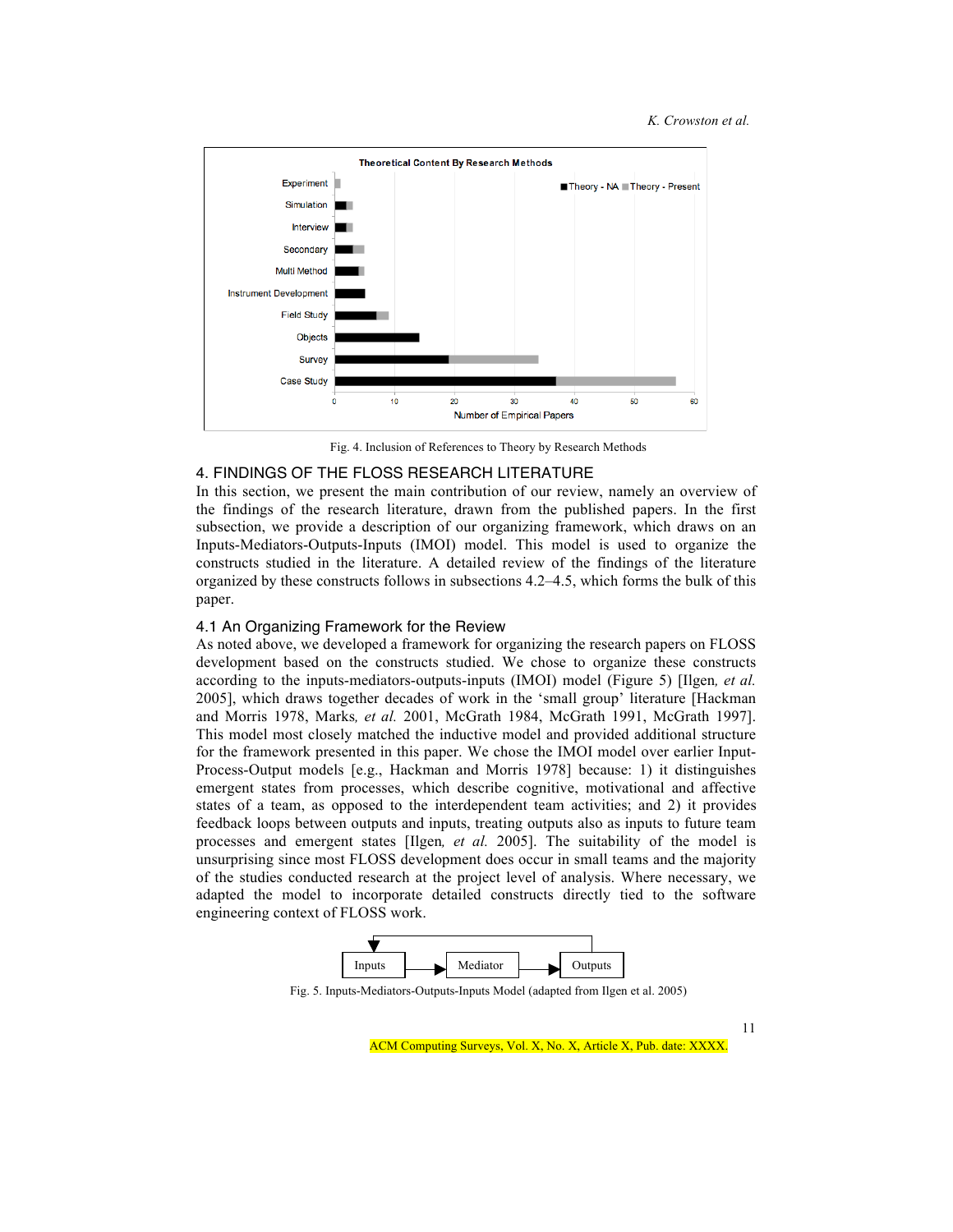Figure 6 shows the resulting framework, with the major concepts that we identified in the FLOSS research papers in each of the categories of the IMOI model. Inputs represent starting conditions of a team, such as its member characteristics and project/task characteristics. Mediators represent variables that have mediating influences on the impact of inputs on outputs. Mediators can be further divided into two categories: processes and emergent states. Processes represent dynamic interactions among team members as they work on their projects, leading to the outputs. Emergent states are constructs that "characterize properties of the team that are typically dynamic in nature and vary as a function of team context, inputs, processes and outcomes" [Marks*, et al.* 2001, p.357]. Outputs represent task and non-task consequences of a team functioning [Martins*, et al.* 2004].



Fig. 6. Constructs Studied in the Reviewed FLOSS Research Papers and Their Relations

A variety of constructs were observed in the literature, with one to seven distinct constructs identified in each paper. The most commonly studied class of construct was project characteristics, which made up 21% of all instances of constructs studied in the first wave, indicating the descriptive nature of much of the FLOSS literature in our sample. Project characteristics were overwhelmingly studied through archival data (15% of total), while constructs such as implementation and context do not rely as heavily on a single data type. Social processes  $(16%)$  and success  $(12%)$  were the next most frequent constructs observed, and studies of these constructs were also strongly reliant on archival data. In contrast, studies of motivation tended to use questionnaire data more often than other types of data.

Certain research methods are also more strongly aligned with certain constructs; for example, field studies were most often used with the construct of social processes in the first wave, and instrument development was most frequently related to research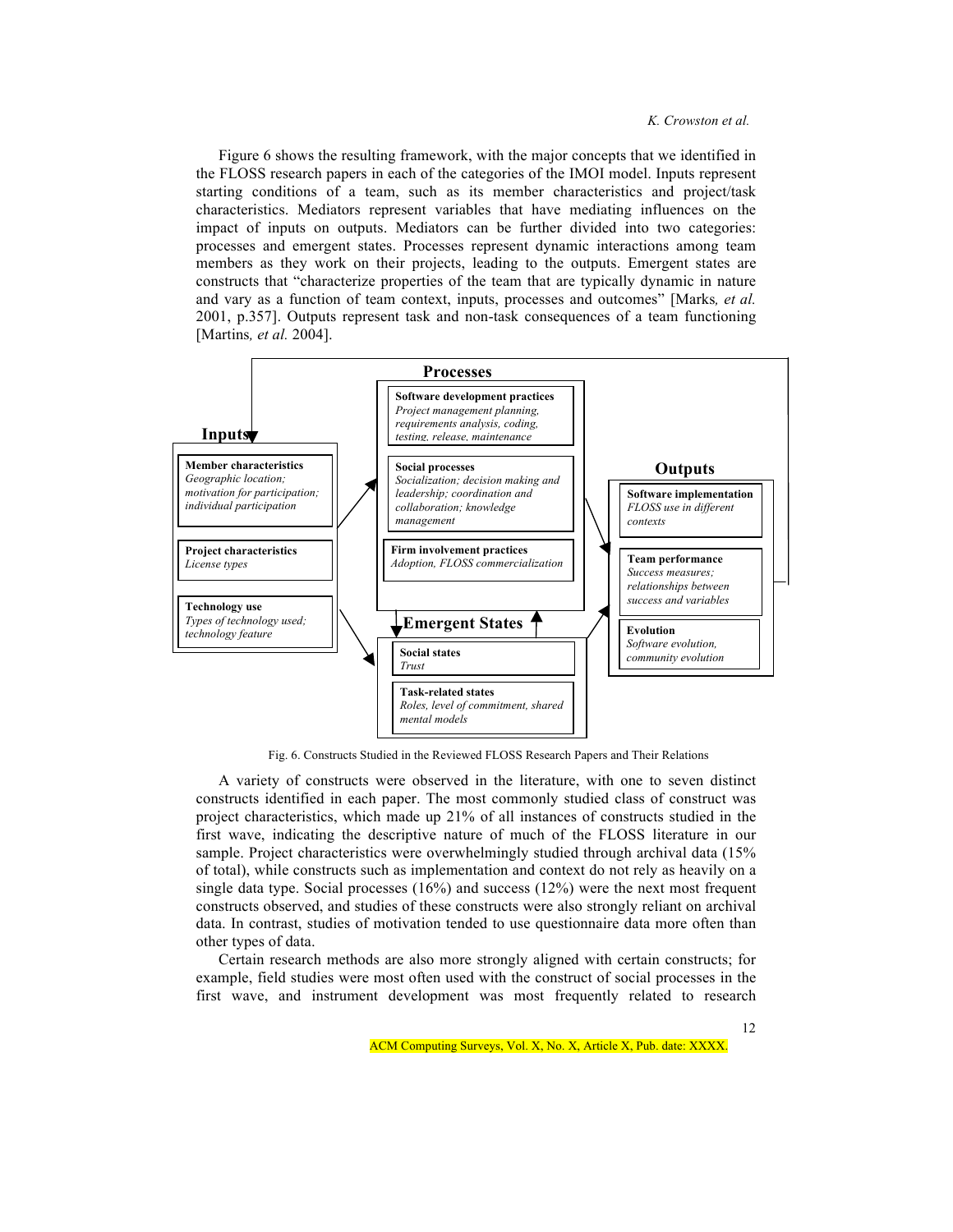methodology. The level of analysis was also relevant to the constructs studied. As we have mentioned, the overwhelming majority of studies were at the group level. However, not all constructs conformed to this trend. Motivation was more often studied at the individual level and implementation was most frequently studied at the organizational level, while tasks were studied at multiple levels of analysis. We now present our review of the literature, drawing on papers from our full collection, using this framework to structure our discussion (Please refer to Appendix 3 for a complete summary of coding for each paper we collected. $<sup>6</sup>$ )</sup>

## 4.2 Inputs

We first discuss papers that analyzed an input to the FLOSS project process. Inputs represent the design and compositional characteristics of a team, such as members' skills and personalities, group size and composition, technology use and task characteristics that influence how the teams work [Martins*, et al.* 2004, Powell*, et al.* 2004]. Inputs that have been investigated by previous FLOSS research can be grouped under the labels of member characteristics, project characteristics and technology use.

*4.2.1 Member Characteristics.* The member characteristics of FLOSS teams have been mainly examined with respect to geographical location, motivations at the individual and firm levels, and participation at the individual level.

**Geographic Location.** There have been a number of studies of the geographical location of FLOSS participants. By using self-reported descriptions of developer activity containing geographical information that are by-products of project practices, these studies claimed that FLOSS involves global development efforts, dominated by European and North American participants, with a leading position of the former. For example, by examining the Linux CREDITS file on all major kernel releases and developer contact information on the GNOME project website, Lancashire [2001] showed a predominance of developers in the United States and Northern Europe in raw numbers of contributors. After adjusting for population size and prevalence of Internet access, the U.S. declines in influence (high absolute numbers but low relative numbers) while Europe, especially Northern Europe, grows in importance. Based on data from code repositories, Ghosh [2006] revealed Europe is the leading region in terms of globally active FLOSS software developers and global project leaders, followed closely by North America. Asia and Latin America face disadvantages at least partly due to language barriers, but may have an increasing share of developers active in local communities. By tracing individual-level information such as email addresses and time zone information from SourceForge database and the mailing list archives of Debian, GNOME and FreeBSD projects, Gonzalez-Barahona, et al. [2008] reported that North America and Europe (especially Germany, UK and France) are the top regions for FLOSS developers. Further, European developers have overtaken North American developers in terms of active participation in recent years. Other studies have confirmed the relatively high representation of European FLOSS participants, particularly from Germany and Finland [Dempsey*, et al.* 2002, Tuomi 2004].

**Motivation for participation.** FLOSS teams are nothing without contributing participants and the question of what motivates participation has been a central theme in studies of FLOSS. Much of the empirical work in this area is driven, at least rhetorically,

 <sup>6</sup>  $<sup>6</sup>$  Appendix 3 is available at</sup>

http://floss.syr.edu/system/files/Appendix%202%20Coding%20Scheme.pdf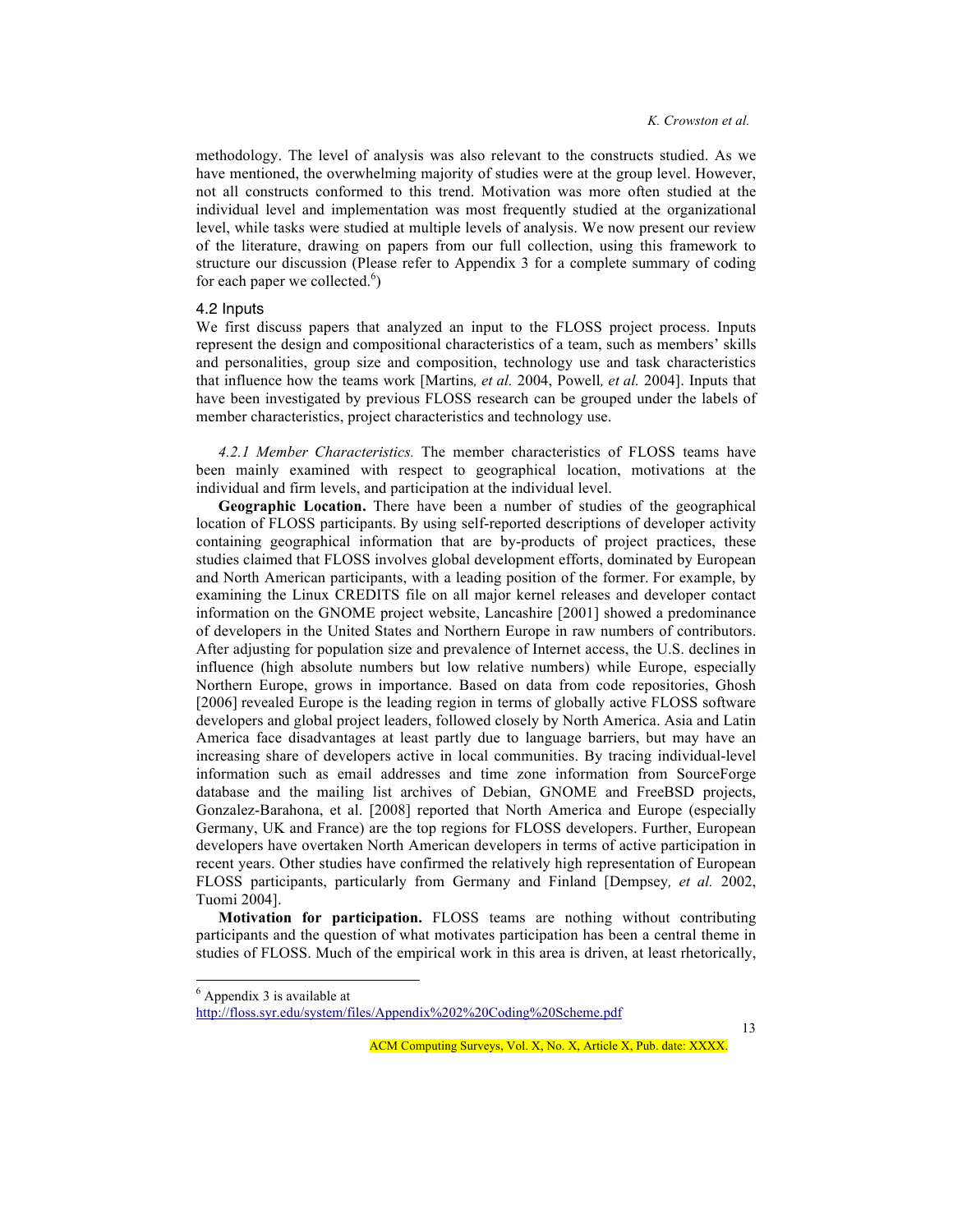by a reaction to early analytical modeling articles by economists (e.g. [Lerner and Tirole 2002, Lerner and Tirole 2005a]) who argued that motivation is derived from indirect signaling about quality, with the payoff to come in higher career earnings. While it would be premature to argue that this work has been discredited, the empirical work on motivations has found little evidence for these expected motivations. In general, this body of research has addressed individuals' motivations for joining FLOSS development, as well as those of firms.

*Motivation at individual level.* Most research has focused on individual motivations. Early empirical work on this topic documented a range of factors that propel individuals to contribute to FLOSS projects, with consistent results. These studies found that motivations are heterogeneous, and generally there are three types: extrinsic motivations, intrinsic motivations and internalized extrinsic motivations. Our analysis revealed that reputation [Hann*, et al.* 2004] and reward motives such as career development [Hann*, et al.* 2002, Hars and Ou 2002, Orman 2008] are the two most frequently mentioned extrinsic motivations. Enjoyment-based motivations such as fun [Ghosh 1998] and sharing or learning opportunities [Shah 2006, Ye and Kishida 2003] are the two most commonly mentioned intrinsic motivations. User needs [Lakhani and von Hippel 2003, Lerner and Tirole 2002] are the most commonly mentioned internalized extrinsic motivations.

Recently, researchers have advanced this line of research by exploring what motivates individuals to continue participating in FLOSS [e.g. Fang and Neufeld 2009, e.g. Shah 2006, Wu*, et al.* 2007]. Results show that individuals' motives are not static, but evolve over time. For example, based on interviews and archive data analysis of a FLOSS project hosted on SourceForge, Shah [2006] found that a need for software development drives the initial participation, but the majority of participants leave once their needs are met. For the remaining developers other motives evolve, and participation may become a hobby. By studying OpenOffice.org, Freeman [2007] argued that individuals' motivations to join and continue participate in the FLOSS projects are related to personal history prior to and during participation. In the PhpMyAdmin project, Fang and Neufeld [2009] revealed that initial motivations to participate does not effectively predict longterm participation, but situated learning and identity construction behaviors are positively linked to sustained participation.

A few studies have gone beyond reports of motives to examine how intrinsic, extrinsic and other factors interact to influence individuals' participation in particular projects. [e.g. David and Shapiro 2008, Roberts*, et al.* 2006]. For examples, by studying 135 projects on SourceForge, Xu et al. [2009] found that individuals' involvement in FLOSS projects depends on both intrinsic motivations (i.e., personal needs, reputation, skill gaining benefits and fun in coding) and project community factors (i.e., leadership effectiveness, interpersonal relationship and community ideology). Through their comparison of FLOSS developers in North American, China and India, Subramanyam and Xia [2008] found that developers in different regions with similar project preferences are driven by different motivations. For instance, for projects that are larger in scale, more modular and universal in nature, Chinese developers are found to be drawn by intrinsic motives while Indian developers are found to be mostly motivated by extrinsic motives.

*Motivation at firm level.* At present, more and more software companies are involved in open source software development, primarily through creating a service business around open source software, or by sponsoring open source software and employing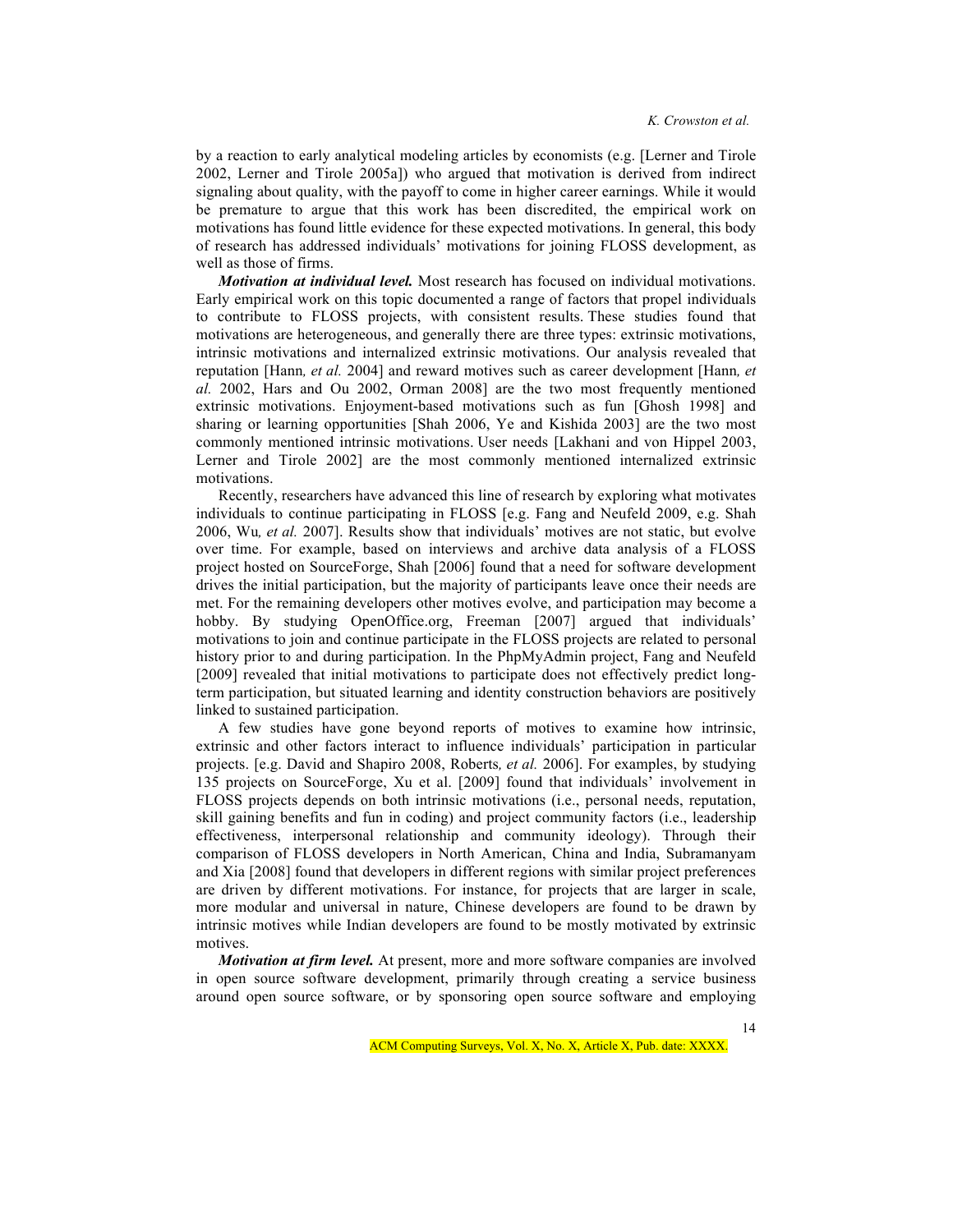software engineers to participate [West and O'Mahony 2005]. Surveys have shown that as many as 45% of contributors are paid by firms for their participation, either directly or indirectly [Hars and Ou 2002]. Research on this topic has also examined the reasons that companies are investing internal resources in FLOSS development. For example, Bonaccorsi and Rossi [2006] found that firms are motivated to be involved with FLOSS because it allows smaller firms to innovate, because "many eyes" assist them in software development, and because of the quality and reliability of FLOSS, with, not surprisingly for firm motivations, the ideological fight for free software coming at the bottom of the list. In comparison with individuals, they found that firms focus less on social motivations such as reputation and learning benefits. Similarly, by studying the firmdeveloped innovations embedded within Linux, Henkel [2006] emphasized the importance of receiving outside technical support as a motivator for revealing code.

**Individual participation.** A few studies have examined reported individual measures of time commitment, using either self-reports or attempts to impute total time from public records (such as lines of code contributed or mailing list messages sent). Luthiger Stoll [2005] found that participants spend an average of 12.15 hours per week, with project leaders averaging 14.13 hours, and bug-fixers and otherwise active users at around 5 hours per week. Lakhani and von Hippel [2003] studied the amount of time participants spend reading and answering user support questions in the Apache forums, finding that the most frequent answer providers spend 1.5 hours per week, but that frequent information seekers spend just half an hour.

In addition to actual time spent, researchers have examined individual tenure with projects, or the length of time that participants continue to participate. Howison et al. [2006b], who studied 120 relatively successful SourceForge projects, found that the most common length of participation, across all roles, is no longer than a single month, reflecting a highly skewed distribution of participation. The tenure of participants varies significantly according to their roles. For example, Robles and Gonzalez-Barahona [2005] found comparatively long tenure amongst Debian package maintainers (more than half of the maintainers in 1998 continued to maintain their packages in 2005.)

More recent work has explored the factors that influence individuals' level of contribution. Roberts et al. [2006] studied the impact of different motivations on individual contribution levels in Apache project. The results showed developers' paid participation and status motivations lead to above-average contribution levels; use-value motivations lead to below-average contribution levels; and intrinsic motivations do not significantly impact average contribution levels. In another study, Fershtman and Gandal [2007] studied the relationship between licenses types and individuals' contribution level. They found that the output per contributor in open source projects is much higher when licenses are less restrictive.

*4.2.2 Project characteristics.* Another input variable that is often examined in the FLOSS literature is project characteristics, that is, the distinguishing features of these projects. Software license types attract the most attention in this topic as a particularly concrete differentiator of FLOSS projects. Licensing is also one of the most important tactics that used by a project to allow its intellectual property to be publicly and freely accessible and yet governable [O'Mahony 2003].

The license type used in a project has been identified as playing a crucial role with respect to all activities in FLOSS development, such as motivations, coordination, and relationships with commercial firms [Rossi 2006]. The definitions of different licenses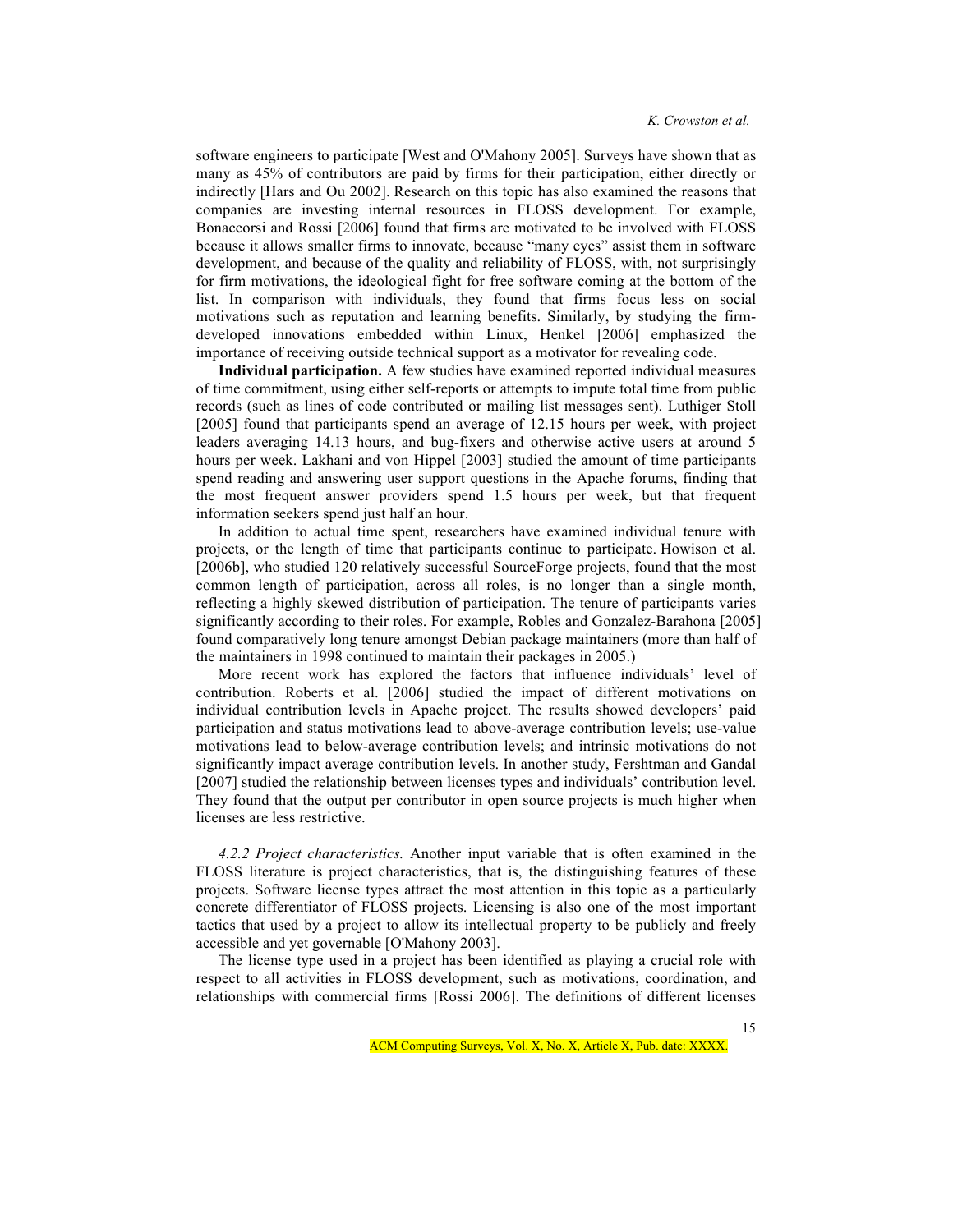are complex legal terms and significant ambiguities still remain about their interpretation [Lerner and Tirole 2005b]. In empirical research, licenses are usually described as falling into three classes according to their relative restrictiveness<sup>7</sup> [Fershtman and Gandal 2007, Lerner and Tirole 2005b]: unrestrictive (e.g., the Berkeley Software Definition (BSD) license), restrictive (e.g., Lesser General Public License (LGPL)), and highly restrictive (e.g. General Public License (GPL)).

A few empirical studies have taken this framework to examine the influence of license choices on various aspects of FLOSS development. By examining the SourceForge projects, Lerner and Tirole [2005b] examined the relationships between project types and the license choices. For example, they found that highly restrictive licenses are more common for projects geared towards end-users, but they are significantly less common for projects that aimed at software developers. Some research has examined the impact of license choices on FLOSS team effectiveness, but the results are mixed. Using data gathered from the Freshmeat website (http://www.freshmeat.net/), Stewart and her colleagues [2005, 2006] found that OSS projects that use a nonrestrictive license become more popular over time than those that use a restrictive license. On the other hand, using data from 62 projects in SourceForge (www.sourceforge.net), Colazo et al. [2005] found a reverse result, indicating that copyleft/restrictive licenses are associated with more successful projects in terms of higher developer membership and productivity.

*4.2.3 Technology Use.* The type of technology used by FLOSS teams is an important input since FLOSS team members coordinate their activity primarily by means of computer-mediated communications. But surprisingly little research has examined the use of different software development tools and their impact on FLOSS team activities. One exception is Scacchi [2004], who discussed the importance of software version control systems such as CVS or Subversion, for coordinating development and for mediating control over source code development when multiple developers may be working on any given portion of the code at once. This paper also discussed the interrelation of CVS use and email use (i.e. developers checking code into the CVS repository discuss the patches via email). Michlmayr [2003] illustrated the importance of bug trackers to coordinate among those working on questions and answers.

A small body of research studied the tools developers or users use to share and exchange knowledge. For example, Robbins [2002] discussed nine types of commonly used OSS engineering tools and illustrated their impact on the software development process. Using data from the developer mailing lists of two open-source software projects, Lanzara and Morner [2004] argued that technological artifacts and software-based artifacts are critical for knowledge sharing and creation in OSS development.

#### 4.3 Processes

Processes are the dynamic interactions among FLOSS team members as they work on a project. Research on processes in FLOSS development has focused on software development practices and social processes within the projects. Increasing firm involvement in FLOSS development is leading researchers to investigate how firms make

 <sup>7</sup> The label "restrictiveness" is used in the literature to refer to whether the modified versions of the software are also required to be open and whether the modified versions of the software may only be combined with software distributed under licenses that share the first requirement [Stewart, *et al*, 2006; Lerner and Tirole, 2005].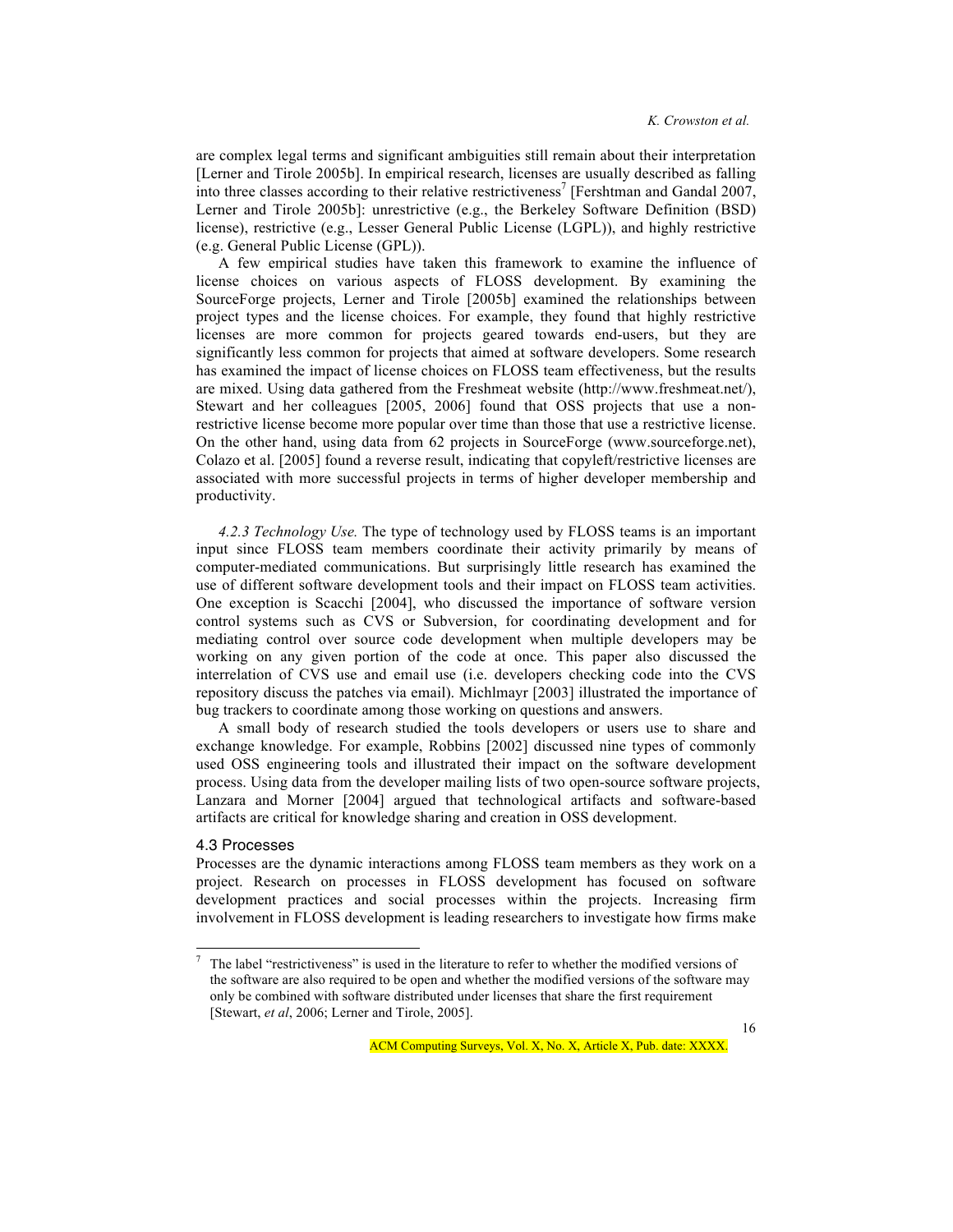use of FLOSS to gain profits. In the following section, we review the empirical findings related to these three themes.

*4.3.1 Software development practices.* In this section, we review the findings of research on the practices followed by FLOSS teams for software development. Researchers have suggested that FLOSS development does not seem to readily adopt modern software engineering processes [Scacchi 2004]. Projects usually rely on "virtual project management", meaning that different people take on management tasks as needed. In this way, the project also mobilizes use of private resources [Scacchi 2004]. In the following sections, we consider the research on more specific practices, using the systems development lifecycle [Blanchard and Fabrycky 2006] as an organizing structure.

**Planning.** It is commonly held that FLOSS projects do not engage in formal planning. For example, Glance [2004] examined the kernel change logs to determine the criteria applied for releasing the Linux kernel. She argued that a release contains whatever has been added, as opposed to a clear process of planning the functionality needed for a release. However, projects often do have TODO lists or feature requests that form a sort of agenda for development [Yamauchi*, et al.* 2000]. Planning seems to be one contribution made by firms involved with projects [Fitzgerald 2006].

**Software Requirements Analysis.** Similar to the planning stage, FLOSS projects are often said to not conduct formal software requirements analyses. Scacchi [2004] stated that FLOSS projects do not have conventional requirements documents. Instead, requirements are found in email messages, which emerge from discussions among users and developers about what the software should and should not do, and from after-the-fact assertions by developers about the need for a new piece of functionality. Similarly, Mockus et al. [2002] stated that a user community can communicate its needs through bug reports or feature requests. Again, this is an area in which firm involvement may lead to changes.

**Coding.** Much work in this area focuses on modularity and software architecture. Modularity has been seen as key to the feasibility of distributed development. Scacchi [2004] noted the importance of what he called "software extension mechanisms" that allow developers to easily add functionality to FLOSS projects via scripting or plug-ins. MacCormack, et al. [2006] reported that a redesign of Mozilla results in an architecture that is much more modular that its predecessors, which emphasized the important role of purposeful managerial actions in increasing modularity.

**Testing.** There are mixed results reported by the research on testing processes in FLOSS development, which vary by projects. Glance [2004] noted that the Linux kernel release process is not based on formal testing. Rather, it relies on individuals testing their own code before submission and subsequent testing by users of releases, also described as peer review [Glance 2004]. Stark [2002] noted that peer review has been used in conventional development as well and cited research showing that it works without meetings. Although this survey showed that only half of 23 FLOSS respondents said that their code was reviewed, one possible explanation is that it might be reviewed later, since it is open to inspection by any interested party. It also noted that any quality control approach relies on developer commitment to the process, which may come from compliance, identification or internalization, suggesting FLOSS relies on later mechanisms. Other studies have shown that some projects have more formal testing for releases. For example, Thomas [2003] described several testing processes, such as the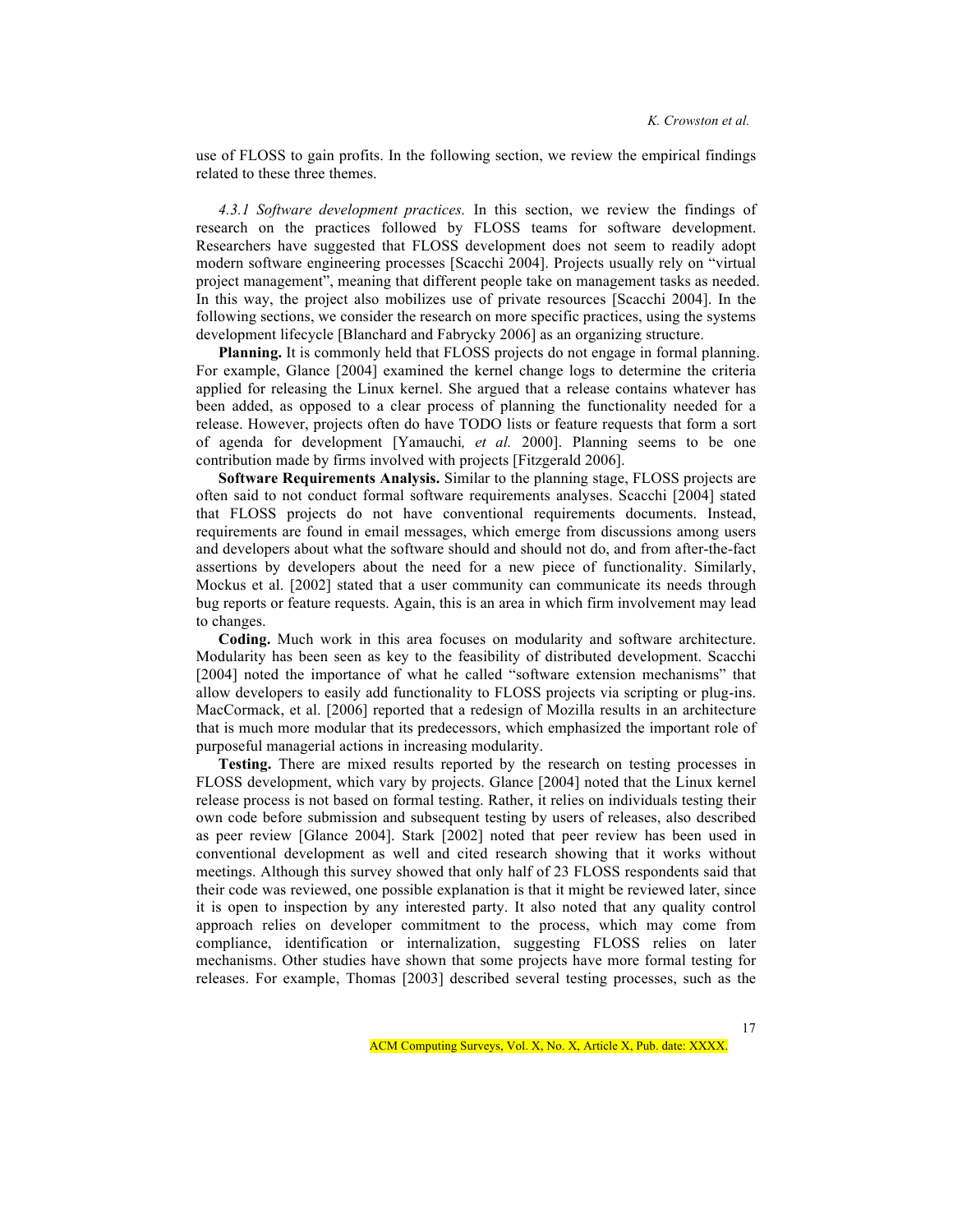Linux Test Project and the Linux Stabilization Project. Dinh-Trong and Bieman [2005] noted that the FreeBSD project also has a more defined testing process.

**Release.** The nature of open code is that users can almost always access the latest version of the code. However, as the code is being worked on it may or may not be stable, so many users prefer to use a "released" version of known quality. However, it is difficult to identify a single FLOSS approach to releases. Erenkrantz [2003] compared release practices of Apache httpd, Subversion and Linux on dimensions of release authority, versioning, prerelease testing, approval of releases, distribution, and formats, and noted considerable differences among the projects. Some projects have quite informal release schedules, following advice from Raymond [1998] to "release early; release often". For example, Glance [2004] found that in Linux, releases comes at an irregular rate. It is not clear what drives the schedule, but a release pattern is observed in terms of accepting patches for a while, then freezing acceptance of new code to allow the system to stabilize, though stability is assessed only by an absence of reported problems. In contrast, some projects have more organized approaches to releases. Dinh-Trong and Bieman [2005] reported that FreeBSD releases a new version every four months. A "Release Engineering Team" coordinates the release, following a pattern similar to that of Linux.

**Maintenance.** Maintenance is a primary activity in FLOSS development, as in conventional development. In FLOSS development, however, the nature of maintenance has been described as more like reinvention, which acts as "a continually emerging source of adaptation, learning, and improvement in FLOSS functionality and quality" [Scacchi 2004]. Studies of maintenance in FLOSS has focused on activities such as problem solving processes, user support practices [Lakhani and von Hippel 2003], change cycles (bugs and new features), software quality maintenance work, improvement, bug fixing processes, problem resolution interval, patches (internal or external submission), shallow bugs, and incident/problem/change management. Maintenance has been done differently in different projects. For example, in Linux, user support may be provided commercially [Leibovitch 1999]. Other projects have commercial sponsors who sell support (e.g., MySQL, SugarCRM). Smaller projects tend to rely on community support, e.g., via email or discussion boards. However, Singh et al. [2006] analyzed help interactions and found that this process is often inefficient because initial posts lack the necessary information to answer questions, resulting in back-and-forth postings. The authors suggested that some details be captured automatically as part of initial reports, and also articulated the potential benefit of developing practices and tools for more explicitly reusing information, e.g., marking particularly helpful answers to automatically populate a kind of FAQ.

*4.3.2 Social Processes.* Social processes capture cognitive, verbal and behavioral activities performed by team members to manage interpersonal relationships among them [Marks, *et al.* 2001]. To date, the majority of FLOSS research pertaining to social processes has focused on socialization, decision making and leadership, coordination and collaboration, and knowledge management.

**Socialization.** The work on motivations shows that there is a large pool of people with motivations sufficient to participate in FLOSS development. Yet this number is substantially smaller than the number of active users of software and, presumably, smaller than the number of people who have ever considered participating in an open source project. The process of moving from a non-participant to a fully-fledged FLOSS developer has been addressed in a small volume of literature on socialization in FLOSS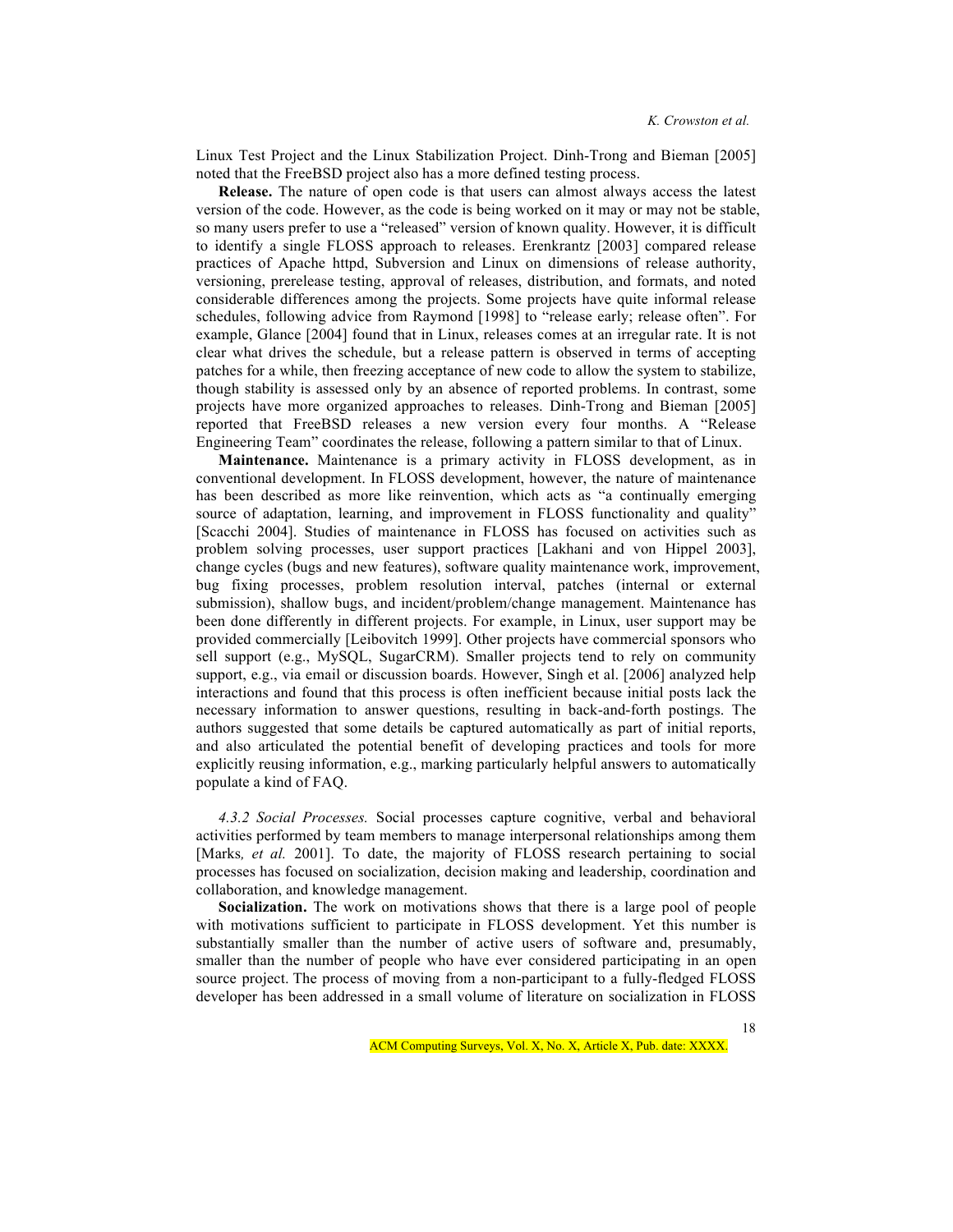projects, which examines the strategies and processes through which new members join an existing FLOSS development community. This body of literature treats socialization as a process that places emphasis on a participant's actions and willingness to understand not just the code base but also the social structure of the project.

For example, in a study of socialization in the Freenet project, von Krogh et al. [2003] proposed that joining script (the level and type of activity a joiner goes through to become a member of the development process), specialization of new members, contribution barriers, and the feature gifts a new member can contribute are related to the process of being a new member. Duchenaut [2005] studied socialization in the Python project from both learning and political perspectives, and, confirming the findings of von Krogh et al. [2003], found that participants who move to the center of a project act in a way that expose more of the network to them, come to understand the relationships between people and code and, largely through action in the form of code, or detailed discussions of code, build legitimacy and "enrolled allies" for their evolution towards the core of the project. He also highlighted the manner in which the onus for socialization falls almost entirely on the would-be developer, rather than the team. The process thus acts as a filter for participants that match the project. Because of the importance of attracting new developers, some projects have devoted efforts to making the project more accessible, though the success of these efforts does not appear to have been studied.

**Decision Making and Leadership.** In conventional teams, decision-making effectiveness is very important to team effectiveness. A lack of transparency and consideration in the decision making process tends to alienate those who are not being consulted and erodes the sense of community [Jensen and Scacchi 2005].

One common concern in studies of FLOSS teams' decision making is decision style, which depends on the hierarchy of the developers. As Gacek and Arief [2004] pointed out, a stricter hierarchy differentiates between levels of developers and generates a more centralized power structure, while a looser hierarchy treats developers on a similar level and implies a decentralized decision-making process. Both centralized and decentralized decision making styles have been examined. Shaikh and Cornford [2003] examined how debate over version management tools (CVS versus BK) reflects governance and decision making processes in the Linux Kernel community, providing an example of a centralized decision making process. Moon and Sproull [2000] also pointed out that in Linux, Linus Torvalds originally made most of the key decisions for the team. German [2003] provided a decentralized decision making example by studying the GNOME project. Committees and task forces composed of volunteers are created to complete important tasks. Annual face-to-face meetings are also organized to make major decisions. By doing so, GNOME flattens the organizational structure of the project and allows broader participation in the decision-making process. In the Apache web server project, members adopt the voting mechanism to reach consensus [Fielding 1999]. Researchers have also noted that decision making styles might change over the life of the project. In the early life of a project, a small group will control decision making, but as the project grows, more developers will get involved [Fitzgerald 2006].

Closely related to decision-making, leadership has been much discussed in the literature. The main duties of a leader in FLOSS projects includes providing a vision; coordinating contributors' efforts; attracting developers to the project; and keeping the project together and preventing forking [Giuri*, et al.* 2008, Lerner and Tirole 2002]. Research has focused on who can become a leader in FLOSS development teams. First, leaders are usually not appointed, and in most cases not formally identified, but rather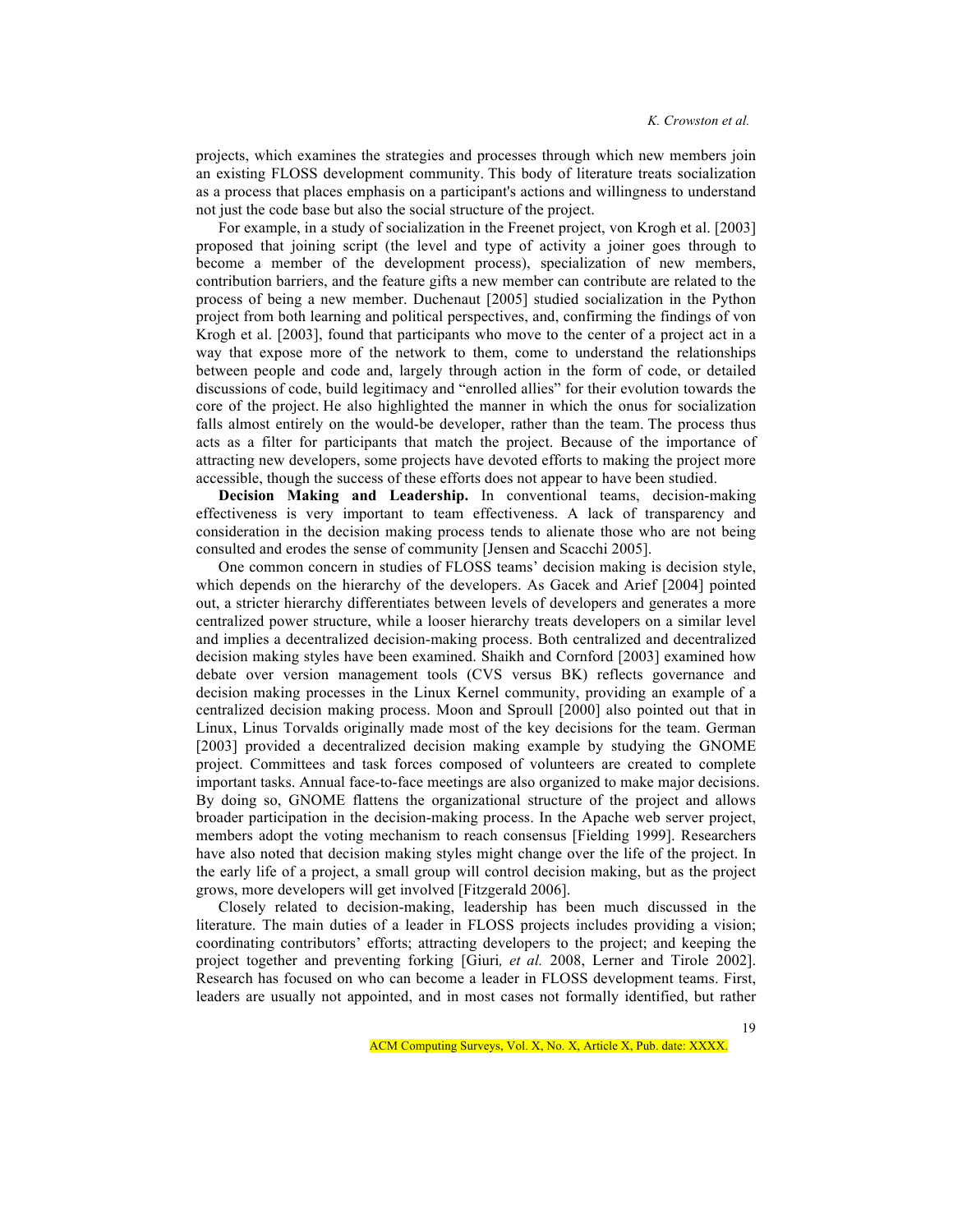emerge from participation in FLOSS development. Individuals are perceived by others as leaders based on their sustained and strong technical contributions [Scozzi*, et al.* 2008], diversified skills [Giuri*, et al.* 2008] and a structural position in their teams [Evans and Wolf 2005, Scozzi*, et al.* 2008]. Second, FLOSS teams usually exhibit shared leadership instead of having a single leader [Sadowski*, et al.* 2008]. According to Fielding [1999], shared leadership enables these teams to continue to survive independent of individuals, and enables them to succeed in a globally distributed and volunteer organizational environment. Similarly, Mateos-Carcia and Steinmueller [2008] reported that the distribution of authority and decentralization found in the Debian community facilitate its growth and development.

**Coordination and collaboration.** Collaboration occurs through coordination, which manages dependencies between activities [Malone*, et al.* 1999]. The FLOSS environment makes coordination more difficult for several reasons. Volunteers without formal contracts, geographically and temporally dispersed contributors, the virtual environment, and different types of actors (firm-sponsored vs. volunteers) are factors that all complicate coordination efforts [van Wendel de Joode and Egyedi 2005]. Coordination activities play an important role in FLOSS development, and are critical to project success [Sagers 2004] and to sustaining collective efforts in FLOSS teams, especially for large project such as Linux [Kuwabara 2000].

The backgrounds and characteristics of the different projects may influence the use of coordination mechanisms in general. For example, Java tends to uses ex ante mechanisms (i.e., coordination before taking action) while Linux tends to uses ex post mechanisms (i.e., coordination after action), which researchers suggest is because Java is a companysponsored project while Linux is a community project [van Wendel de Joode and Egyedi 2005, Yamauchi*, et al.* 2000]. Using 10 large FLOSS projects, den Besten, et al. [2008] found that collaboration effort is associated with the complexity of the code.

The literature review reveals four types of coordination mechanisms that are frequently discussed in FLOSS development:

*Mechanisms to control the number of developers.* The general collaborative mode of FLOSS development is that a small portion of developers are responsible for most of the outputs [Crowston and Scozzi 2004, Dinh-Trong and Bieman 2005, Koch and Schneider 2002, Mockus*, et al.* 2002]. Based on a theoretical framework of network governance, Sagers [2004] demonstrated that restricted access to the development team improves coordination within the project.

*Modularity and division of labor.* Modularity is the most explicit mechanism used in FLOSS development. It keeps the core software product small enough to be handled by a small core group, and makes communication smooth and effective [Jensen and Scacchi 2005, Mockus*, et al.* 2002]. An example is Linux, as Dafermos [2001] stated, "modularity makes Linux an extremely flexible system and propels massive development parallelism and decreases the total need for coordination". However, Mockus et al. [2002] noted that while developers tend to work on the same modules repeatedly, most modules are worked on by several people, which does not support the notion of individual code ownership and requires other ways of coordinating. One possible way is to introduce coordinators to coordinate development between modules, as suggested by Asklund and Bendix [2001].

*Task assignment mechanisms.* Findings on task assignment mechanisms across the literature are quite consistent. Contrary to commercial software development, selfassignment is observed as the most common mechanism used in community-based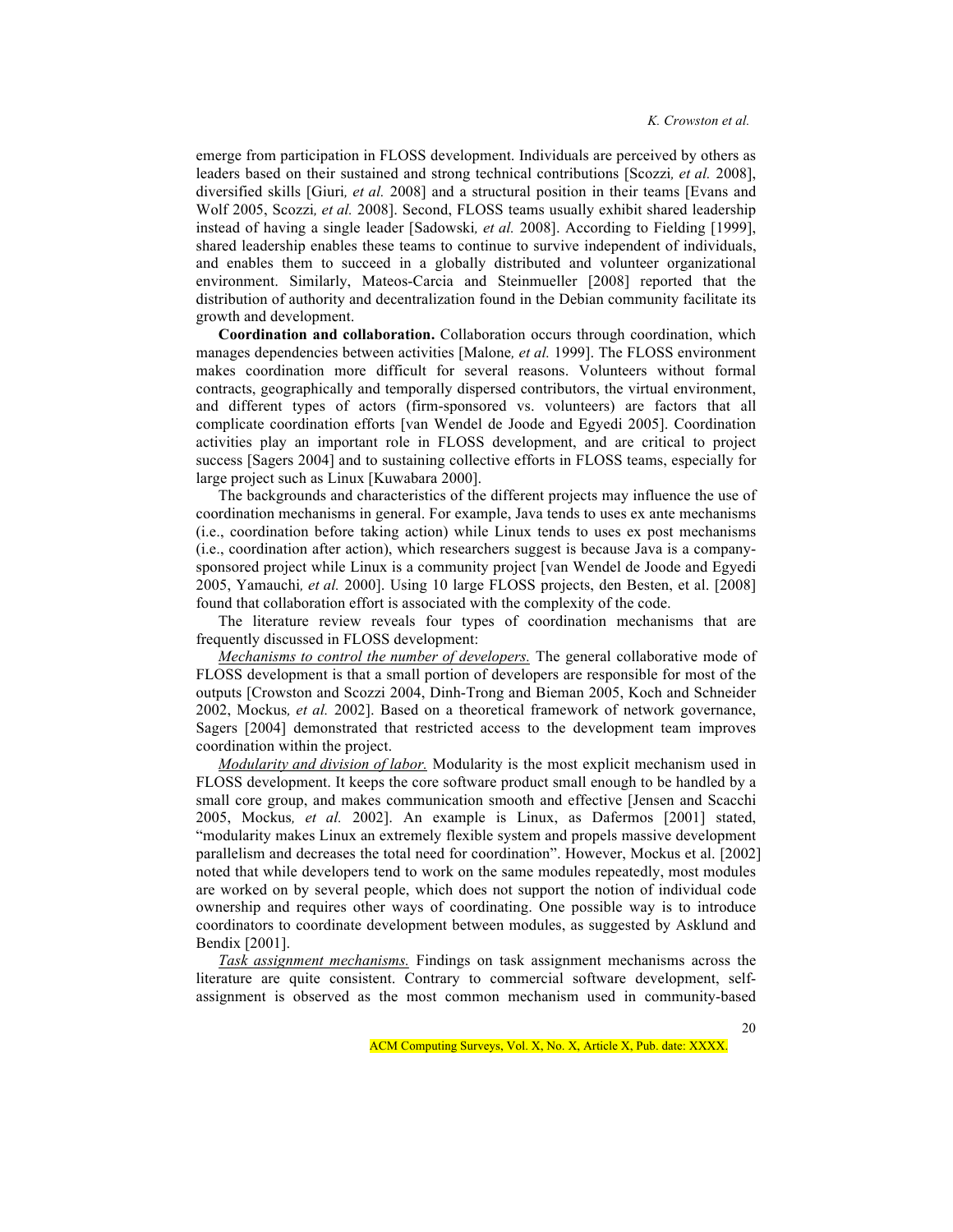FLOSS development [Crowston*, et al.* 2007, Crowston and Scozzi 2008, Crowston*, et al.* 2005b, Mockus*, et al.* 2000, Mockus*, et al.* 2002].

*Instructive materials and standardization initiatives.* Instructive materials and standardization initiatives are another means used to coordinate software development effort. Instructive materials include guidelines for writing software and policies that enable developers to work independently; standardization initiatives standardize the software specifications to increase convergence between different files [Jensen and Scacchi 2005, van Wendel de Joode and Egyedi 2005].

In addition to these coordination mechanisms, teams need mechanisms to manage conflict. From interviews, van Wendel de Joode [2004] identified four conflict management mechanisms between firm-supported developers and voluntary developers: third-party intervention, modularity, parallel software development lines, and the exit option.

**Knowledge management.** There is a growing body of research recognizing that FLOSS development faces knowledge management (KM) challenges because of its highly distributed, knowledge intensive characteristics [Becking*, et al.* 2005, Ciborra and Andreu 2001, Edwards 2001]. This body of research focuses on how knowledge is shared or reused in FLOSS development [Dafermos 2001, Hemetsberger and Reinhardt 2004, Huysman and Lin 2005, Lakhani and von Hippel 2003, Lanzara and Morner 2004, Lee and Cole 2003, Singh*, et al.* 2006, von Krogh*, et al.* 2005]. For example, Huysman and Lin [2005] found that online communities without strict membership requirements activate cross-boundary learning and knowledge sharing. Based on the analysis of developer mailing lists of two large-scale open source projects, Lanzara and Morner [2004] illustrated how the processes of knowledge making and sharing are supported by dense social interaction and by the peculiar organizing features inscribed in technological artifacts. Von Krogh et al. [2005] reported on the reuse of knowledge in software development based on 15 open source projects. The authors found that the effort to search, integrate and maintain external knowledge influences the form of knowledge to be reused. Using 128 discussion threads from K Desktop Environment (KDE) mailing list, Kuk [2006] reported strategic interaction including conversational interactivity, crossthread connectivity and participation inequality expands knowledge sharing, but extreme concentration of participation would exert a negative effect on knowledge sharing.

Learning theory provides a common theoretical perspective for this work, which frequently draws on communities of practice literature to conceptualize how knowledge is created and shared online. Using the case of the Linux kernel development project, Lee and Cole [2003] described how the product development process can be effectively organized as an evolutionary process of learning driven by criticism and error correction. Hemetsberger and Reinhardt [2004] took a social view of learning and knowledge creation to demonstrate how online communities of practice successfully overcome the problem of tacit knowledge transformation through technological tools, task-related features, collective reflection, stories and usage scenarios.

*4.3.3 Firm involvement practices.* The success of FLOSS has attracted more firms interested in profiting from FLOSS development; however, research on this aspect of FLOSS involvement is limited. Correspondingly, researchers are now investigating the processes of how firms make use of FLOSS, or the FLOSS commercialization process [Bonaccorsi*, et al.* 2006, Dahlander 2007]. Research has revealed that firms usually adopt a hybrid production model by combining proprietary software and open source software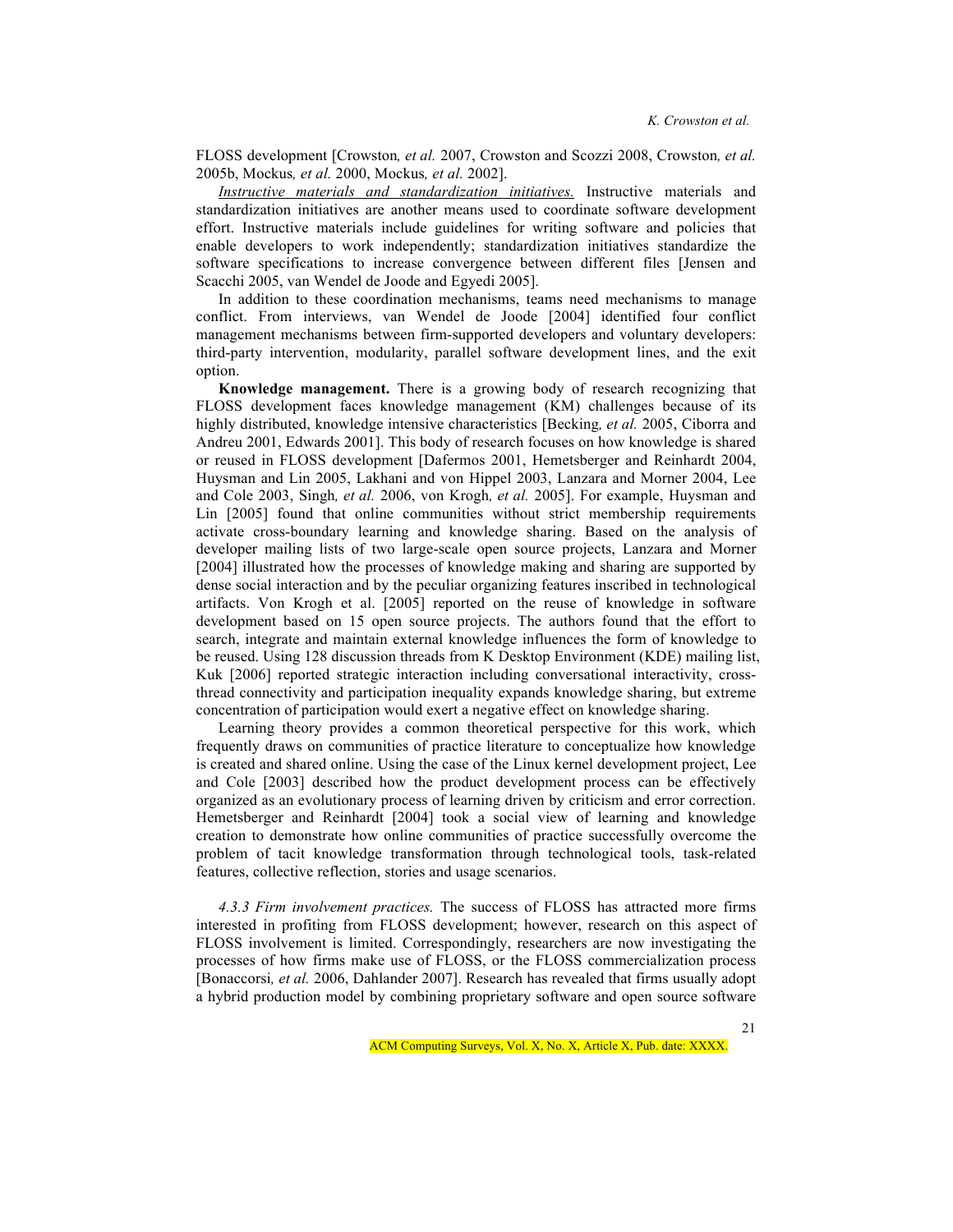models [Bonaccorsi*, et al.* 2006]. The strategies that firms use to create new or utilize existing FLOSS communities are also discussed [Dahlander and Magnusson 2005]. For example, by studying four firms involved with FLOSS, [Dahlander and Magnusson 2008] discovered three ways firms use to connect with FLOSS communities: accessing development in the community in order to extend their resource base; aligning their strategy with the work in the community; and assimilating the work from the community.

#### 4.4 Emergent States

In this section we review research that has examined moderators between inputs and outputs in the form of emergent states of the FLOSS project teams.

*4.4.1 Trust.* We first examine research that considers project team trust. Trust has been studied extensively in small groups research, and has been noted as a determining factor to achieve the effectiveness of team collaboration. Researchers have also suggested that trust is important in FLOSS team development [Evans and Wolf 2005, Stewart and Gosain 2001]. Trust is often related to team effectiveness. For example, Stewart and Gosain [2001] proposed that shared ideology enables the development of affective and cognitive trust, which in turn lead to group efficacy and effectiveness. But not all researchers share the same belief. In a study of published case studies of FLOSS projects, Gallivan [2001] found that group effectiveness can be achieved in the absence of trust if a set of control and self control mechanisms is presented.

*4.4.2 Task Related Structures.* We next consider task related social structures, including roles, level of commitment and shared mental models.

**Roles.** In an emergent context, something as seemingly simple as role becomes more complex. While in one context and one time, a participant may be a core developer, in another context they may be a support-question asker [Ye and Kishida 2003]. Most research on roles focuses on the differences between distinct roles and how to define roles. Gacek and Arief [2004] suggested distinguishing between passive and active users, between non-developers and developers, and between co-developers and core developers, with corresponding increases in responsibility and contribution.

Alternative methods have been used to examine the sizes of the core and periphery groups. Crowston et al. [2006b] studied the distribution of contributions to the bugtracking systems for 120 Sourceforge teams using three different methods: first, the selfreporting of teams based on the list of developers on the Sourceforge site; second, core/periphery measures using the social network structure; and third, an analogy to Bradford's law about the distribution of academic publications. The measures indicated that the developer's list is not a good indicator of core membership (at least in bug-fixing) and that the skew of contribution in the communications domain is substantially higher than in the code domain. The more reliable measures peg the core group size at a median of 3 (about 5% of participants in the project). The results are in line with early results in sociology on feasible group sizes, such as James [1951].

Lin [2006] described interviews she conducted with firms involved in open source and with developers that had moved from community involvement to working for a company, but still doing open source. She found that developers working inside companies have hybrid roles, such that they can draw on resources from the firm and the community, but have to balance their loyalties and act as translators in situations of different aims.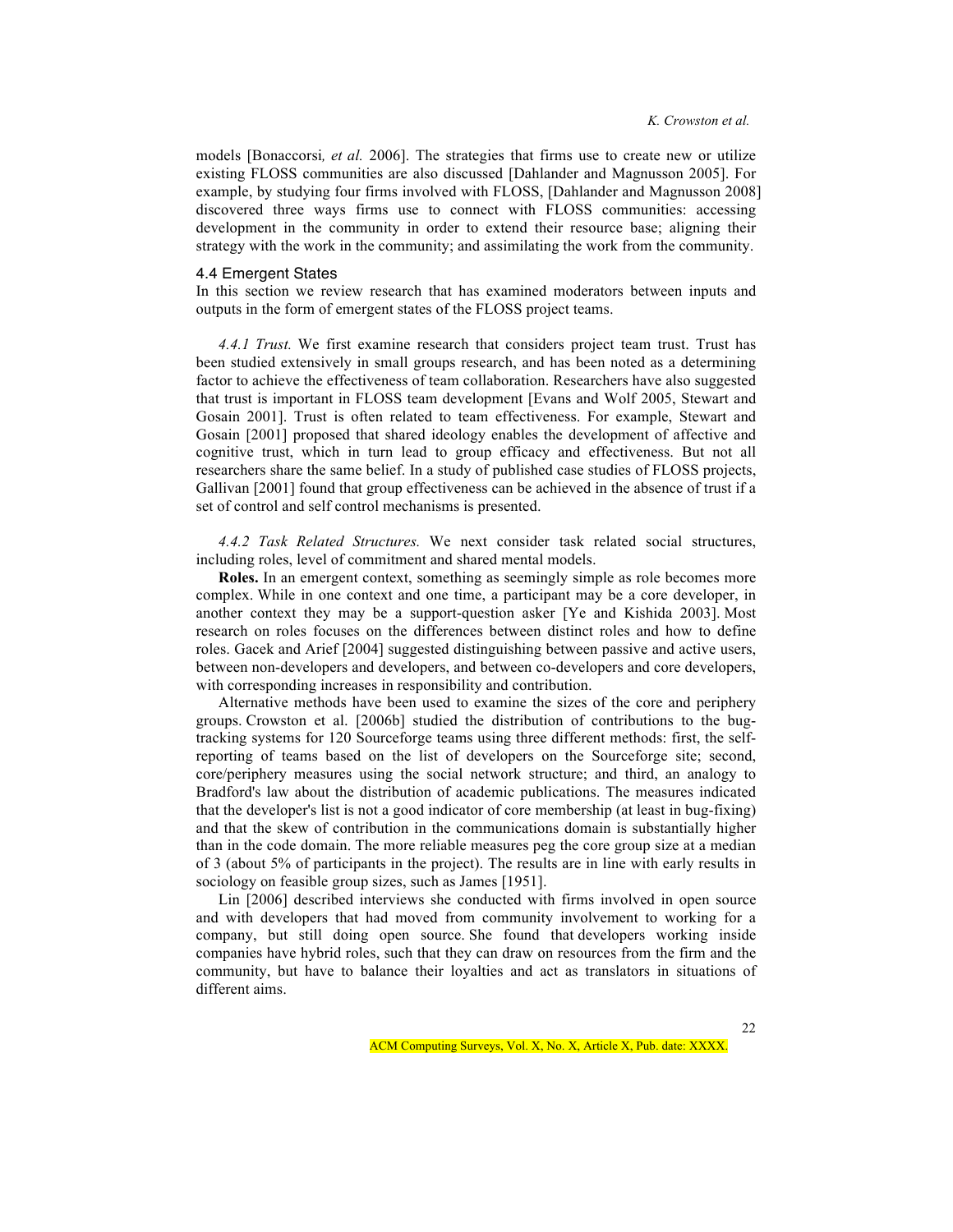**Level of Commitment.** Researchers have also been interested in the distribution of different types of effort, such as code contribution [Mockus*, et al.* 2000, Mockus*, et al.* 2002], communication contribution [Crowston and Howison 2005] and support contribution [Lakhani and von Hippel 2003]. Not all development teams and community members contribute equally, and the ratio of contributions has become a frequent question of interest in empirical studies of FLOSS development. In a study of the Apache community, Mockus et al [2002] observed that the top 15 contributors (out of 388 total) have contributed over 83% of modification requests and 66% of problem reports, which is lower but still quite high. They compared these contribution distributions to commercial projects and found them to be higher, sometimes substantially so, suggesting that while FLOSS projects have larger total numbers of contributors, the bulk of activity, especially for new features, is quite highly centralized. Efforts to replicate these findings have tended to show a smaller differential in the distributions. Dinh-Trong [2005], in a study of the FreeBSD project, found that the top 15 contributors (of 354) contribute only 57% of new source code and one needs the top 47 to reach the 80% figure. Bug fixing is again found to be more widely distributed, with the top 15 checking in only 40% of the changes. They observed that these statistics cumulate effort over the entire lifetime of the project and so recalculated the measures within a three-year window, but still found that the core group for FreeBSD is larger than that of Apache's. Koch and Schneider [2002], studying the GNOME project, also found lower skew (top 15 contributing only 48%) but argued that there is still evidence for a small, more active, core group.

Research has only scratched the surface of the context of individual participation in FLOSS projects. For example, given that many participants work on projects as volunteers, it follows that work on a particular project, or on FLOSS projects in general, is only one among many activities the individual pursues, and not normally the main activity. This observation seems axiomatic in the case of volunteers but is shared even amongst those who are paid for activities relating to their participation. Fielding [1999] related that all the core participants in Apache have other "real jobs", which usually involve using the software for which they are a contributor. Lakhani and von Hippel [2003] found that Apache participants spend about 30% of their work time on web servers.

Luthiger Stoll [2005] surveyed developers about the balance between work time and spare time. The author found that over 60% of the time spent contributing is considered spare time by participants and those who consider they have more spare time are likely to spend more of it developing FLOSS, although the strength of the relationship falls as spare time continues to rise (decreasing returns). This finding is supported by Michlmayr [2004], who reported that participants understand others to have "real" jobs that justifiably interfere with their participation. In addition, Crowston et al. [2005a] reported that participants at face-to-face conferences cite the ability to spend long blocks of relatively uninterrupted time focusing on a FLOSS project as a major benefit of attendance.

**Shared Mental Models.** Prior research suggests that the existence of accurate shared mental models that guide member actions are important for team effectiveness [Cannon-Bowers and Salas 1993]. Research on software development in particular has identified the importance of shared understanding in the area of software development. Curtis et al. [1990], noted that, "a fundamental problem in building large systems is the development of a common understanding of the requirements and design across the project team."(p.52) They went on to say that, "the transcripts of team meetings reveal the large amounts of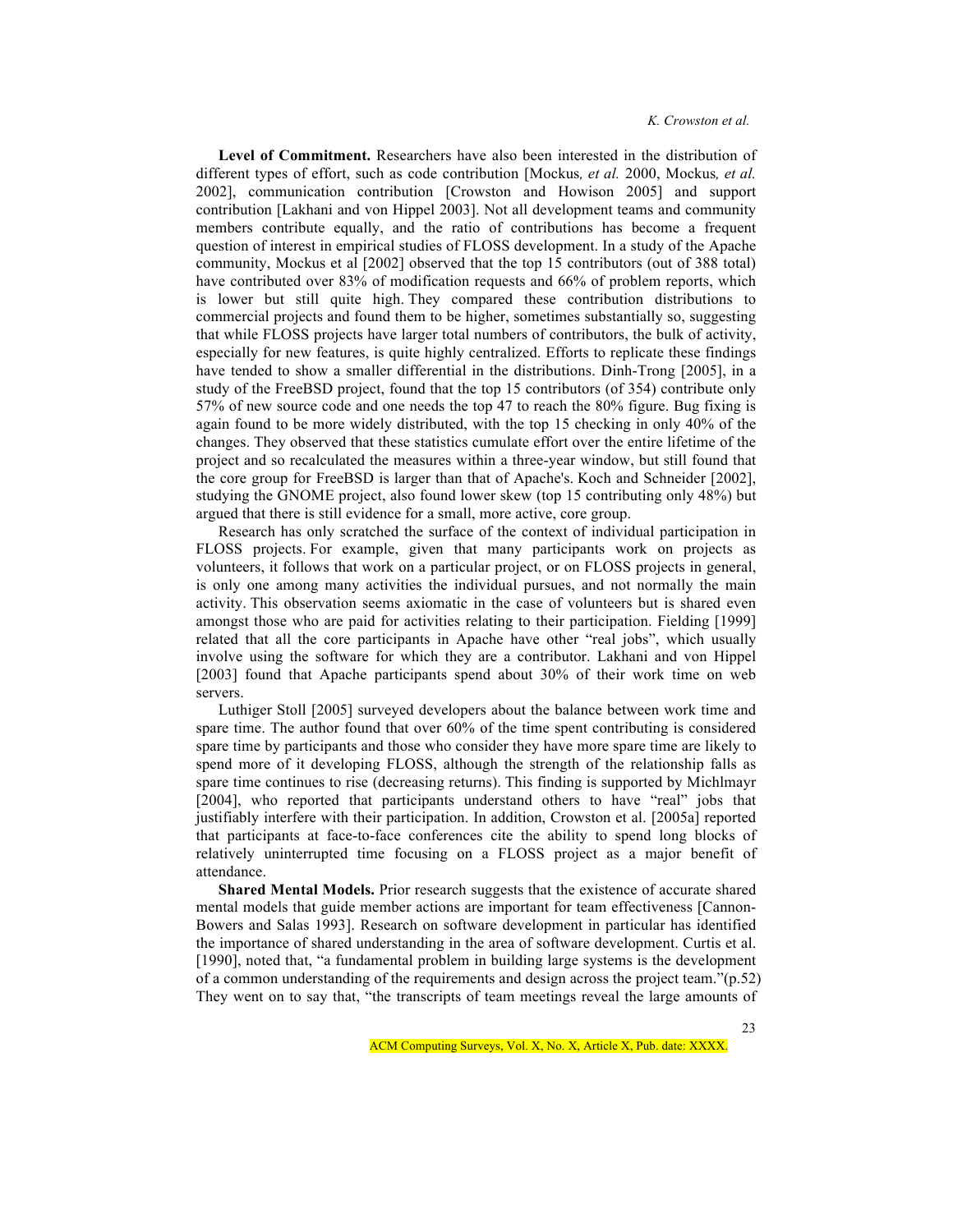time designers spend trying to develop a shared model of the design" (p.52). Scozzi et al. [2008] analyzed mental models in a FLOSS project using cognitive mapping and process analysis. Specifically, the authors compared the mental models of four developers from the Apache Lucene Java project. Their analysis suggested that there is a high level of sharing among core developers on aspects such as key definitions (e.g., project goals, users and challenges) and some aspects of the causal maps, but the sharing is not complete, with some differences related to tenure and role in the project.

## 4.5 Outputs

Finally, we consider research that has examined the outputs of FLOSS project teams. Outputs represent task and non-task consequences of a FLOSS team's efforts or the outcomes of FLOSS implementation. Three recurring themes were observed in the research of FLOSS output: 1) the performance (i.e. effectiveness/success) of the team; 2) open source software implementation; and 3) evolution of the software and the project.

*4.5.1 FLOSS Team Performance.* We classify this body of research into two themes: 1) measures of FLOSS success and 2) relationships between performance and other variables.

**Measures of FLOSS team/project success.** Success is one of the most frequently used dependent variables in information systems research. So it is necessary to understand how previous research assesses the success of FLOSS projects. Several measures have been proposed. Based on a combination of literature review of IS field, a consideration of the OSS development process, and an analysis of the OSS developers' opinions, Crowston et al. [2006a] identified 7 measures of FLOSS project success: system and information quality, user satisfaction, use, individual and organizational impacts, project output, process and outcomes for project members. Similarly, Lee, et al. [2009] proposed five measures of FLOSS success based on Information Systems (IS) literature: software quality, use, user satisfaction, individual net benefits and community service quality. These measures indicate that FLOSS success is a multidimensional construct, but most empirical research has only used one of these dimensions to assess success.

The most frequently used measure of success emerging from these studies is system and information quality. Although theory has described indicators such as code quality and documentation quality to measure FLOSS system and information quality [Crowston*, et al.* 2006a], the majority of the empirical work uses code quality measures. This body of literature provides a variety of indicators to measure code quality such as maintainability [Bezroukov 1999, Hecker 1999, Samoladas*, et al.* 2004, Schach*, et al.* 2002, Schach*, et al.* 2003], product/software quality [Glance 2004, Gyimothy*, et al.* 2005, Michlmayr 2003, Schmidt and Porter 2001, Stamelos*, et al.* 2002], defect density [Mockus*, et al.* 2000, Paulson*, et al.* 2004], usability [Hanson*, et al.* 2005, Nichols*, et al.* 2001, Schmidt and Porter 2001], reliability [Gyimothy*, et al.* 2005, Harrison 2001, Leibovitch 1999, van Wendel de Joode and de Bruijne 2006], and value of software output [Harrison 2001].

24 **Relationship between success and other variables.** More frequently, research focuses on exploring the relationship between success and its antecedent variables. Various factors have been examined for their impact on project effectiveness, typically focusing on specific project characteristics such as software components, team sizes, project types, project life cycles, sponsorships, ideology and license types. For example, based on longitudinal data on FLOSS projects hosted on SourceForge, Subramaniam et al. [2009] found that restrictive licenses (as defined in section 4.2.2) have an adverse impact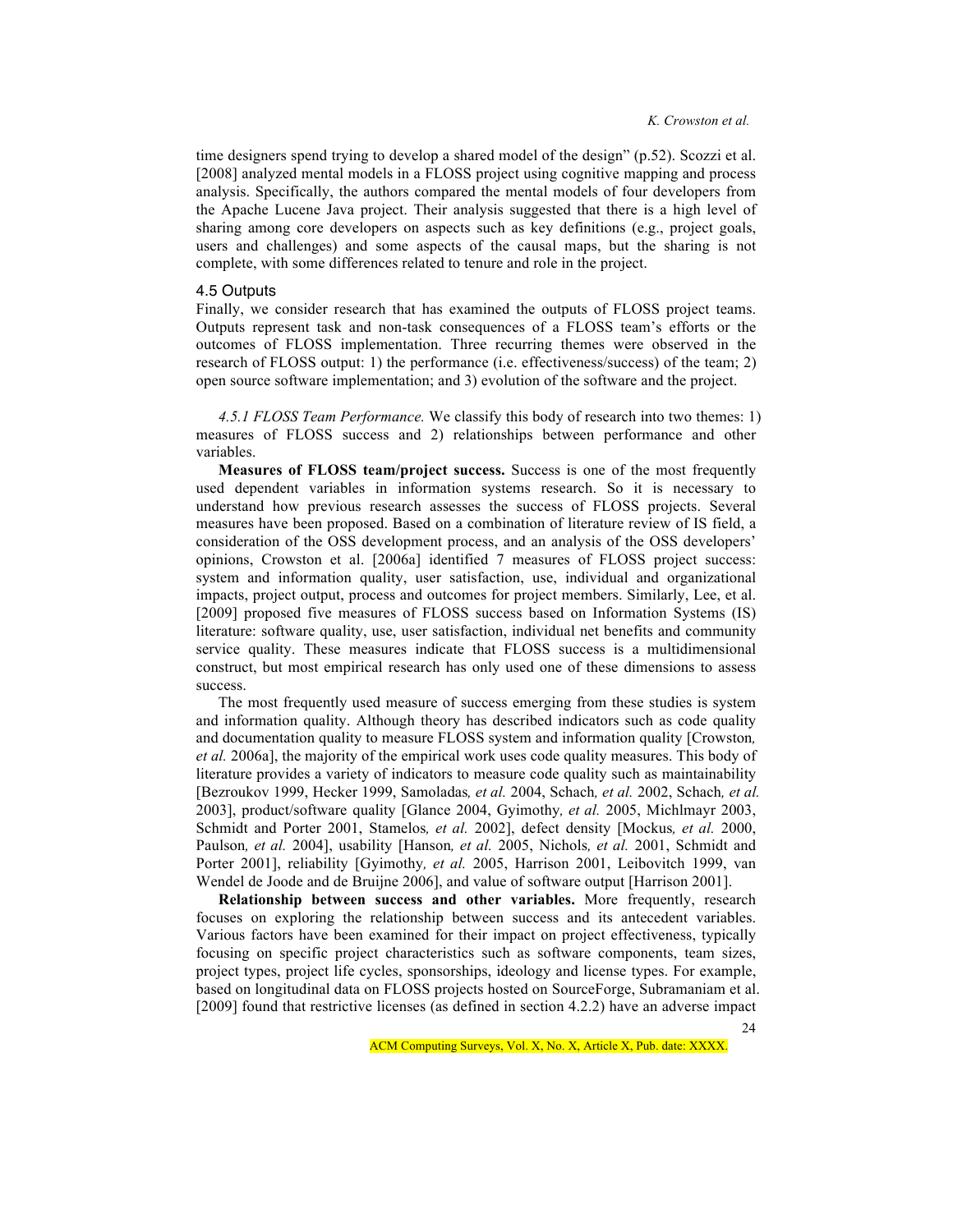on FLOSS success. By surveying projects hosted on SourceForge website, Stewart and Gosain [2006] found that OSS community ideology impacts team effectiveness in terms of attraction and retention of developer input and the generation of project outputs. In another study of 240 open source projects registered on Freshmeat, Stewart and Ammeter [2002] found that sponsorship of a project, project types, and project development status are all related to one measure of project success: popularity (i.e. how much user attention is focused on the project).

Some studies reported the impact of different processes on team effectiveness, including knowledge sharing [Mendez-Duron and García 2009], network embeddedness [Grewal, et al. 2006] and leadership [Long and Yuan 2005]. For example, based on 75 FLOSS projects, Capra and colleagues [2008] reported a high degree of openness in governance practices leads to higher software quality.

A few studies investigated the impact of emergent state factors on project performance. For example, using content analysis to examine a set of published case studies of OSS projects, Gallivan [2001] noted that although trust is rarely mentioned, ensuring control is an important criterion for effective performance within OSS projects. Wynn [2004] found the fit between the life cycle stage and the specific organizational characteristics of projects (focus, division of labor, role of the leader, level of commitment, and coordination/control) is an indicator of the success of a project as measured by the satisfaction and involvement of both developers and users.

Further, some studies compared the quality of open source software with propriety software and the results are mixed. For example, by comparing three closed source software projects and three open source software projects, Paulson et al. [2004] found that generally OSS has fewer defects than closed source software. By contrast, Stamelos et al. [2002] offered a structural code analysis and suggested that the code quality of an OSS is lower than the quality implied by an industrial standard. It seems likely that these results vary greatly by projects, suggesting the need for further research on antecedents of code quality.

*4.5.2 Open source software implementation.* Outside of the mainstream of most FLOSS research, some studies have examined to how OSS is being adopted and used in different contexts [Bleek and Finck 2004, Fitzgerald and Kenny 2003, Fitzgerald and Kenny 2004, Goode 2005, Holck*, et al.* 2005, Miralles*, et al.* 2005, Vemuri and Bertone 2004, Waring and Maddocks 2005, Yan*, et al.* 2005]. Dinkelacker et al. [2002] described activities at Hewlett Packard that aim to adapt the benefits of open source software for internal use, through the progressive introduction of open source practices. They began with "inner source," the opening of all code behind the corporate firewall, then "controlled source" which restricts access to contracted partners and finally "open source," where 'the community' in general was invited to participate. Chan [2004] examined the practices that surround the emergence of free software legislation in Peru. In addition to the research that studies OSS adoption outside OSS communities, Verma et al. [2005] explored factors that influence FLOSS adoption and use within two different open source communities: one in the U.S. and one in India. They found that the degree of compatibility with users' mode of work, and ease of use are the two significant factors that influence FLOSS use in the U.S. open source community, but for the India group, compatibility is the only significant factor.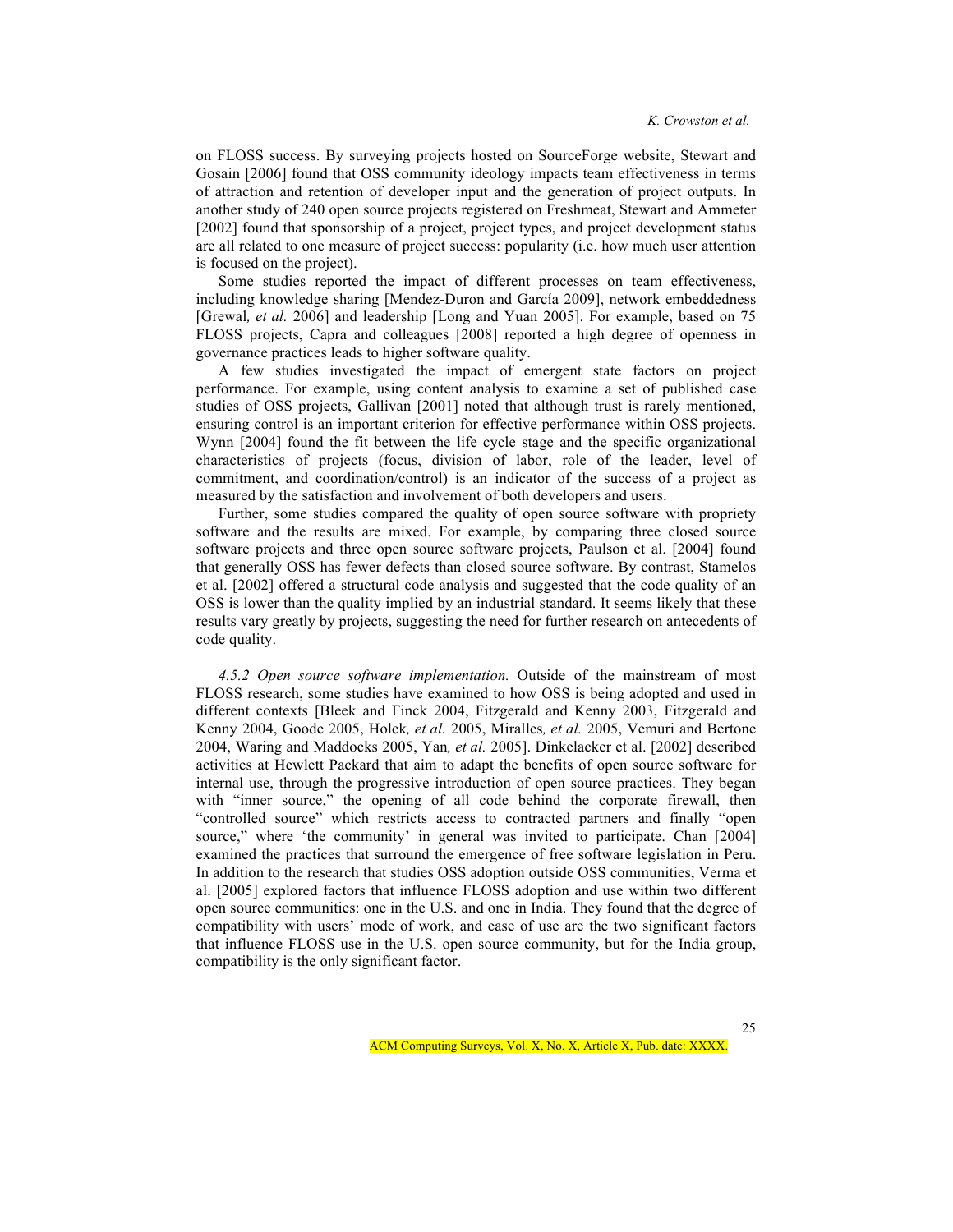*4.5.3 Evolution.* The literature on FLOSS evolution has focused on two aspects: the evolution of the product, which is the software developed in this context; and the evolution of the community, which develops and maintains the software. Different types of FLOSS projects have different patterns of system evolution and community evolution [Nakakoji*, et al.* 2002].

**Evolution of the software.** Research confirms that the evolution of projects' size over time seems to contradict the laws of software evolution proposed for commercial software [Koch 2004]. For example, Godfrey and Tu [2000] observed that the evolution of the Linux Kernel does not obey Lehman's laws which states that "as the system grew, the rate of growth would slow, with the system growth approximating an inverse square curve".

Some literature looks in detail at code evolution patterns. Scacchi [2004] noted that code tends to evolve incrementally rather than change radically. Capiluppi [2004] found an unbalanced evolution patterns for some codes in an OSS project called ARLA – "some [code] branches may appear more appealing than others, and are extensively evolved, while other[s] remain in the same status for all the life cycle". Antoniol et al. [2002] studied the duplication of code over time in the Linux kernel. They found that "Linux system does not contain a relevant fraction of code duplication. Furthermore, code duplication tends to remain stable across releases, thus suggesting a fairly stable structure, evolving smoothly without any evidence of degradation" (p.755).

**Evolution of the community.** Another focus is on the evolution of the community, which discusses the dynamic roles of developers and users over time. Oh and Jeon [2004] discussed the impact of member retirement on community structure. They argued that a snowball effect might lead more members to leave when one member drops out, which might result in network separation and disintegration, so it may be important to maintain a balanced composition of all the different roles in a community [Nakakoji*, et al.* 2002], By studying three FLOSS projects, Long and Siau [2007] found that project interaction patterns evolve from a single hub at the beginning, to a core/periphery model as the projects mature.

Of course, code and community do not exist separately. They co-evolve and have an impact on each other. Nakakoji et al. [2002] argued that the contribution made by members is the source of system evolution, and the system evolution in turn affects the contribution distribution among the developers, and thus redefines the roles of the contributors. Similarly, Capiluppi [2004] argued that "when the tree structure reaches some status, the process of joining as a core developer seems to forestall" (p.23).

#### 5. DISCUSSION

In section 4 we reviewed the empirical research on FLOSS development in an effort to assess the state of the literature. From the analysis we can see that we are still in the early stages of investigation of FLOSS and significant empirical work remains to understand this phenomenon.

The literature to date has been relatively limited in scope and many aspects of FLOSS development have received little examination. In this section, we discuss important areas that have remained under-researched and provide direction for future research. The analysis is again organized around the Input-Mediator-Output-Input (IMOI) model that was used in section 4. We also address a number of methodological and theoretical issues related to the study of FLOSS.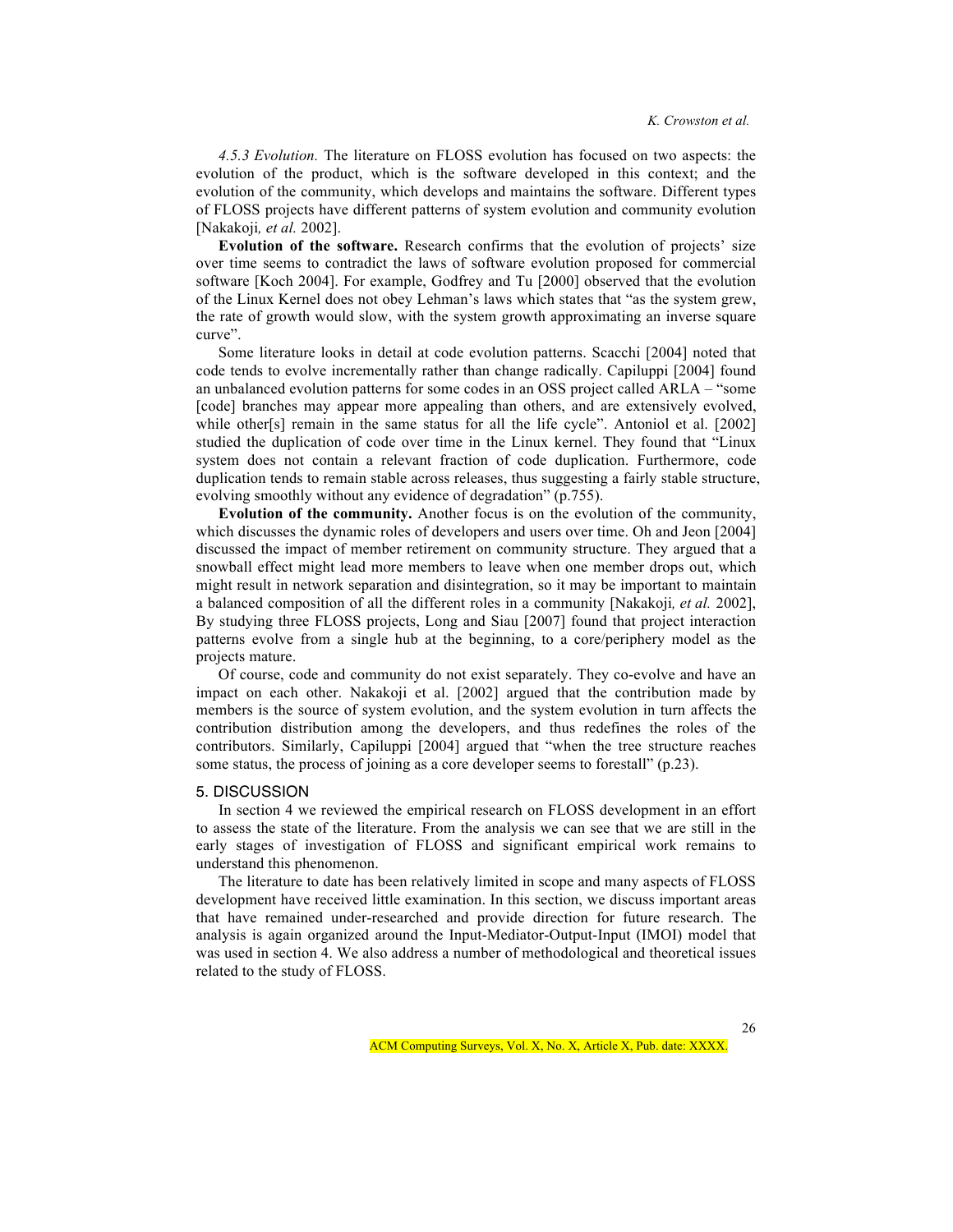## 5.1 Inputs

There is an opportunity to pursue further research on FLOSS development inputs, particularly their impacts on the dependent variables. For example, sufficient detail has been provided regarding why individuals contribute to FLOSS development, but little work has been done to examine the impact of various motivations on individual behaviors in FLOSS development. It seems likely that motivations are linked to other facets of contribution, such as longevity of participation or achievement of leadership. For example, Hertel et al. [2003] reported that future career prospects are significantly related to planned future activities, but not significantly related to actual contribution, suggesting that this motive might provide initial drive, but go unrealized. It would be an interesting finding to discover whether participants with particular types of motivation are more likely to continue to contribute or to achieve leadership roles. Further, few studies have examined changes in motivation over time, although previous research has indicated that motivations may alter over time. For example, Ghosh [2002] mentioned that reputation is a stronger motivation amongst the longer term participants (who might be expected to actually have garnered reputation). But these analyses are preliminary and longitudinal analyses are needed to examine the phenomenon in detail. This is particularly important for insight on the rise of bounties (e.g., Gnome) and temporary corporate support of participants (e.g., Google's Summer of Code).

Software types and technologies used in FLOSS are two other interesting input variables that need further examination. Software types play an important role in FLOSS development and might attract different contributors and users, enable different coordination mechanisms, and establish different relationships with firms. Software types play an important role in FLOSS development. For example, Stewart and her colleagues [2006] found that organizational sponsorship influences the impact of licensing on development activities. However, limited work has examined the social implications of the differences in types of software produced by FLOSS developers. There is an opportunity to consider software type and its relationship to various aspects in FLOSS development in a more theoretically informed manner. For example, we found that the results of research on the impact of license types on team effectiveness are mixed. One possible explanation might be that software types (e.g. based on the intended audience, software topics, environment, etc.) have mediating impacts, so it would be important to study how software types influence the impact of licenses on team effectiveness. Other questions that might provide interesting insights in this area are: How are software types related to individuals' participation in projects? How do software types impact firm involvement in FLOSS development? How do software types influence social processes such as decision making in FLOSS development?

Various tools (such as email lists, forums, bug track systems, CVS) play an important role in FLOSS development. In virtual team research, technologies used by team members are often examined to see how they coordinate team members' activities, but few such studies have been done in the FLOSS context. Future research could further our understanding of which tools people actually use in FLOSS development, the influence that tools have upon the choice of a hosting site for a new project, the roles of different tools in FLOSS development, and how these tools interact and complement each other to support FLOSS development.

### 5.2 Processes

Previous research on FLOSS development practices has pointed out that FLOSS development does not seem to adopt formal procedures in systems development life cycle.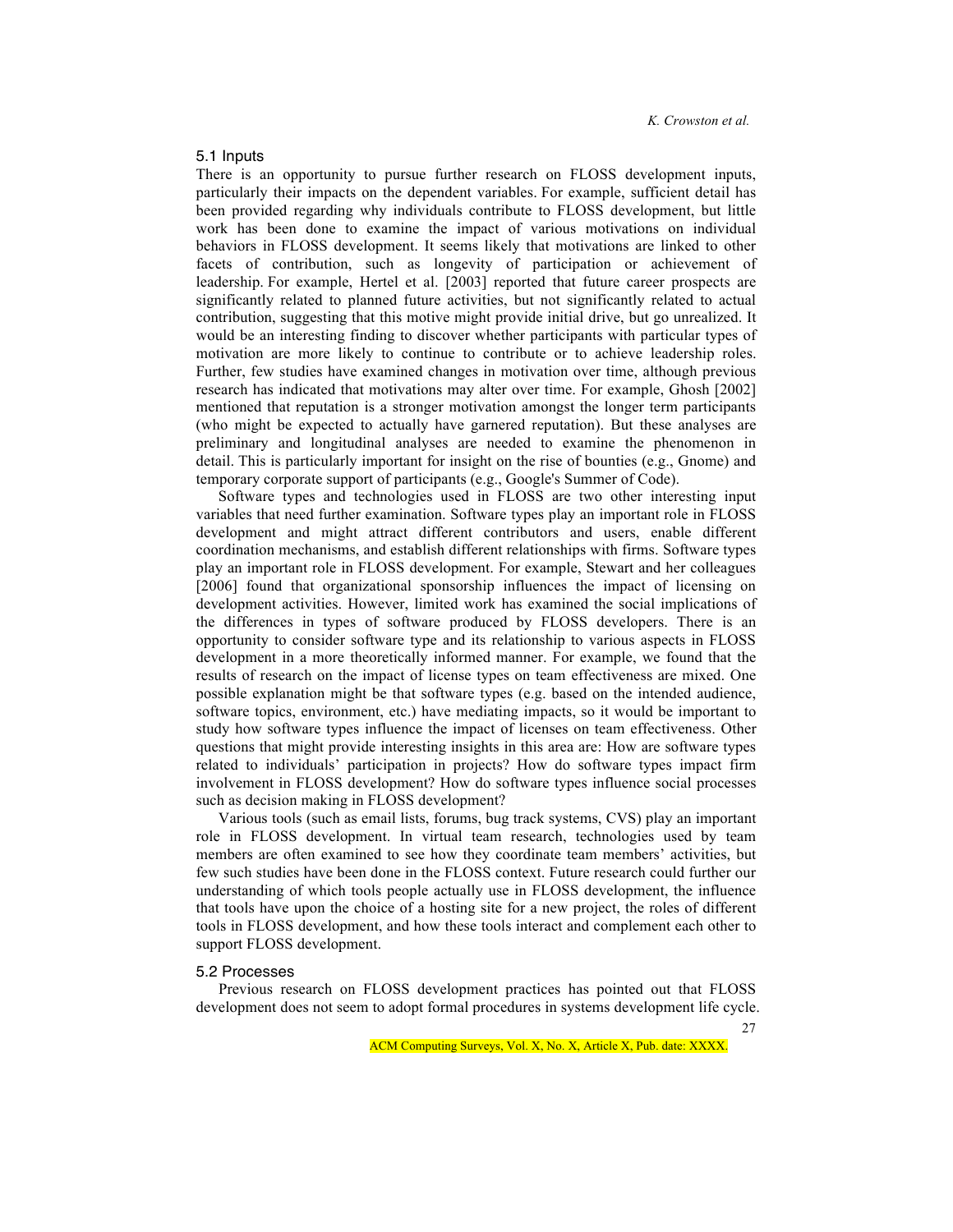But it might not be the case for some FLOSS projects in practice, especially major projects. Fitzgerald [2006] argued that "the open source phenomenon has undergone a significant transformation from its free software origins to a more mainstream, commercially viable form—OSS 2.0" (p. 587) and the development process becomes less bazaar-like as strategic planning becomes paramount. For example, many if not all of the major FLOSS projects have planning and requirements analysis mechanisms. For instance, a lot of discussion about future Mozilla products comes from monthly meetings of Mozilla Labs (e.g., http://labs.mozilla.com/2008/07/monthly-labs-meetup-july-2008/). As companies have increasingly adopted open source software, release scheduling and planning are also different now. Both commercial and the large non-commercial projects (e.g., OpenOffice.org and Mozilla Firefox) have created roadmaps and schedules. So more research is needed to investigate how the adoption of these formal software development practices influence FLOSS development in a long run.

Previous research on FLOSS development processes has focused on examining mechanisms used in different processes as described in Figure 6. More research is needed on factors that affect processes and how the characteristics of FLOSS development influence these processes. For example, few studies have touched on the impact of team diversity (e.g., team members' demographics, motivations, values, and skills) on individual collaboration. Further, how do external environmental factors, such as project type, company sponsored versus non-sponsored, interact with team and project development processes?

Social processes represent an area in which major gaps exist in the FLOSS research literature. In particular, little research has been conducted on social processes related to conflict management and team maintenance. Conflicts sometimes can have significant negative effects on FLOSS development, given its virtual and self-organizing nature. Team maintenance encompasses the pro-social, discretionary, and relation-building behaviors that create and maintain reciprocal trust and cooperation between members [Ridley 1996]. Theorists argue that team maintenance behavior is important because it is believed to be associated with team effectiveness. Several theories have been used to examine team maintenance in different contexts, such as social presence in text-based communication environments [Garrison*, et al.* 2000], face work in computer-mediated communications [Morand and Ocker 2003] and organizational citizenship behavior in traditional settings [Organ*, et al.* 2006], but little research has been done on this topic in the FLOSS research literature and several important questions remain unanswered. What kind of factors likely trigger conflict? What is the role of leaders in conflict management? How is team maintenance created and sustained over time? Is there any relationship between project types and team maintenance behaviors?

Another potentially important factor is how projects manage the knowledge necessary for a successful development effort. Given its highly distributed environment and dynamic membership, FLOSS development faces particular knowledge management challenges. Previous research has explored various knowledge management activities such as knowledge creation and knowledge sharing. Additional research is needed in order to understand how members integrate knowledge from different sources. In particular, what mechanisms and team norms are used to store knowledge contributed by team members? What techniques are used to identify useful knowledge given the huge information flow?

Despite the increasing commercialization of FLOSS, there are not many studies of the details of firm participation in projects. This lacuna may be due to the relative difficulty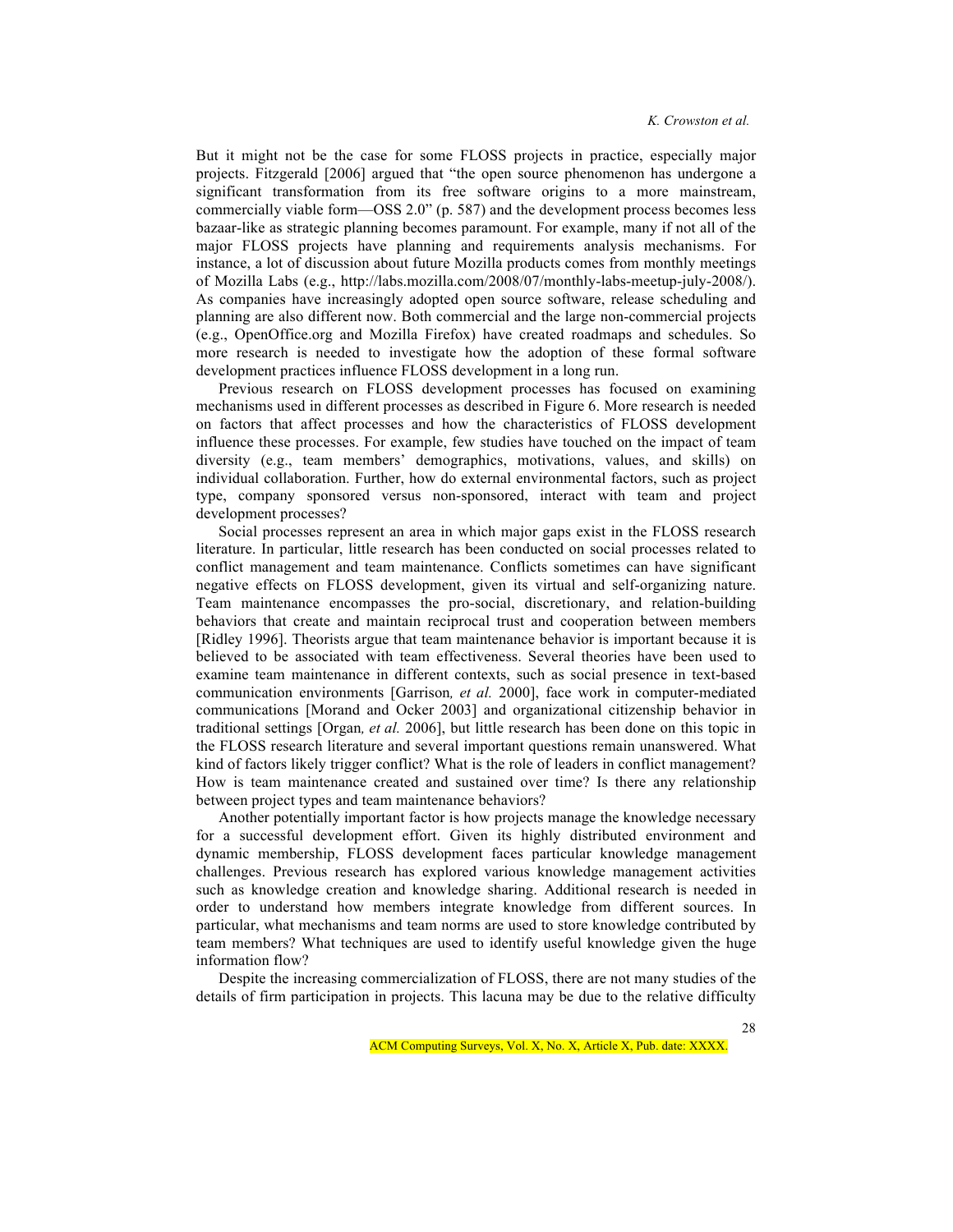of obtaining data from firms. But since one of the often cited reasons for studying FLOSS is the potential for adapting FLOSS practices to proprietary production environments, additional research needs to be conducted to investigate how firm–involved FLOSS projects differentiate from non-firm-involved FLOSS projects. One particularly interesting topic might be how firm involvement in a FLOSS project changes project development over time.

#### 5.3 Emergent States

To date, there has been less discussion of team members' interaction patterns over time. Roles are probably best studied as structured and emergent in this context, but empirical FLOSS research has only touched on this [Ye and Kishida 2003]. Some other emergent states such as trust and shared mental models also remain understudied. Future research should further our understanding of how these emergent states form, maintain and change over time. Interesting outstanding questions include, what kinds of factors trigger these changes? Do different project characteristics and project development phases lead to the emergence of different emergent state patterns and how? What is the relationship between processes and emergent states development?

#### 5.4 Outputs

Most current research on FLOSS team effectiveness uses objective measures such as downloads, code quality, bug fixing time, and number of developers. Behavioral measures, which are believed to impact members' desire to work together in the future, are typically missing. Since FLOSS development is usually a long-term project, it is important to include this measure in evaluating FLOSS effectiveness.

Another issue is that the link from output to input has not been addressed in previous literature. In a FLOSS developmental sequence, outputs become the inputs to future development. Although theorists have realized the importance of the cyclical causal feedback from outputs to inputs in team interactions [Ilgen*, et al.* 2005], few empirical studies incorporating this aspect of the phenomenon have been done in FLOSS research. More research is needed on how outputs contribute to or change inputs. For example, how do outputs such as user satisfaction impact team structures in the future?

## 5.5 Methodological and Theoretical issues

Finally, several methodological issues need to be addressed. First, a significant number of empirical studies of FLOSS have used archival data e.g., from SourceForge, and this type of data is not without problems. SourceForge and other forges provide only a limited amount of easily available data, which is both practically difficult and theoretically perilous to use in FLOSS research [Howison and Crowston 2004]. Archival data may also have a high omission rate [Chen*, et al.* 2004], so more and richer data sources are needed.

Second, a few studies use self-reported data, which can be problematic in terms of potential bias and accuracy. For example, some papers use self-reporting measures of hours spent on a project in order to measure individual effort in FLOSS development. However, such data may be subject to reporting bias or demand effects, which may partly explain the lack of evidence for self-interested motivations. Or individuals may be driven by unexpressed, and therefore undocumented motivations. To overcome such potential biases, there is a need for such studies to incorporate objective measures of effort, such as CVS commits, patches applied, tracker involvement or even mailing list participation.

29 A third methodological concern with current FLOSS research is the sampling strategies used. For example, most research has studied well-established projects, not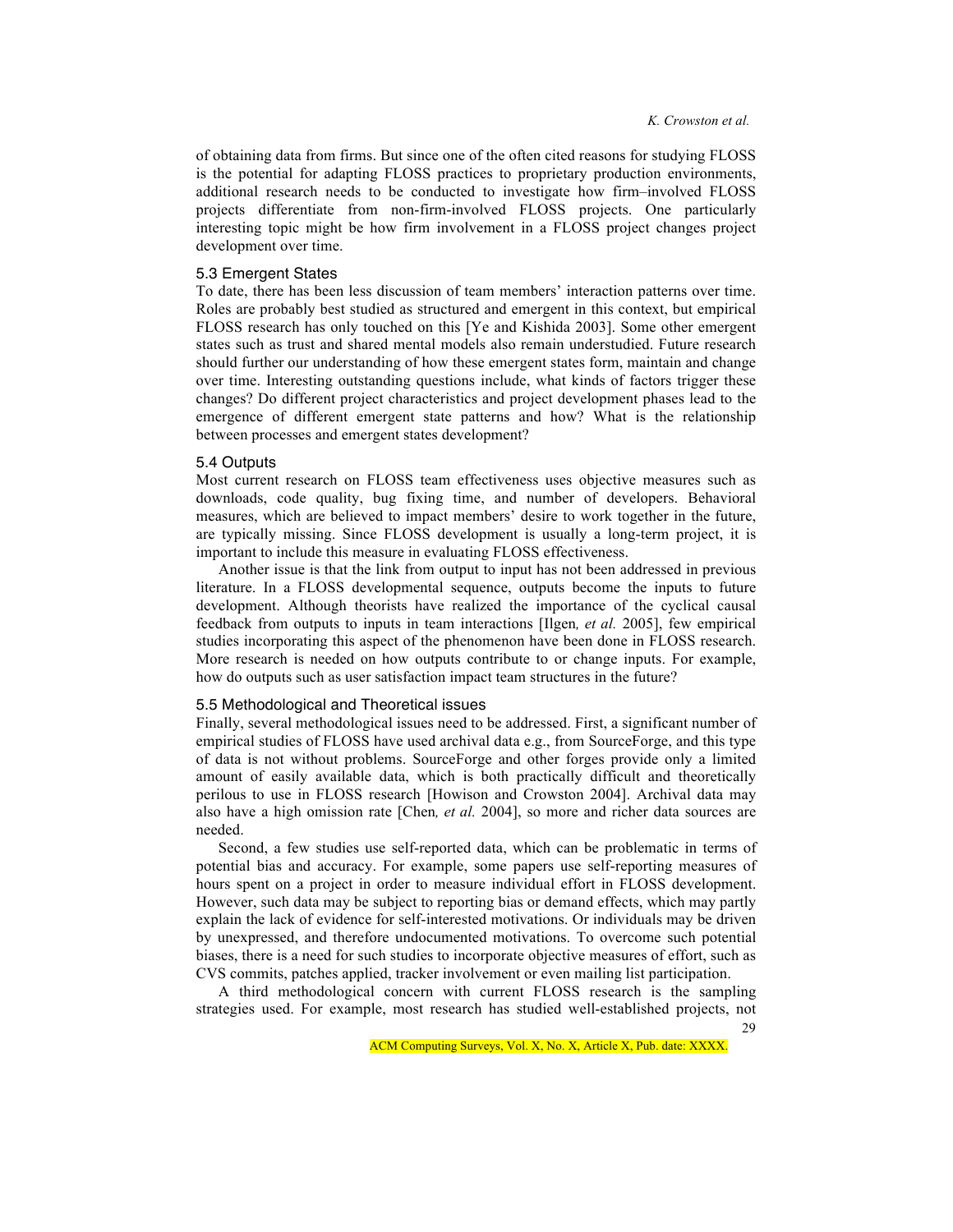projects in the initial or transition phases. Many studies base their sampling on "top 1000" lists of popular projects on a particular project hosting site, introducing sampling biases that are rarely discussed or addressed. Samples that include projects with different hosts are very rare, and subject to concerns when quantitative data are used, as they may not be uniformly recorded. Most research has studied successful projects, not unsuccessful projects. Most research has studied only a few projects, usually less than 10 and often only one. There has also been insufficient attention to segmenting research by types of projects, e.g., based on the complexity of the project or the intended audience. Future research needs to compare projects in different phases of evolution and of varying types in order to advance our understanding of FLOSS development. Studies should also attempt to advance the frontier of research designs shown in Figure 3 by simultaneously studying larger samples of projects, in order to generalize the findings, and studying projects in more depth, with richer data.

Fourth, as with all studies of organizational phenomena, there is a strong need for careful attention to levels of data, analysis and theory. FLOSS data can be collected at the level of single contributions, individual contributors, entire projects or even project clusters, and different theories will be applicable at different levels. Multi-level studies in particular raise several issues that need to be considered. Do the levels of aggregation used in theory and analysis match up appropriately? When individual level measures are used to evaluate group level phenomena, are the studies showing use of statistical tests to assure that aggregation to the group level is appropriate? For example, using project level data (e.g., project downloads) to make inferences about individual project members (e.g., effectiveness of different kinds of contributors) poses significant validity concerns.

A final concern is with the paucity of longitudinal studies in FLOSS research. There is little doubt that the FLOSS phenomenon has changed over the last 10 years, and continues to do so. So team interactions are probably best studied over time, as the IMOI model suggests. For example, with increasing corporate involvement, longitudinal research can detail the impact of such changes.

### 6. CONCLUSIONS

The rapid development of FLOSS as an alternative way for large software systems development calls for a need to examine its socio-technical work practices and development processes [Scacchi 2007]. Our goal in this article is to synthesize the empirical research on FLOSS development to date in order to clarify what we know and do not know. The Input-Mediators-Output-Input model in Figure 6 emphasizes the interaction cycles between inputs, mediators and outputs of FLOSS development. Of course, any attempt to capture a fast moving phenomenon is likely to suffer from some limitations, but the growing importance of the topic, reflected in the volume of research, makes it important to take stock of what has been done and to suggest promising directions for further work. In section 5, we discussed a number of future research directions according to the model we proposed. We hope that our discussion will inspire additional discussions for future FLOSS research.

30 Empirical research on FLOSS development is still in its early stage and shows tremendous promise for future research. In order to advance our understanding of FLOSS phenomenon, researchers need to draw on theoretical foundations that have been utilized in prior research on social interaction, software development, as well as other theoretical bases that are relevant to FLOSS phenomenon, to develop a more theoretically grounded understanding of FLOSS development. With these steps, studies on FLOSS development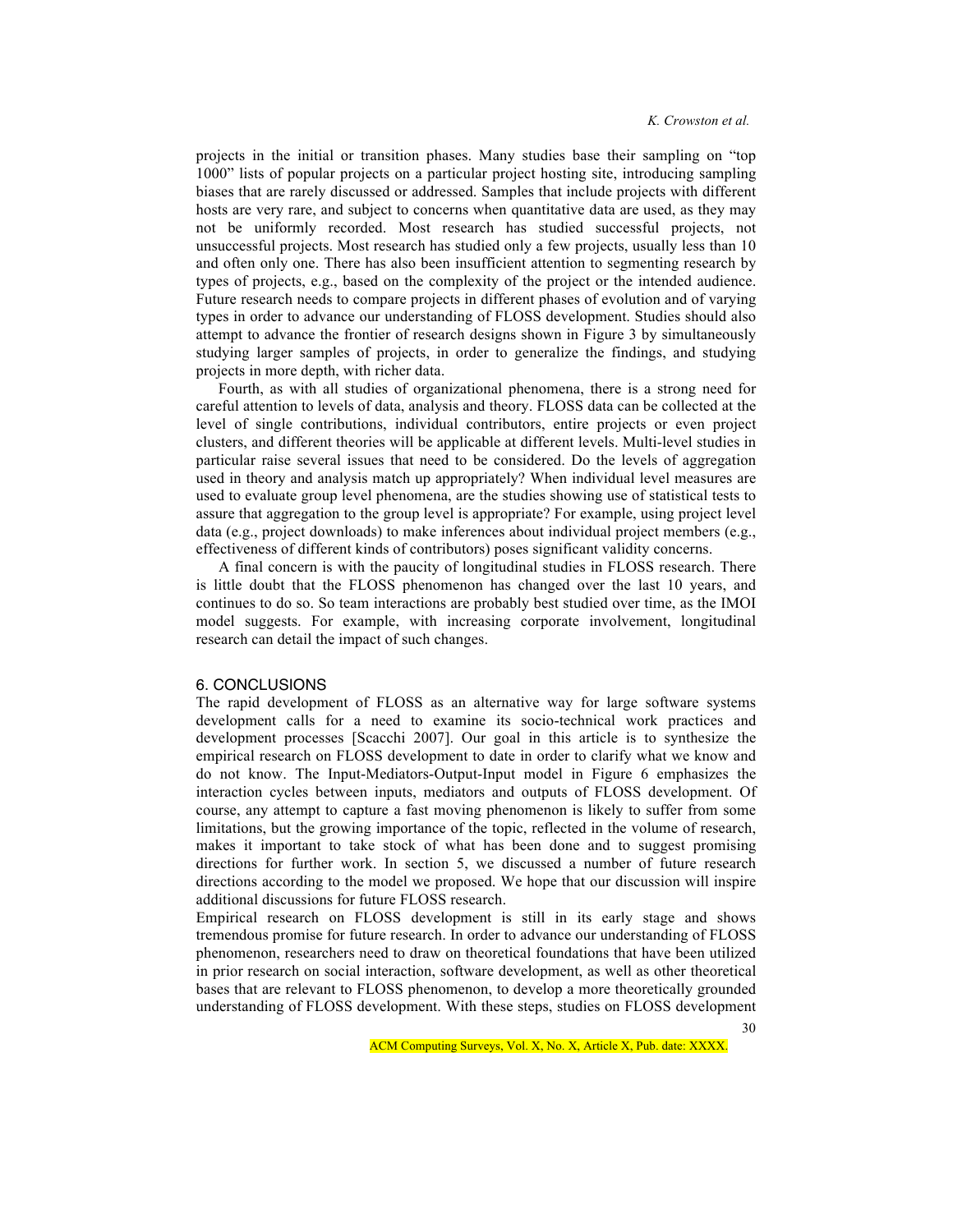has the potential to inform researchers and practitioners about how to understand, interpret and effectively manage FLOSS development.

#### **REFERENCES**

- ALHO, K. and SULONEN, R. Supporting virtual software projects on the Web. The 7th International Workshop on Enabling Technologies: Infrastructure for Collaborative Enterprises (June 17-19, 1998).
- ANTONIOL, G., VILLANO, U., MERLO, E. and PENTA, M. D. Analyzing cloning evolution in the Linux kernel. Information and Software Technology 44, 13 (2002), 755-765.
- ASKLUND, U. and BENDIX, L. Configuration Management for Open Source Software. In Proceedings of 1st Workshop on Open Source Software Engineering (May 15, 2001).
- BECKING, J., COURSE, S., ENK, G. V. and HANGYI, H. T. MMBase: An open-source content management system. IBM Systems Journal 44, 2 (2005), 381-397.
- BEZROUKOV, N. A second look at the Cathedral and the Bazaar. First Monday 4, 12 (1999).
- BLANCHARD, B. S. and FABRYCKY, W. J. Systems engineering and analysis, Prentice Hall, New Jersey, (2006).
- BLEEK, W. and FINCK, M. Migrating a Development Project to Open Source Software Development. Proceedings of the ICSE 4th Workshop on Open Source Software Engineering (May 25, 2004).
- BONACCORSI, A., GIANNANGELI, S. and ROSSI, C. Entry Strategies Under Competing Standards: Hybrid Business Models in the Open Source Software Industry. Management Science 52, 7 (2006), 1085-1098.
- BONACCORSI, A. and ROSSI, C. Comparing Motivations of Individual Programmers and Firms to Take Part in the Open Source Movement. Knowledge, Technology, and Policy 18, 4 (2006), 40-64.
- CANNON-BOWERS, J. A. and SALAS, E. Shared mental models in expert decision making. Individual and Group Decision Making. N. J. Castellan. Hillsdale, NJ, Lawrence Erlbaum Associates. (1993): 221–246.
- CAPILUPPI, A. Improving comprehension and cooperation through code structure. Proceedings of the ICSE 4th Workshop on Open Source Software Engineering (May 25, 2004).
- CAPRA, E., FRANCALANCI, C. and MERLO, F. An Empirical Study on the Relationship Between Software Design Quality, Development Effort and Governance in Open Source Projects. IEEE Transactions on Software Engineering 34, 6 (2008), 765-782.
- CHAN, A. Coding Free Software, Coding Free States: Free Software Legislation and the Politics of Code in Peru. Anthropological Quarterly 77, 3 (2004), 531-545.
- CHEN, K., SCHACH, S. R., YU, L. G., OFFUTT, J. and HELLER, G. Z. Open-source change logs. Empirical Software Engineering 9, 3 (2004), 197-210.
- CIBORRA, C. U. and ANDREU, R. Sharing knowledge across boundaries. Journal of Information Technology 16, 2 (2001), 73-81.
- COLAZO, J. A., FANG, Y. and NEUFELD, D. J. Development Success in Open Source Software Projects: Exploring the Impact of Copylefted Licenses. Americas Conference on Information Systems (AMCIS 2005) (August 11-14, 2005).
- COLLINS, J. and DRUCKER, P. A Conversation between Jims Collins and Peter Drucker. Drucker Foundation News 7 (1999), 4-5.
- CROWSTON, K. and HOWISON, J. Hierarchy and centralization in Free and Open Source Software team communications. Knowledge, Technology and Policy 18, 4 (2005), 65-85.
- CROWSTON, K., HOWISON, J. and ANNABI, H. Information systems success in Free and Open Source Software development: Theory and measures. Software Process--Improvement and Practice 11, 2 (2006a), 123-148.
- CROWSTON, K., HOWISON, J., MASANGO, C. and ESERYEL, U. Y. Face-to-face interactions in selforganizing distributed teams. Academy of Management Conference (August 5-10, 2005).
- CROWSTON, K., LI, Q., WEI, K., ESERYEL, U. Y. and HOWISON, J. Self-organization of teams in free/libre open source software development. Information and Software Technology 49 (2007), 564-575.
- CROWSTON, K. and SCOZZI, B. Coordination practices for bug fixing within FLOSS development teams. Presentation at 1st International Workshop on Computer Supported Activity Coordination (April 13-14, 2004).
- CROWSTON, K. and SCOZZI, B. Coordination practices within Free/Libre Open Source Software development teams: The bug fixing process. Journal of Database Management 19, 2 (2008), 1-30.
- CROWSTON, K., WEI, K., LI, Q., ESERYEL, U. Y. and HOWISON, J. Coordination of free/libre open source software development. International Conference on Information Systems ( December 11-14, 2005).
- CROWSTON, K., WEI, K., LI, Q. and HOWISON, J. Core and periphery in Free/Libre and Open Source software team communications. Hawai'i International Conference on System System (HICSS-39).
- CURTIS, B., WALZ, D. and ELAM, J. J. Studying the process of software design teams. the 5th International Software Process Workshop On Experience With Software Process Models, 52-53.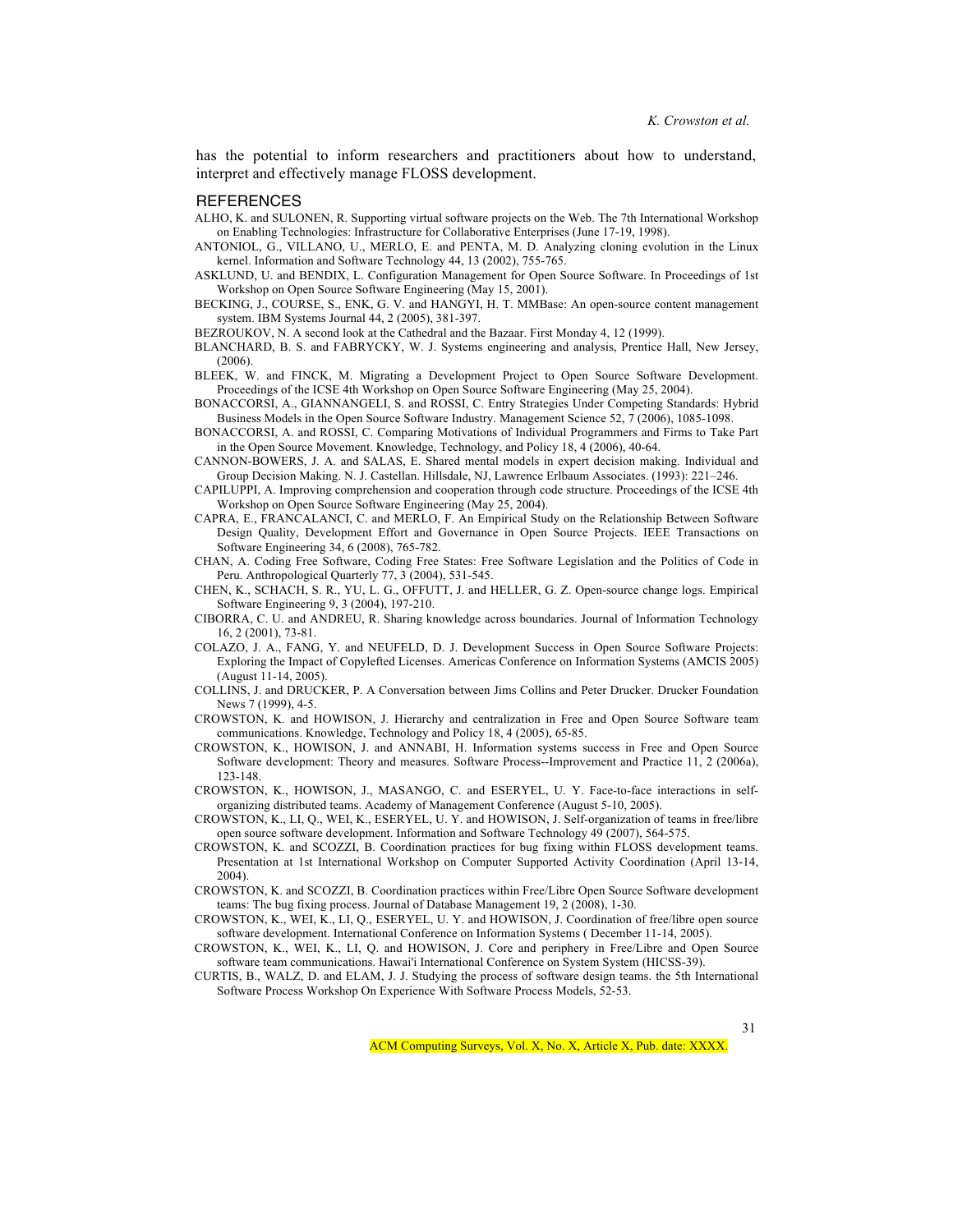- DAFERMOS, G. N. Management and virtual decentralised networks: The Linux project. First Monday 6, 11  $(2001)$
- DAHLANDER, L. Penguin in a new suit: a tale of how de novo entrants emerged to harness free and open source software communities. Industrial and Corporate Change 16, 5 (2007), 913-943.
- DAHLANDER, L. and MAGNUSSON, M. How do Firms Make Use of Open Source Communities? Long Range Planning 41, 6 (2008), 629-649.
- DAHLANDER, L. and MAGNUSSON, M. G. Relationships between open source software companies and communities: Observations from Nordic firms. Research Policy 34, 4 (2005), 481-493.
- DAVID, P. A. and SHAPIRO, J. S. Community-based production of open-source software: What do we know about the developers who participate? Information Economics and Policy 20, 4 (2008), 364-398.
- DEMPSEY, B. J., WEISS, D., JONES, P. and GREENBERG, J. Who is an open source software developer? Communications of the ACM 45, 2 (2002), 67-72.
- DEN BESTEN, M. L., DALLE, J.-M. and GALIA, F. The allocation of collaborative efforts in open-source software. Information Economics and Policy 20, 4 (2008), 316-322.
- DINH-TRONG, T. T. and BIEMAN, J. M. The FreeBSD project: A replication case study of open source development. Ieee Transactions on Software Engineering 31, 6 (2005), 481-494.
- DINKELACKER, J., GARG, P. K., MILLER, R. and NELSON, D. Progressive Open Source. Proceedings of ICSE '02. Orlando, FL, ACM. (2002).
- DUCHENEAUT, N. Socialization in an Open Source Software Community: a Socio-Technical Analysis. Computer Supported Cooperative Work 14, 4 (2005), 323-368.
- EDWARDS, K. Epistemic communities, situated learning and Open Source Software development. Epistemic Cultures and the Practice of Interdisciplinarity Workshop.
- ERENKRANTZ, J. R. Release Management Within Open Source Projects. Proceedings of the ICSE 3rd Workshop on Open Source Software Engineering (May 3, 2003).
- EVANS, P. and WOLF, B. Collaboration rules. Harvard Business Review 83, 7 (2005), 96-103.
- FANG, Y. and NEUFELD, D. Understanding Sustained Participation in Open Source Software Projects. Journal of Management Information Systems 25, 4 (2009), 9-50.
- FERSHTMAN, C. and GANDAL, N. Open source software: Motivation and restrictive licensing. International Economics and Economic Policy 4, 2 (2007), 209-225.
- FIELDING, R. T. Shared leadership in the Apache Project. Association for Computing Machinery. Communications of the ACM 42, 4 (1999), 42-43.
- FITZGERALD, B. The transformation of Open Source Software. MIS Quarterly 30, 4 (2006), 587-598.
- FITZGERALD, B. and KENNY, T. Open source software in the trenches: Lessons from a large-scale OSS implementation. Proceedings of International Conference on Information Systems 2003 (December 14-17, 2003).
- FITZGERALD, B. and KENNY, T. Developing an information systems infrastructure with open source software. IEEE Software 21, 1 (2004), 50-55.
- FREEMAN, S. The material and social dynamics of motivation: Contributions to Open Source language technology development. Science Studies 20, 2 (2007), 55-77.
- GACEK, C. and ARIEF, B. The many meanings of Open Source. IEEE Software 21, 1 (2004), 34-40.
- GALLIVAN, M. J. Striking a balance between trust and control in a virtual organization: A content analysis of open source software case studies. Information Systems Journal 11, 4 (2001), 277-304.
- GARRISON, R., ANDERSON, T. and ARCHER, W. Critical thinking in a text-based environment: Computer conferencing in higher education. The Internet and Higher Education 2 (2000), 87-105.
- GERMAN, D. M. The GNOME project: A case study of open source, global software development. Software Process: Improvement and Practice 8, 4 (2003), 201-215.
- GHOSH, R. A. FM Interview with Linus Torvalds: What motivates free software developers? First Monday 3, 3 (1998).
- GHOSH, R. A. Free/Libre and Open Source Software: Survey and Study. Report of the FLOSS Workshop on Advancing the Research Agenda on Free / Open Source Software(2002).
- GHOSH, R. A. Economic impact of open source software on innovation and the competitiveness of the Information and Communication Technologies (ICT) sector in the EU. UNU-Merit (2006).
- GIURI, P., RULLANI, F. and TORRISI, S. Explaining leadership in virtual teams: The case of open source software. Information Economics and Policy 20, 4 (2008), 305-315.
- GLANCE, D. G. Release criteria for the Linux kernel. First Monday 9, 4 (2004).
- GODFREY, M. W. and TU, Q. Evolution in open source software: A case study. 2000 International Conference on Software Maintenance (October 11-14, 2000).
- GONZALEZ-BARAHONA, J. M., ROBLES, G., ANDRADAS-IZQUIERDO, R. and GHOSH, R. A. Geographic origin of libre software developers. Information Economics and Policy 20, 4 (2008), 356-363.
- GOODE, S. Something for nothing: management rejection of open source software in Australia's top firms. Information & Management 42, 5 (2005), 669-681.

32

ACM Computing Surveys, Vol. X, No. X, Article X, Pub. date: XXXX.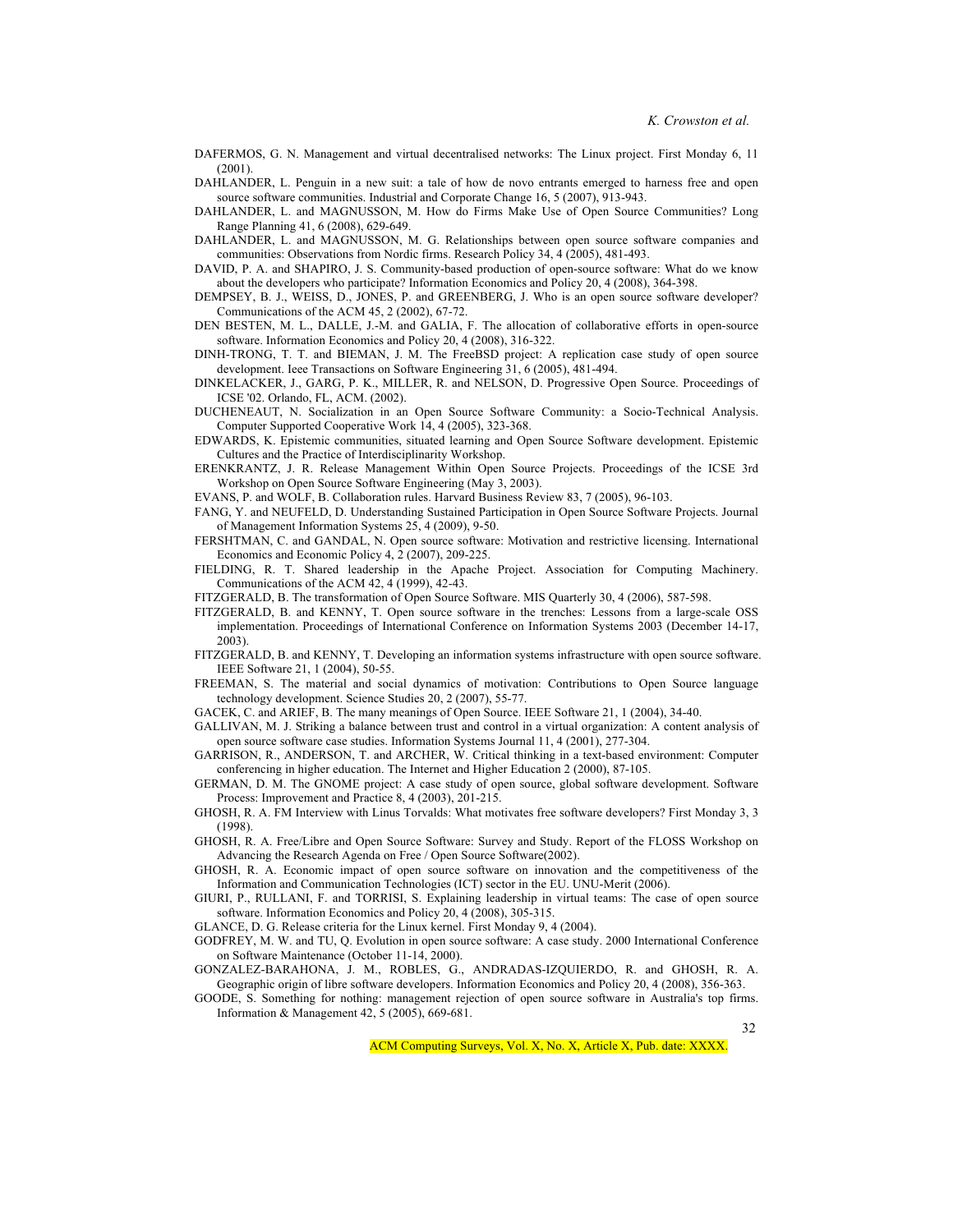- GREWAL, R., LILIEN, G. L. and MALLAPRAGADA, G. Location, location, location: How network embeddedness affects project success in open source systems. Management Science 52, 7 (2006), 1043- 1056.
- GYIMOTHY, T., FERENC, R. and SIKET, I. Empirical Validation of Object-Oriented Metrics on Open Source Software for Fault Prediction. IEEE Transactions on Software Engineering 31, 10 (2005), 897-910.
- HACKMAN, J. R. and MORRIS, C. G. Group tasks, group interaction process, and group performance effectiveness: A review and proposed integration. Group Processes, volume 8 of Advances in Experimental Social Psychology. L. Berkowitz. New York, Academic Press. (1978): 45-99.
- HANN, I.-H., ROBERTS, J., SLAUGHTER, S. and FIELDING, R. Economic incentives for participating in open source software projects. Proceedings of the Twenty-Third International Conference on Information Systems. (2002): 365-372.
- HANN, I.-H., ROBERTS, J. and SLAUGHTER, S. A. Why developers participate in open source software projects: An empirical investigation. Twenty-Fifth International Conference on Information Systems (December 12-15, 2004).
- HANSON, V. L., BREZIN, J. P., CRAYNE, S. and KEATES, S. Improving Web Accessibility through an Enhanced Open-source Browser. IBM Systems Journal 44, 3 (2005), 573-588.
- HARRISON, W. Editorial: Open Source and Empirical Software Engineering. Empirical Software Engineering 6, 3 (2001), 193-194.
- HARS, A. and OU, S. S. Working for free? Motivations for participating in open-source projects. International Journal of Electronic Commerce 6, 3 (2002), 25-39.
- HECKER, F. Mozilla at one: A look back and ahead. Available at http://www.mozilla.org/mozilla-atone.html(1999).
- HEMETSBERGER, A. and REINHARDT, C. Sharing and Creating Knowledge in Open-Source Communities: The case of KDE. The Fifth European Conference on Organizational Knowledge, Learning, and Capabilities (April 2-3, 2004).
- HENKEL, J. Selective revealing in open innovation processes: The case of embedded Linux. Research Policy 35 (2006), 953-969.
- HERTEL, G., NIEDNER, S. and HERRMANN, S. Motivation of software developers in Open Source projects: an Internet-based survey of contributors to the Linux kernel. Research Policy 32, 7 (2003), 1159-1177.
- HOLCK, J., LARSEN, M. H. and PEDERSEN, M. K. Managerial and technical barriers to the adoption of open source software. Cots-Based Software Systems, Proceedings. (2005) 3412: 289-300.
- HOWISON, J. and CROWSTON, K. The perils and pitfalls of mining SourceForge. Presentation at the Workshop on Mining Software Repositories, 26th International Conference on Software Engineering (May 25, 2004).
- HUYSMAN, M. and LIN, Y. Learn to solve problems: a virtual ethnographic case study of learning in a GNU/Linux Users Group. eJOV - The Electronic Journal for Virtual Organizations and Networks 7 (2005), 56-69.
- ILGEN, D. R., HOLLENBECK, J. R. and JOHNSON, M. Team in Organizations: From Input-Process-Output Models to IMOI models. Annual Review of Psychology 56 (2005), 517-543.
- JAMES, J. A preliminary study of the size determinant in small group interaction. American Sociological Review 16, 4 (1951), 474-477.
- JENSEN, C. and SCACCHI, W. Collaboration, Leadership, Control, and Conflict Negotiation and the Netbeans.org Open Source Software Development Community. Proceedings of the 38th Annual Hawaii International Conference on System Sciences (January 3-6, 2005), 196b.
- KELTY, C. M. Two Bits: the Cultural Significance of Free Software, Duke University Press, Durham, NC, (2008).
- KOCH, S. Profiling an Open Source Project Ecology and Its Programmers. Electronic Markets 14, 2 (2004), 77- 88.
- KOCH, S. and SCHNEIDER, G. Effort, Cooperation and Coordination in an Open Source Software Project: GNOME. Information Systems Journal 12, 1 (2002), 27-42.
- KUK, G. Strategic Interaction and Knowledge Sharing in the KDE Developer Mailing List. Management Science 52, 7 (2006), 1031-1042.
- KUWABARA, K. Linux: A bazaar at the edge of chaos. First Monday 5, 3 (2000).
- LAKHANI, K. R. and VON HIPPEL, E. How open source software works: "free" user-to-user assistance. Research Policy 32, 6 (2003), 923-943.
- LAKHANI, K. R. and WOLF, R. G. Why Hackers Do What They Do: Understanding Motivation and Effort in Free/Open Source Software Projects. Perspectives on Free and Open Source Software. J. Feller, B. Fitzgerald, S. Hissam and K. R. Lakhani. Cambridge, MA, MIT Press. (2005).
- LANCASHIRE, D. Code, Culture and Cash: The fading altruism of Open Source development. First Monday 6, 12 (2001).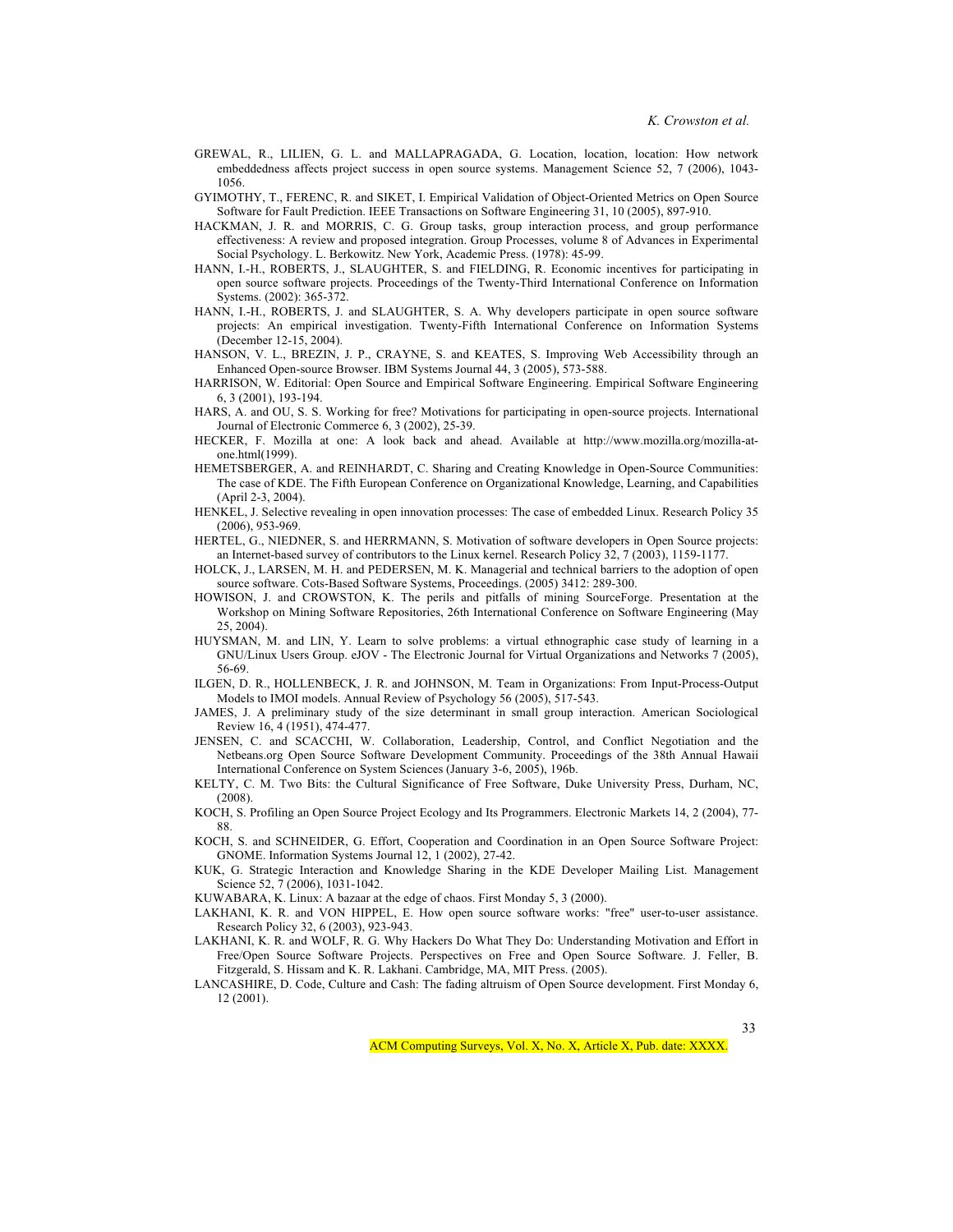- LANZARA, G. F. and MORNER, M. L. Making and sharing knowledge at electronic crossroads: the evolutionary ecology of open source. 5th European Conference on Organizational Knowledge, Learning and Capabilities (April 2-3, 2004).
- LEE, G. K. and COLE, R. E. From a firm-based to a community-based model of knowledge creation: The case of the Linux kernel development. Organization Science 14, 6 (2003), 633-649.
- LEE, S.-Y. T., KIM, H.-W. and GUPTA, S. Measuring open source software success. Omega 37, 2 (2009), 426- 438.
- LEIBOVITCH, E. The business case for Linux. IEEE Software 16, 1 (1999), 40-44.
- LERNER, J. and TIROLE, J. Some simple economics of open source. Journal of Industrial Economics 50, 2 (2002), 197-234.
- LERNER, J. and TIROLE, J. The economics of technology sharing: open source and beyond. Journal of Economic Perspectives 19, 2 (2005a), 99-120.
- LERNER, J. and TIROLE, J. The Scope of Open Source Licensing. Journal of Law Economics & Organization 21, 1 (2005b), 20-56.
- LIN, Y. Hybrid Innovation: How Does the Collaboration Between the FLOSS Community and Corporations Happen? Knowledge, Technology and Policy 18, 4 (2006), 86-100.
- LONG, J. and YUAN, M. J. Are all Open Source Projects Created Equal? Understanding the Sustainability of Open Source Software Development Model. Americas Conference on Information Systems ( August 11-15, 2005).
- LONG, Y. and SIAU, K. Social Network Structures in Open Source Software Development Teams. Journal of Database Management 18, 2 (2007), 25-40.
- LUTHIGER STOLL, B. Fun and Software Development. Proceedings of the First International Conference on Open Source Systems (July 11-15, 2005 ), 273-278.
- MACCORMACK, A., RUSNAK, J. and BALDWIN, C. Y. Exploring the Structure of Complex Software Designs: An Empirical Study of Open Source and Proprietary Code. Management Science 52, 7 (2006), 1015-1030.
- MALONE, T. W., CROWSTON, K., LEE, J., PENTLAND, B., DELLAROCAS, C., WYNER, G., QUIMBY, J., OSBORN, C. S., BERNSTEIN, A., HERMAN, G., KLEIN, M. and O'DONNELL, E. Tools for inventing organizations: Toward a handbook or organizational processes. Management Science 45, 3 (1999), 425-443.
- MARKS, M. A., MATHIEU, J. E. and ZACCARO, S. J. A Temporally Based Framework and Taxonomy of Team Processes. Academy of Management Review 26, 3 (2001), 356-376.
- MARTINS, L. L., GILSON, L. L. and MAYNARD, M. T. Virtual Teams: What do We Know and Where do We Go from Here? Journal of Management 30, 6 (2004), 805-835.
- MATEOS-GARCIA, J. and STEINMUELLER, W. E. The institutions of open source software: Examining the Debian community. Information Economics and Policy 20, 4 (2008), 333-344.
- MCGRATH, J. Groups: Interaction and Performance, Prentice-Hall, Englewood Cliffs, NJ, (1984).
- MCGRATH, J. E. Time, interaction, and performance (TIP): A theory of groups. Small Group Research 22 (1991), 147-174.
- MCGRATH, J. E. Small group research, that once and future field: An interpretation of the past with an eye to the future. Group Dynamics: Theory, Research and Practice 1, 1 (1997), 7-27.
- MENDEZ-DURON, R. and GARCÍA, C. E. Returns from Social Capital in Open Source Software Networks. Journal of Evolutionary Economics 19 (2009), 277-295
- MICHLMAYR, M. Quality and the Reliance on Individuals in Free Software Projects. Proceedings of the ICSE 3rd Workshop on Open Source Software Engineering (May 3, 2003).
- MICHLMAYR, M. Managing Volunteer Activity in Free Software Projects. Proceedings of the 2004 USENIX Annual Technical Conference, FREENIX Track (2004), 93-102.
- MIRALLES, F., SIEBER, S. and VALOR, J. CIO Herds and User Gangs in the Adoption of Open Source Software. European Conference on Information Systems (ECIS 2005) (May 26-28, 2005).
- MOCKUS, A., FIELDING, R. T. and HERBSLEB, J. D. A case study of Open Source Software development: The Apache server. Proceedings of the International Conference on Software Engineering (ICSE'2000).
- MOCKUS, A., FIELDING, R. T. and HERBSLEB, J. D. Two case studies of open source software development: Apache and Mozilla. Acm Transactions on Software Engineering and Methodology 11, 3 (2002), 309-346.
- MOON, J. Y. and SPROULL, L. Essence of distributed work: The case of the Linux kernel. First Monday 5, 11 (2000).
- MORAND, D. A. and OCKER, R. J. Politeness theory and Computer-Mediated communication: A Sociolinguistic Approach to Analyzing Relational Messages. In Proceedings of the 36th Hawaii International Conference on System Sciences (HICSS' 03). (January 6-9, 2003).
- NAKAKOJI, K., YAMAMOTO, Y., NISHINAKA, Y., KISHIDA, K. and YE, Y. Evolution patterns of opensource software systems and communities. Proceedings of International Workshop on Principles of Software Evolution (IWPSE) (May 19-20, 2002), 76-85.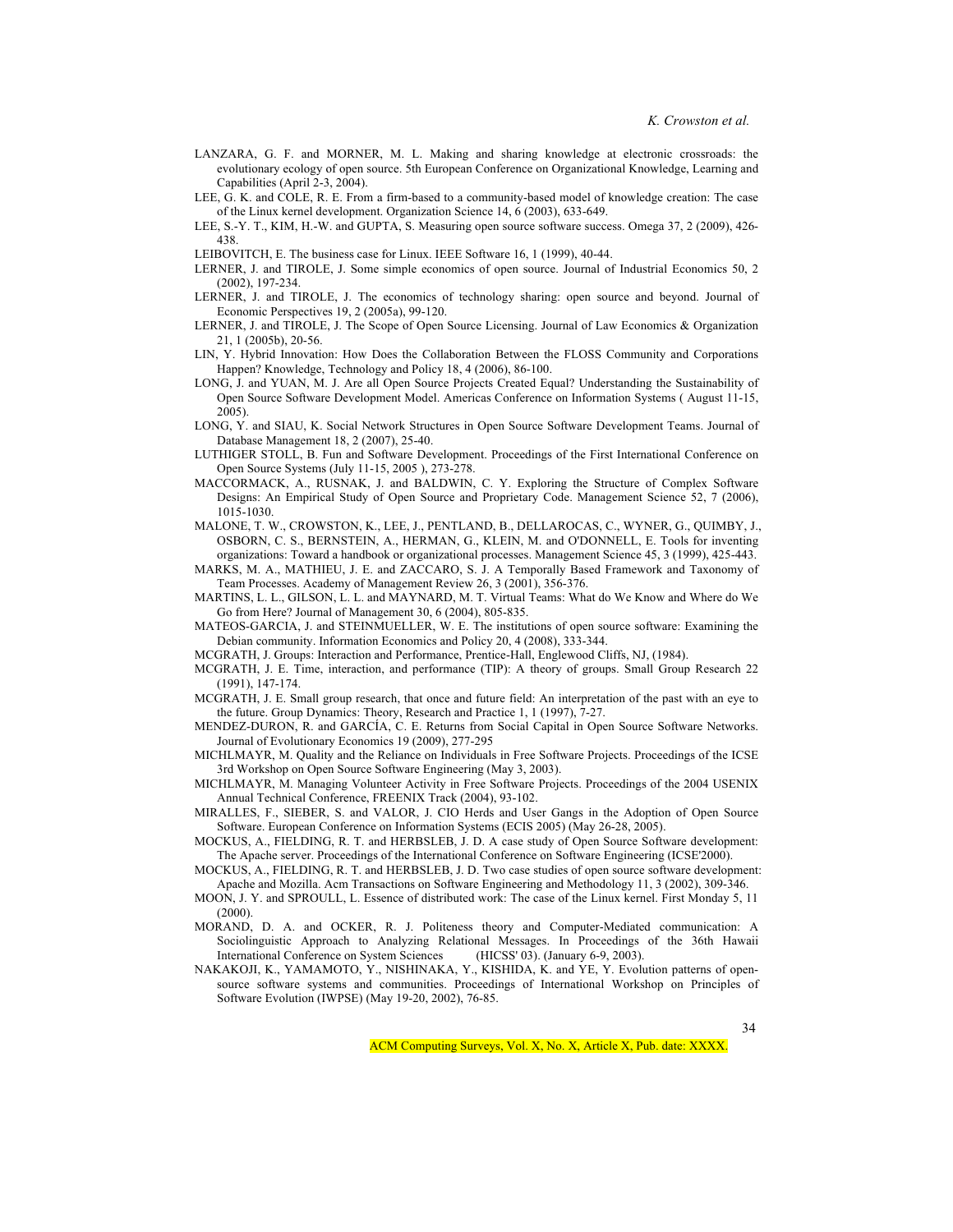- NICHOLS, D. M., THOMSON, K. and YEATES, S. A. Usability and open-source software development. Proceedings of the Symposium on Computer Human Interaction (July 6, 2001), 49-54.
- O'LEARY, M. B. and CUMMINGS, J. N. The Spatial, Temporal, and Configurational Characteritics of Geographic Dispersion in Teams. MIS Quarterly 31, 3 (2007), 433-452.
- O'MAHONY, S. Guarding the commons: How community managed software projects protect their work. Research Policy 32, 7 (2003), 1179-1198.
- OH, W. and JEON, S. Membership Dynamics and Network Stability in the Open-Source Community: The Ising Perspective. Proceedings of International Conference on Information Systems 2004 (December 12-15, 2004).
- ORGAN, D., PODSAKOFF, P. and MACKENZIE, S. Organizational citizenship behavior: Its nature, antecedents, and consequences, SAGE Publications, Thousand Oaks, CA, (2006).
- ORMAN, W. H. Giving It Away for Free? The Nature of Job-Market Signaling by Open-Source Software Developers. The B.E. Journal of Economic Analysis & Policy 8, 1 (2008), Article 12.
- PAULSON, J. W., SUCCI, G. and EBERLEIN, A. An empirical study of open-source and closed-source software products. IEEE Transactions on Software Engineering 30, 4 (2004), 246-256.
- POWELL, A., PICCOLI, G. and IVES, B. Virtual Teams: a review of current literature and directions for future research. The DATA BASE for Advances in Information Systems 35, 1 (2004), 6-36.
- RAYMOND, E. S. The Cathedral and the Bazaar. First Monday 3, 3 (1998).
- RIDLEY, M. The Origins of Virtue: Human Instincts and the Evolution of Cooperation., Viking, New York, (1996).
- ROBBINS, J. E. Adopting OSS Methods by Adopting OSS Tools. Proceedings of the ICSE 2nd Workshop on Open Source Software Engineering (May 25, 2002).
- ROBERTS, J., HANN, I.-H. and SLAUGHTER, S. A. Understanding the Motivations, Participation, and Performance of Open Source Software Developers: A Longitudinal Study of the Apache Projects. Management Science 52, 7 (2006), 984-999.
- ROBLES, G. and GONZALEZ-BARAHONA, J. M. A. M. M. Evolution of volunteer participation in libre software projects: Evidence from Debian. Proceedings of the First International Conference on Open Source Systems (July 11 - 15, 2005), 100-107.
- ROSSI, M. A. Decoding the "Free/Open Source (F/OSS) Software Puzzle": A survey of theoretical and empirical contributions. The Economics of Open Source Software Development. J. Bitzer and P. J. H. Schroder. Amsterdam, Elsevier Press. (2006): 15-56.
- SADOWSKI, B. M., SADOWSKI-RASTERS, G. and DUYSTERS, G. Transition of governance in a mature open software source community: Evidence from the Debian case. Information Economics and Policy 20, 4 (2008), 323-332.
- SAGERS, G. W. The influence of network governance factors on success in open source software development projects. Proceedings of International Conference on Information Systems 2004 (December 12-15, 2004).
- SAMOLADAS, I., STAMELOS, I., ANGELIS, L. and OIKONOMOU, A. Open source software development should strive for even greater code maintainability. Communications of the ACM 47, 10 (2004), 83-87.
- SCACCHI, W. Understanding the requirements for developing Open Source Software systems. IEE Proceedings Software 149, 1 (2002), 24–39.
- SCACCHI, W. Free/Open Source Software Development Practices in the Computer Game Community. IEEE Software 21, 1 (2004), 56-66.
- SCACCHI, W. Free/Open Source Software Development: Recent Research Results and Methods. Advances in Computers 69 (2007), 243-295.
- SCHACH, S. R., JIN, B. and WRIGHT, D. R. Maintainability of the Linux Kernel. Proceedings of 2nd Workshop on Open Source Software Engineering (May 25, 2002).
- SCHACH, S. R., JIN, B., WRIGHT, D. R., HELLER, G. Z. and OFFUTT, A. J. Determining the Distribution of Maintenance Categories: Survey versus Measurement. Empirical Software Engineering 8, 4 (2003), 351-365.
- SCHMIDT, D. C. and PORTER, A. Leveraging Open-Source Communities To Improve the Quality & Performance of Open-Source Software. Proceedings of the ICSE 1st Workshop on Open Source Software Engineering (May 15, 2001).
- SCOZZI, B., CROWSTON, K., ESERYEL, U. Y. and LI, Q. Shared Mental Models among Open Source Software Developers. 41st Hawai'i International Conference on System Science (January 7-10, 2008).
- SHAH, S. K. Motivation, governance, and the viability of hybrid forms in open source software development. Management Science 52, 7 (2006), 1000-1014.
- SHAIKH, M. and CORNFORD, T. Version Management Tools: CVS to BK in the Linux Kernel. Proceedings of the ICSE 3rd Workshop on Open Source Software Engineering (May 3, 2003).
- SINGH, V., TWIDALE, M. B. and RATHI, D. Open Source Technical Support: A Look at Peer Help-Giving. Proceedings of the 39th Annual Hawaii International Conference on System Sciences (January 4-7, 2006).
- STAMELOS, I., ANGELIS, L., OIKONOMOU, A. and BLERIS, G. L. Code quality analysis in open source software development. Information Systems Journal 12, 1 (2002), 43-60.

ACM Computing Surveys, Vol. X, No. X, Article X, Pub. date: XXXX.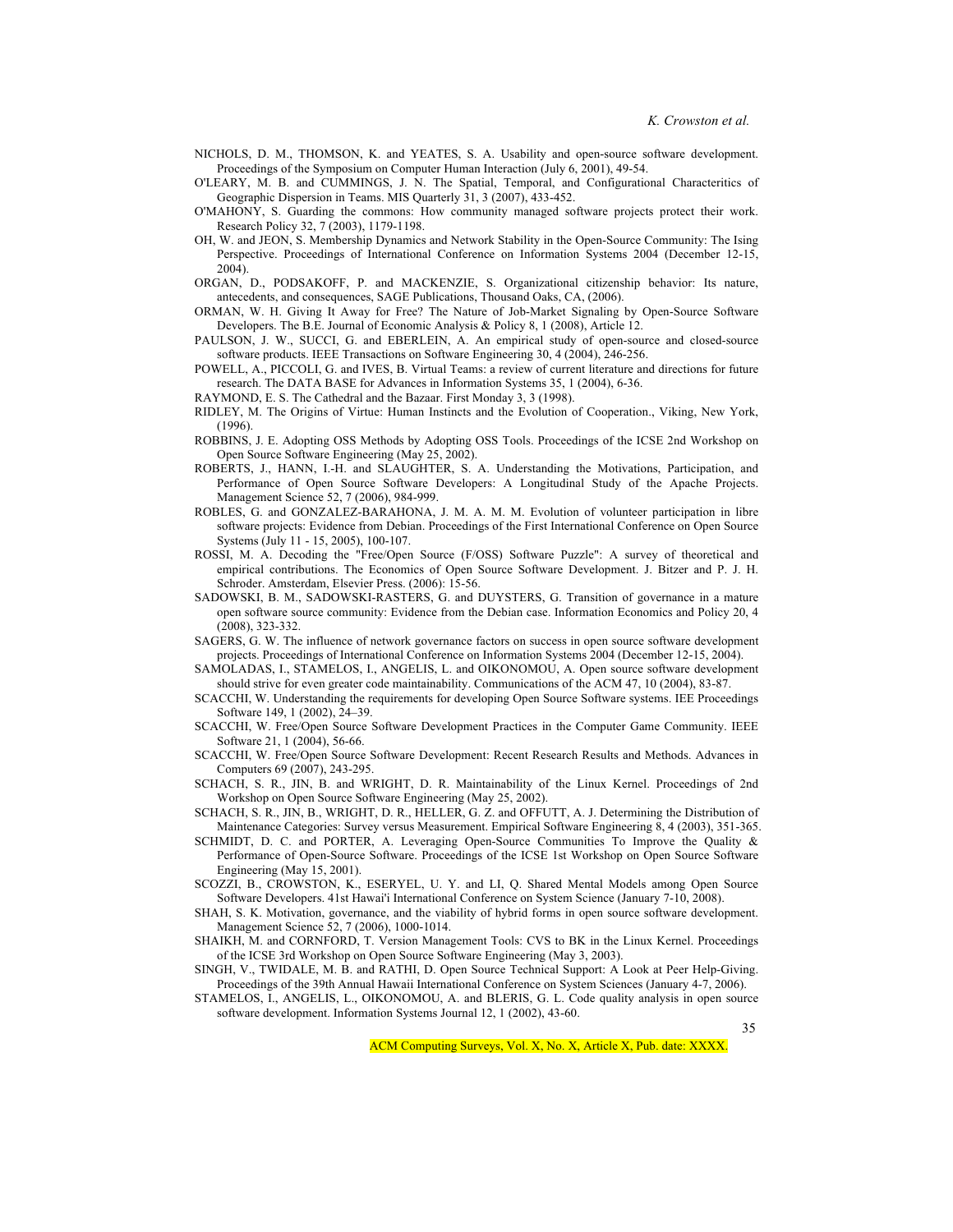- STARK, J. Peer reviews as a quality management technique in open-source software development projects. Lecture Notes in Computer Science. (2002) 2349: 340-350.
- STEWART, K. J., AMMETER, A. P. and MARUPING, L. M. A Preliminary Analysis of the Influences of Licensing and Organizational Sponsorship on Success in Open Source Projects. Proceedings of the 38th Annual Hawaii International Conference on System Sciences (January 3-6, 2005), 197c.
- STEWART, K. J., AMMETER, A. P. and MARUPING, L. M. Impacts of License Choice and Organizational Sponsorship on User Interest and Development Activities in Open Source Software Projects. Information Systems Research 17, 2 (2006), 126-144.
- STEWART, K. J. and AMMETER, T. An exploratory study of factors influencing the level of vitality and popularity of open source projects. Proceedings of the Twenty-Third International Conference on Information Systems (December 14-17, 2003).
- STEWART, K. J. and GOSAIN, S. Impacts of ideology, trust, and communication on effectiveness in open source software development teams. Twenty-Second International Conference on Information Systems (December 16-19, 2001).
- STEWART, K. J. and GOSAIN, S. The Impact of Ideology on Effectiveness in Open Source Software Development Teams. MIS Quarterly 30, 2 (2006), 291-314.
- SUBRAMANIAM, C., SEN, R. and NELSON, M. L. Determinants of open source software project success: A longitudinal study. Decision Support Systems 46, 2 (2009), 576-585.
- SUBRAMANYAM, R. and XIA, M. Free/Libre Open Source Software development in developing and developed countries: A conceptual framework with an exploratory study. Decision Support Systems 46, 1 (2008), 173-186.
- THOMAS, C. Improving Verification, Validation, and Test of the Linux Kernel: the Linux Stabilization Project. Proceedings of the ICSE 3rd Workshop on Open Source Software Engineering (May 3, 2003).
- TUOMI, I. Evolution of the Linux credits file: Methodological challenges and reference data for Open Source resea. First Monday 9, 6 (2004).
- VAN WENDEL DE JOODE, R. Managing Conflicts in Open Source Communities. Electronic Markets 14, 2 (2004), 104-113.
- VAN WENDEL DE JOODE, R. and DE BRUIJNE, M. The Organization of Open Source Communities: Towards a Framework to Analyze the Relationship between Openness and Reliability. Proceedings of the 39th Annual Hawaii International Conference on System Sciences (January 4-7, 2006).
- VAN WENDEL DE JOODE, R. and EGYEDI, T. M. Handling variety: the tension between adaptability and interoperability of open source software. Computer Standards & Interfaces 28, 1 (2005), 109-121.
- VASS, B. Migrating to Open Source: Have No Fear. 3rd DoD Open Conference: Deployment of Open Technologies and Architectures within Military Systems (December 11-12, 2007).
- VEMURI, V. K. and BERTONE, V. Will the Open Source Movement Survive a Litigious Society? Electronic Markets 14, 2 (2004), 114-123.
- VERMA, S., JIN, L. and NEGI, A. Open Source Adoption and Use: A Comparative Study Between Groups in the US and India. Americas Conference on Information Systems (AMCIS 2005) ( August 11-15, 2005).
- VESSEY, I., RAMESH, V. and GLASS, R. L. Research in Information Systems: An Empirical Study of Diversity in the Discipline and Its Journals. Journal of Managment Information Systems 19, 2 (2002), 129-174.
- VON HIPPEL, E. Innovation by user communities: Learning from open-source software. Mit Sloan Management Review 42, 4 (2001), 82-86.
- VON HIPPEL, E. and VON KROGH, G. Open Source Software and the "Private-Collective" Innovation Model: Issues for Organization Science. Organization Science 14, 2 (2003), 209–213.
- VON KROGH, G., SPAETH, S. and HAEFLIGER, S. Knowledge Reuse in Open Source Software: An Exploratory Study of 15 Open Source Projects. Proceedings of the 38th Annual Hawaii International Conference on System Sciences. (January 3-6, 2005), 198b.
- VON KROGH, G., SPAETH, S. and LAKHANI, K. R. Community, joining, and specialization in open source software innovation: a case study. Research Policy 32, 7 (2003), 1217-1241.
- VON KROGH, G. and VON HIPPEL, E. The Promise of Research on Open Source Software. Management Science 52, 7 (2006), 975-983.
- WALLI, S., GYNN, D. and ROTZ, B. V. The Growth of Open Source Software in Organizations. A report (2005), available at http://www.optaros.com/news/white-papers-reports#growth-open-source-softwareorganizations (retrieved on May 8, 2008).
- WARING, T. and MADDOCKS, P. Open Source Software implementation in the UK public sector: Evidence from the field and implications for the future. International Journal of Information Management 25, 5 (2005), 411-428.
- WATSON-MANHEIM, M. B., CHUDOBA, K. M. and CROWSTON, K. Discontinuities and Continuities: a new way to understand virtual work. Information, Technology & People 15, 3 (2002), 191-209.
- WAYNER, P. Free For All, HarperCollins, New York, (2000).

36

ACM Computing Surveys, Vol. X, No. X, Article X, Pub. date: XXXX.